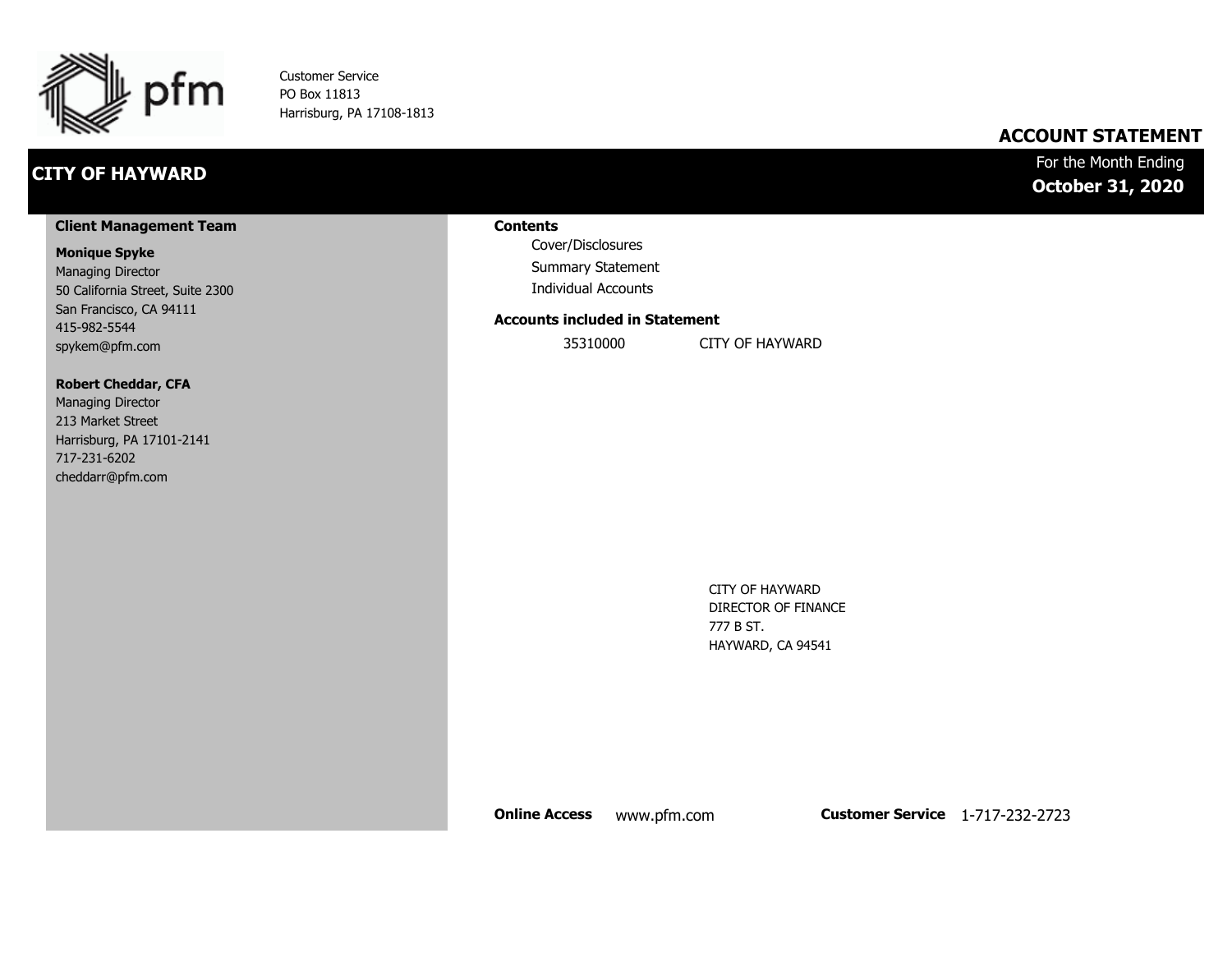

#### **Important Disclosures**

### Important Disclosures

This statement is for general information purposes only and is not intended to provide specific advice or recommendations. PFM Asset Management LLC ("PFM") is an investment advisor registered with the Securities and Exchange Commission, and is required to maintain a written disclosure statement of our background and business experience. If you would like to receive a copy of our current disclosure statement, please contact Service Operations at the address below.

**Proxy Voting** PFM does not normally receive proxies to vote on behalf of its clients. However, it does on occasion receive consent requests. In the event a consent request is received the portfolio manager contacts the client and then proceeds according to their instructions. PFM's Proxy Voting Policy is available upon request by contacting Service Operations at the address below.

**Questions About an Account** PFM's monthly statement is intended to detail our investment advisory activity as well as the activity of any accounts held by clients in pools that are managed by PFM. The custodian bank maintains the control of assets and executes (i.e., settles) all investment transactions. The custodian statement is the official record of security and cash holdings and transactions. PFM recognizes that clients may use these reports to facilitate record keeping and that the custodian bank statement and the PFM statement should be reconciled and differences resolved. Many custodians use a settlement date basis which may result in the need to reconcile due to a timing difference.

**Account Control** PFM does not have the authority to withdraw funds from or deposit funds to the custodian. Our clients retain responsibility for their internal accounting policies; implementing and enforcing internal controls and generating ledger entries or otherwise recording transactions.

**Market Value** Generally, PFM's market prices are derived from closing bid prices as of the last business day of the month as supplied by Refinitiv or Bloomberg. Where prices are not available from generally recognized sources the securities are priced using a yield-based matrix system to arrive at an estimated market value. Prices that fall between data points are interpolated. Non-negotiable FDIC-insured bank certificates of deposit are priced at par. Although PFM believes the prices to be reliable, the values of the securities do not always represent the prices at which the securities could have been bought or sold. Explanation of the valuation methods for a registered investment company, local government investment program,or TERM funds is contained in the appropriate fund offering documentation or information statement.

**Amortized Cost** The original cost of the principal of the security is adjusted for the amount of the periodic reduction of any discount or premium from the purchase date until the date of the report. Discount or premium with respect to short term securities (those with less than one year to maturity at time of issuance) is amortized on a straightline basis. Such discount or premium with respect to longer term securities is amortized using the constant yield basis.

**Tax Reporting** Cost data and realized gains / losses are provided for informational purposes only. Please review for accuracy and consult your tax advisor to determine the tax consequences of your security transactions. PFM does not report such information to the IRS or other taxing authorities and is not responsible for the accuracy of such information that may be required to be reported to federal, state or other taxing authorities. **Financial Situation** In order to better serve you, PFM should be promptly notified of any material change in your investment objective or financial situation.

**Callable Securities** Securities subject to redemption prior to maturity may be redeemed in whole or in part before maturity, which could affect the yield represented.

Portfolio The securities in this portfolio, including shares of mutual funds, are not guaranteed or otherwise protected by PFM, the FDIC (except for certain non-negotiable certificates of deposit) or any government agency. Investment in securities involves risks, including the possible loss of the amount invested. Actual settlement values, accrued interest, and amortized cost amounts may vary for securities subject to an adjustable interest rate or subject to principal paydowns. Any changes to the values shown may be reflected within the next monthly statement's beginning values. **Rating** Information provided for ratings is based upon a good faith inquiry of selected sources, but its accuracy and completeness cannot be guaranteed. Shares of some money market and TERM funds are marketed through representatives of PFM's wholly owned subsidiary, PFM Fund Distributors, Inc. PFM Fund Distributors, Inc. is registered with the SEC as a broker/dealer and is a member of the Financial Industry Regulatory Authority ("FINRA") and the Municipal Securities Rulemaking Board ("MSRB"). You may reach the FINRA by calling the FINRA Regulator Public Disclosure Hotline at 1-888-289-9999 or at the FINRA Regulation Internet website address www.nasd.com. A brochure describing the FINRA Regulation Public Disclosure Program is also available from the FINRA upon request.

#### **Key Terms and Definitions**

*Dividends* on money market funds consist of interest earned, plus any discount ratably amortized to the date of maturity, plus all realized gains and losses on the sale of securities prior to maturity, less ratable amortization of any premium and all accrued expenses to the fund. Dividends are accrued daily and may be paid either monthly or quarterly. The monthly earnings on this statement represent the estimated dividend accrued for the month for any program that distributes earnings on a quarterly basis. There is no guarantee that the estimated amount will be paid on the actual distribution date.

*Current Yield* is the net change, exclusive of capital changes and income other than investment income, in the value of a hypothetical fund account with a balance of one share over the seven-day base period including the statement date, expressed as a percentage of the value of one share (normally \$1.00 per share) at the beginning of the seven-day period. This resulting net change in account value is then annualized by multiplying it by 365 and dividing the result by 7. The yields quoted should not be considered a representation of the yield of the fund in the future, since the yield is not fixed.

*Average maturity* represents the average maturity of all securities and investments of a portfolio, determined by multiplying the par or principal value of each security or investment by its maturity (days or years), summing the products, and dividing the sum by the total principal value of the portfolio. The stated maturity date of mortgage backed or callable securities are used in this statement. However the actual maturity of these securities could vary depending on the level or prepayments on the underlying mortgages or whether a callable security has or is still able to be called.

*Monthly distribution yield* represents the net change in the value of one share (normally \$1.00 per share) resulting from all dividends declared during the month by a fund expressed as a percentage of the value of one share at the beginning of the month. This resulting net change is then annualized by multiplying it by 365 and dividing it by the number of calendar days in the month.

*YTM at Cost* The yield to maturity at cost is the expected rate of return, based on the original cost, the annual interest receipts, maturity value and the time period from purchase date to maturity, stated as a percentage, on an annualized basis.

*YTM at Market* The yield to maturity at market is the rate of return, based on the current market value, the annual interest receipts, maturity value and the time period remaining until maturity, stated as a percentage, on an annualized basis.

*Managed Account* A portfolio of investments managed discretely by PFM according to the client's specific investment policy and requirements. The investments are directly owned by the client and held by the client's custodian.

*Unsettled Trade* A trade which has been executed however the final consummation of the security transaction and payment has not yet taken place.

Please review the detail pages of this statement carefully. If you think your statement is wrong, missing account information, or if you need more information about a transaction, please contact PFM within 60 days of receipt. If you have other concerns or questions regarding your account you should contact a member of your client management team or PFM Service Operations at the address below.

> PFM Asset Management LLC Attn: Service Operations 213 Market Street Harrisburg, PA 17101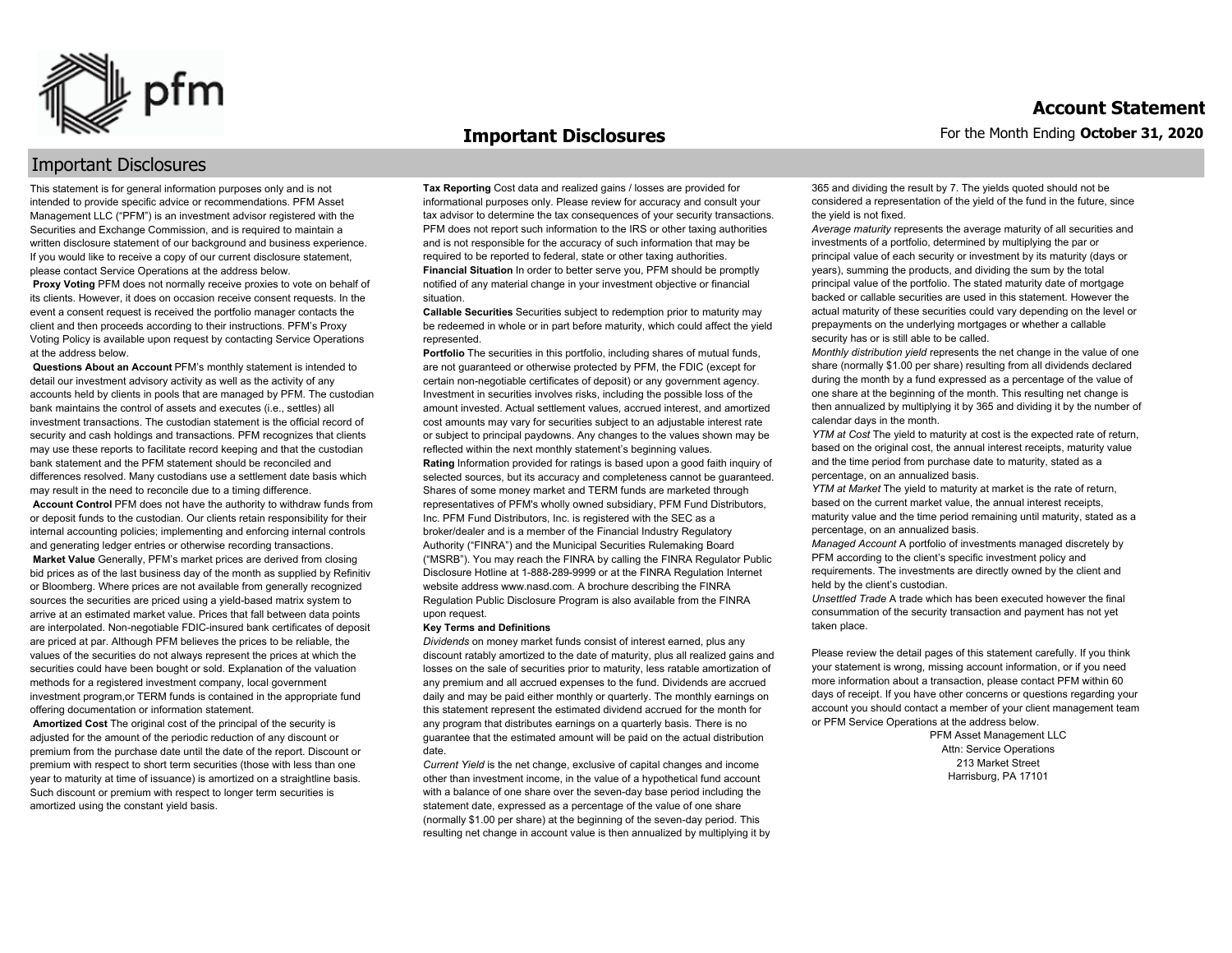

# **Managed Account Summary Statement** For the Month Ending October 31, 2020

| <b>Transaction Summary - Managed Account</b>            | <b>Cash Transactions Summary - Managed Account</b> |                                 |                |  |
|---------------------------------------------------------|----------------------------------------------------|---------------------------------|----------------|--|
| <b>Opening Market Value</b>                             | \$129,809,446.65                                   | Maturities/Calls                | 2,508,270.09   |  |
| Maturities/Calls                                        | (3,036,740.62)                                     | Sale Proceeds                   | 2,454,018.41   |  |
| <b>Principal Dispositions</b><br>Principal Acquisitions | (2,436,914.58)                                     | Coupon/Interest/Dividend Income | 144,639.79     |  |
|                                                         | 4,764,248.60                                       | Principal Payments              | 544,369.13     |  |
| Unsettled Trades                                        | 1,035,000.00                                       | <b>Security Purchases</b>       | (4,946,450.11) |  |
| Change in Current Value                                 | (177, 518.13)                                      | Net Cash Contribution           | (704, 847.31)  |  |
| <b>Closing Market Value</b>                             | \$129,957,521.92                                   | Reconciling Transactions        | 0.00           |  |

| <b>Earnings Reconciliation (Cash Basis) - Managed Account</b> |                    | <b>Cash Balance</b>         |        |
|---------------------------------------------------------------|--------------------|-----------------------------|--------|
| Interest/Dividends/Coupons Received                           | 177,642.22         | <b>Closing Cash Balance</b> | \$0.00 |
| Less Purchased Interest Related to Interest/Coupons           | (19,579.01)        |                             |        |
| Plus Net Realized Gains/Losses                                | 59,496.23          |                             |        |
| <b>Total Cash Basis Earnings</b>                              | \$217,559.44       |                             |        |
| <b>Earnings Reconciliation (Accrual Basis)</b>                | <b>Total</b>       |                             |        |
| Ending Amortized Value of Securities                          | 127,924,962.73     |                             |        |
| <b>Ending Accrued Interest</b>                                | 448,599.85         |                             |        |
| Plus Proceeds from Sales                                      | 2,454,018.41       |                             |        |
| Plus Proceeds of Maturities/Calls/Principal Payments          | 3,052,639.22       |                             |        |
| Plus Coupons/Dividends Received                               | 144,639.79         |                             |        |
| Less Cost of New Purchases                                    | (5,817,732.81)     |                             |        |
| Less Beginning Amortized Value of Securities                  | (127, 564, 098.03) |                             |        |
| Less Beginning Accrued Interest                               | (437, 712.09)      |                             |        |
| <b>Total Accrual Basis Earnings</b>                           | \$205,317.07       |                             |        |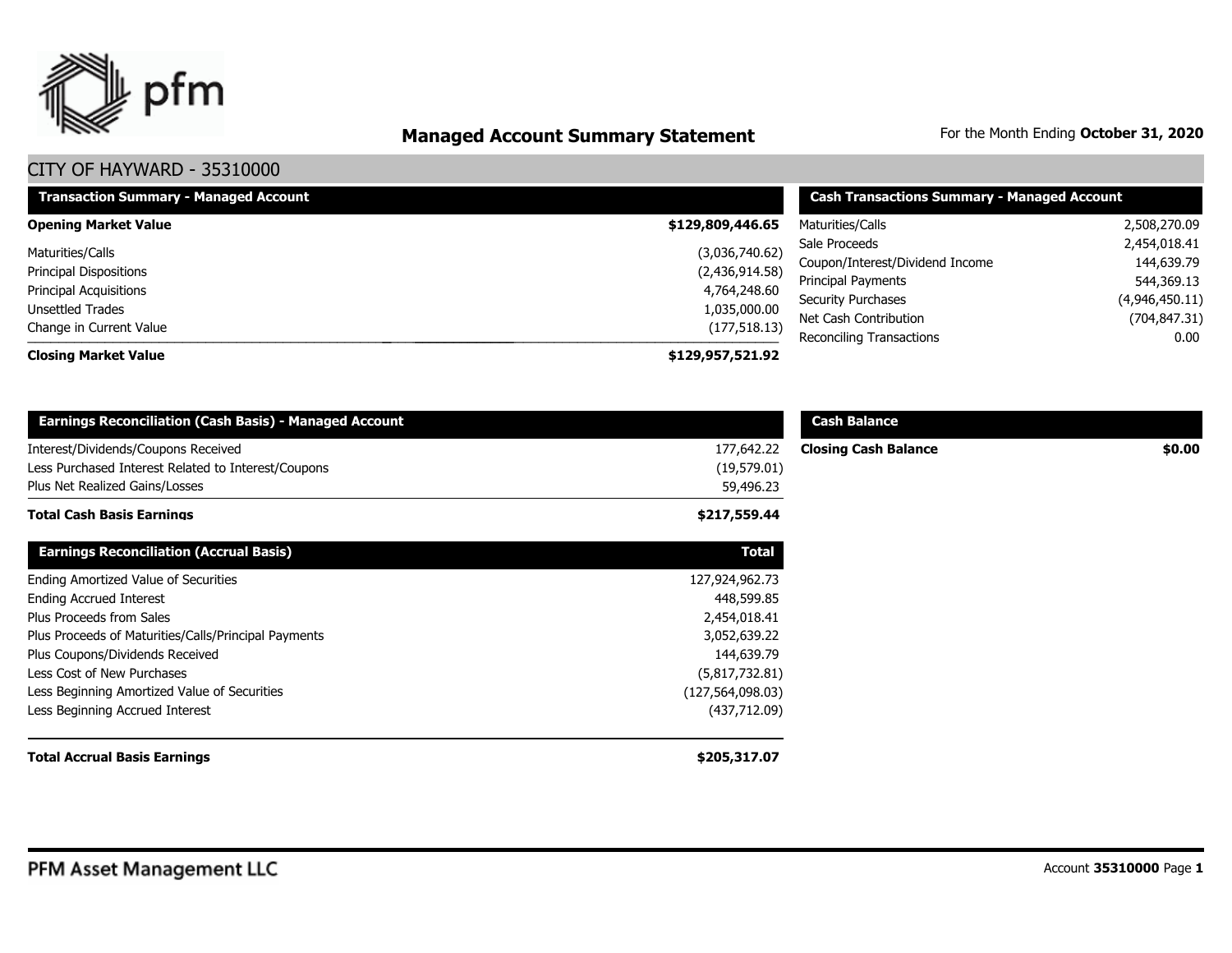

## **Portfolio Summary and Statistics** For the Month Ending October 31, 2020

## CITY OF HAYWARD - 35310000

| <b>Account Summary</b>                 |                  |                        |         |  |  |  |  |  |  |
|----------------------------------------|------------------|------------------------|---------|--|--|--|--|--|--|
| <b>Description</b>                     | <b>Par Value</b> | <b>Market Value</b>    | Percent |  |  |  |  |  |  |
| U.S. Treasury Bond / Note              | 32,200,000.00    | 33,033,323.61          | 25.42   |  |  |  |  |  |  |
| Supra-National Agency Bond / Note      | 1,285,000.00     | 1,291,565.07           | 0.99    |  |  |  |  |  |  |
| Municipal Bond / Note                  | 15,410,000.00    | 15,885,088.45          | 12.22   |  |  |  |  |  |  |
| Federal Agency Collateralized Mortgage | 10,946,818.46    | 11,183,633.49          | 8.61    |  |  |  |  |  |  |
| Obligation                             |                  |                        |         |  |  |  |  |  |  |
| Federal Agency Bond / Note             | 44,620,000.00    | 44,952,668.89          | 34.59   |  |  |  |  |  |  |
| Corporate Note                         | 11,030,000.00    | 11,372,110.05          | 8.75    |  |  |  |  |  |  |
| Certificate of Deposit                 | 5,725,000.00     | 5,814,861.80           | 4.47    |  |  |  |  |  |  |
| <b>Bank Note</b>                       | 300,000.00       | 322,318.20             | 0.25    |  |  |  |  |  |  |
| <b>Asset-Backed Security</b>           | 6,018,256.76     | 6,101,952.36           | 4.70    |  |  |  |  |  |  |
| <b>Managed Account Sub-Total</b>       | 127,535,075.22   | 129,957,521.92 100.00% |         |  |  |  |  |  |  |
| <b>Accrued Interest</b>                |                  | 448,599.85             |         |  |  |  |  |  |  |
| <b>Total Portfolio</b>                 | 127,535,075.22   | 130,406,121.77         |         |  |  |  |  |  |  |



#### **Sector Allocation**



| <b>Characteristics</b>            |          |
|-----------------------------------|----------|
| Yield to Maturity at Cost         | 1.46%    |
| Yield to Maturity at Market       | $0.43\%$ |
| Weighted Average Days to Maturity | 747      |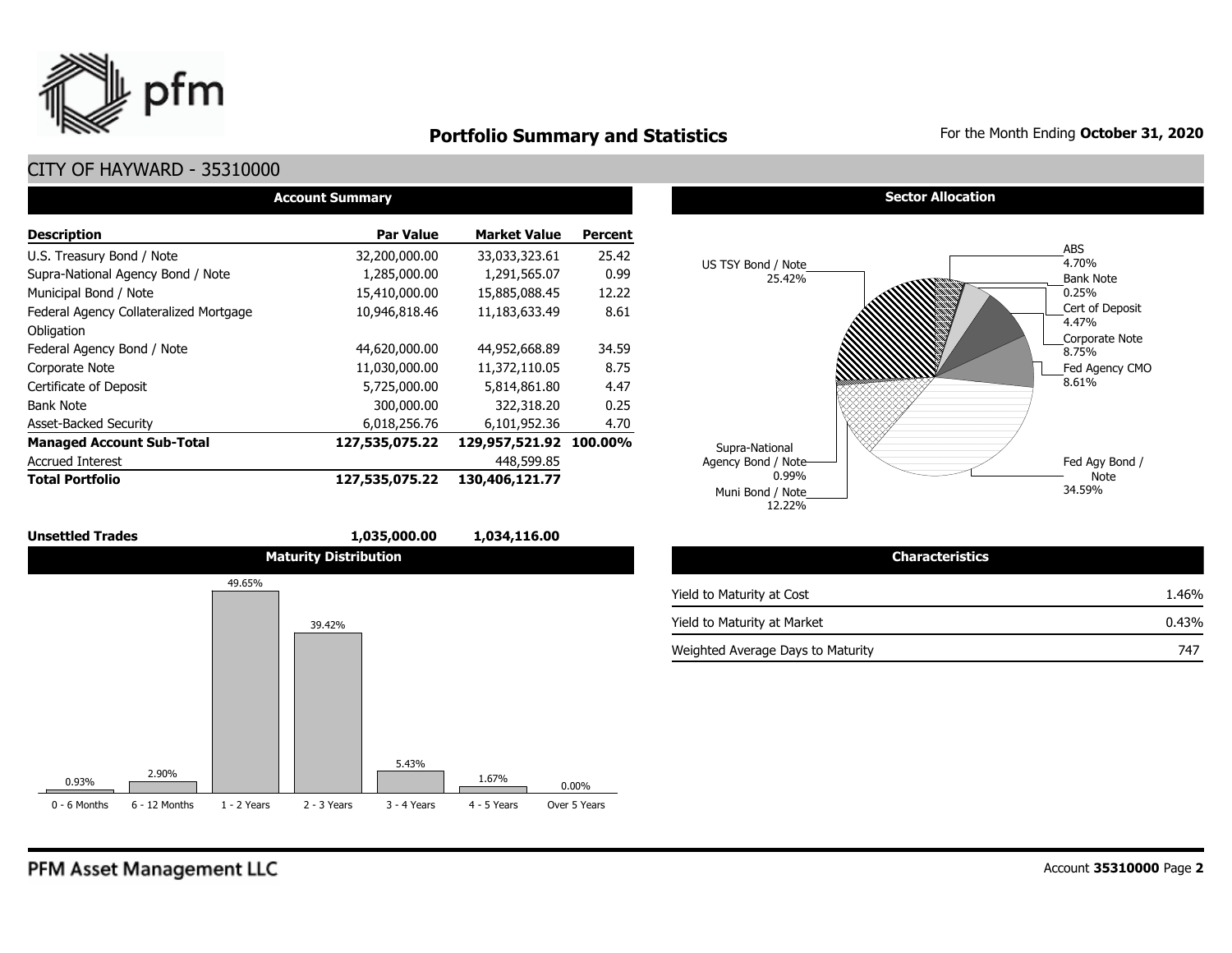

## **Managed Account Issuer Summary** For the Month Ending October 31, 2020

### CITY OF HAYWARD - 35310000

| <b>Issuer Summary</b>                  |                     |                |
|----------------------------------------|---------------------|----------------|
|                                        | <b>Market Value</b> |                |
| <b>Issuer</b>                          | of Holdings         | <b>Percent</b> |
| ADOBE INC                              | 308,877.90          | 0.24           |
| AMERICAN HONDA FINANCE                 | 617,572.80          | 0.48           |
| ARIZONA ST TRANSPRTN BRD HIGHW         | 1,267,221.15        | 0.98           |
| <b>BANK OF AMERICA CO</b>              | 1,112,253.15        | 0.86           |
| BMW FINANCIAL SERVICES NA LLC          | 45,571.84           | 0.04           |
| BRISTOL-MYERS SOUIBB CO                | 242,885.03          | 0.19           |
| <b>CALIFORNIA ST</b>                   | 637,572.00          | 0.49           |
| CALIFORNIA STATE UNIVERSITY            | 323,758.50          | 0.25           |
| CAPITAL ONE FINANCIAL CORP             | 615,522.96          | 0.47           |
| CAPITAL ONE PRIME AUTO REC TRUST       | 178,494.68          | 0.14           |
| CARMAX AUTO OWNER TRUST                | 798,454.63          | 0.61           |
| CATERPILLAR INC                        | 660,386.35          | 0.51           |
| CHAFFEY CA JT UNION HS DIST            | 613,890.00          | 0.47           |
| CHAFFEY COMMUNITY COLLEGE DIST         | 789,919.90          | 0.61           |
| <b>CHEVRON CORPORATION</b>             | 567,407.82          | 0.44           |
| CITIGROUP INC                          | 634,796.10          | 0.49           |
| <b>COMCAST CORP</b>                    | 165,182.40          | 0.13           |
| <b>CREDIT AGRICOLE SA</b>              | 606,604.20          | 0.47           |
| <b>CREDIT SUISSE GROUP RK</b>          | 976,278.23          | 0.75           |
| <b>DEERE &amp; COMPANY</b>             | 451,786.80          | 0.35           |
| <b>DNB ASA</b>                         | 647,551.88          | 0.50           |
| <b>EXXON MOBIL CORP</b>                | 154,057.50          | 0.12           |
| <b>FANNIF MAF</b>                      | 15,765,816.07       | 12.12          |
| FEDERAL FARM CREDIT BANKS              | 5,135,606.48        | 3.94           |
| FEDERAL HOME LOAN BANKS                | 6,443,206.27        | 4.95           |
| FIFTH THIRD AUTO TRUST                 | 219,120.26          | 0.17           |
| FLORIDA ST HURRICAN CAT FUND           | 298,186.00          | 0.23           |
| FORD CREDIT AUTO LEASE TRUST           | 269,277.08          | 0.21           |
| FORD CREDIT AUTO OWNER TRUST           | 163,340.50          | 0.13           |
| <b>FREDDIE MAC</b>                     | 28,791,673.56       | 22.14          |
| <b>GM FINANCIAL AUTO LEASING TRUST</b> | 458,850.95          | 0.35           |
| GM FINANCIAL SECURITIZED TERM          | 794,794.12          | 0.61           |

#### **Credit Quality (S&P Ratings)**



PFM Asset Management LLC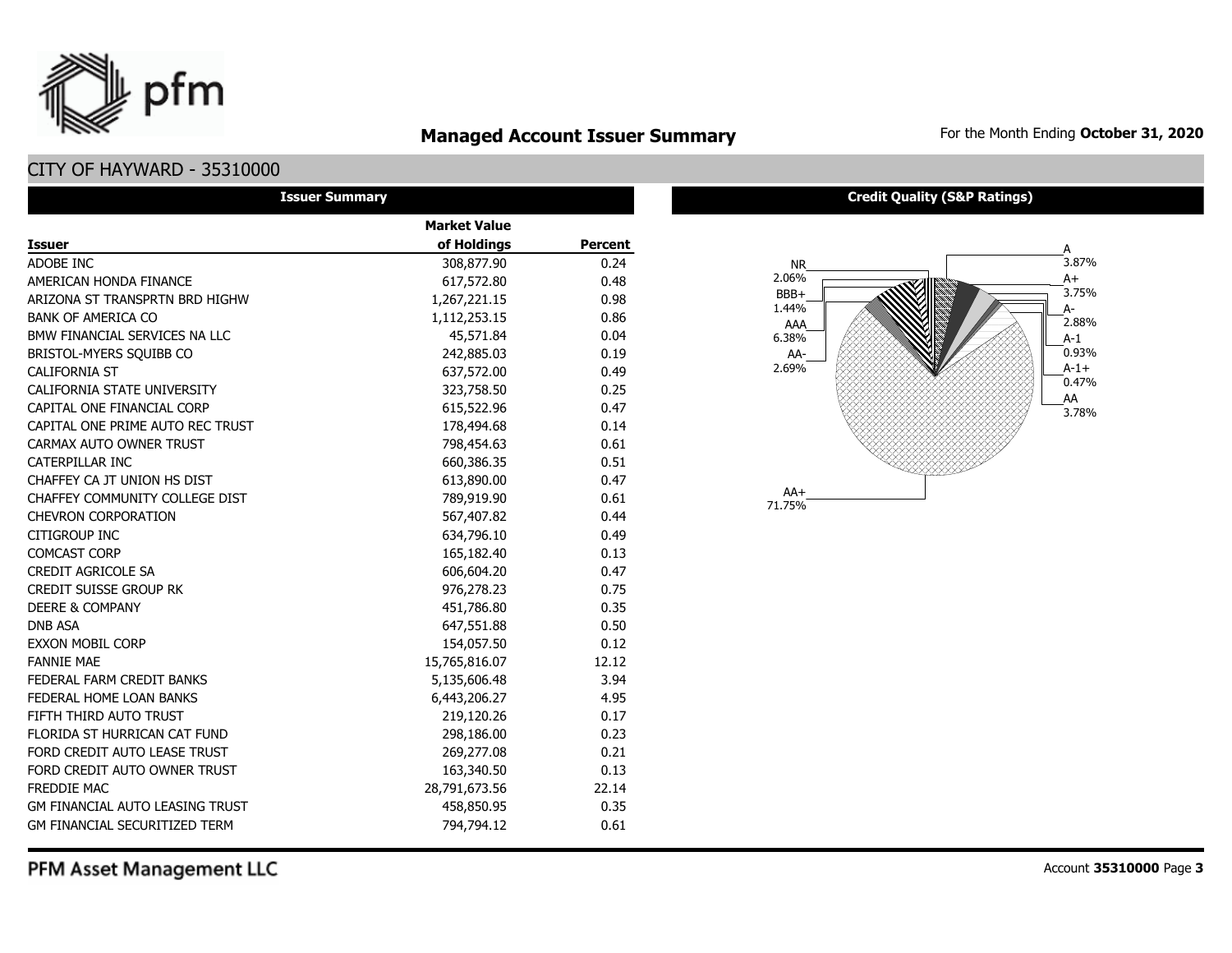

## **Managed Account Issuer Summary** For the Month Ending October 31, 2020

|                                     | <b>Market Value</b> |                |
|-------------------------------------|---------------------|----------------|
| <b>Issuer</b>                       | of Holdings         | <b>Percent</b> |
| <b>GOLDMAN SACHS GROUP INC</b>      | 607,459.80          | 0.47           |
| HARLEY-DAVIDSON MOTORCYCLE TRUST    | 442,144.76          | 0.34           |
| HOME DEPOT INC                      | 181,935.60          | 0.14           |
| <b>HONDA AUTO RECEIVABLES</b>       | 173,389.92          | 0.13           |
| <b>HYUNDAI AUTO RECEIVABLES</b>     | 372,504.07          | 0.29           |
| <b>IBM CORP</b>                     | 612,413.85          | 0.47           |
| INTER-AMERICAN DEVELOPMENT BANK     | 1,291,565.07        | 0.99           |
| JP MORGAN CHASE & CO                | 1,232,666.76        | 0.95           |
| LONG BEACH CA                       | 942,227.20          | 0.73           |
| LOS ANGELES CA CMNTY CLG DIST       | 310,000.00          | 0.24           |
| <b>MARYLAND ST</b>                  | 1,239,752.50        | 0.95           |
| MERCEDES-BENZ AUTO LEASE TRUST      | 170,035.33          | 0.13           |
| MISSISSIPPI STATE                   | 471,627.50          | 0.36           |
| MITSUBISHI UFJ FINANCIAL GROUP INC  | 605,470.80          | 0.47           |
| <b>MORGAN STANLEY</b>               | 633,374.40          | 0.49           |
| NISSAN AUTO LEASE TRUST             | 73,495.44           | 0.06           |
| NISSAN AUTO RECEIVABLES             | 192,803.25          | 0.15           |
| NORDEA BANK ABP                     | 642,774.38          | 0.49           |
| NY & NJ PORT AUTH                   | 752,964.05          | 0.58           |
| <b>OREGON STATE</b>                 | 616,734.00          | 0.47           |
| PACCAR FINANCIAL CORP               | 501,162.61          | 0.39           |
| PALOMAR COMMMUNITY COLLEGE DISTRICT | 724,116.00          | 0.56           |
| PNC FINANCIAL SERVICES GROUP        | 322,318.20          | 0.25           |
| ROYAL BANK OF CANADA                | 611,166.60          | 0.47           |
| SAN DIEGO CA CMNTY CLG DIST         | 692,847.00          | 0.53           |
| SAN JOSE CA                         | 1,191,181.50        | 0.92           |
| SKANDINAVISKA ENSKILDA BANKEN AB    | 642,888.13          | 0.49           |
| SOCIETE GENERALE                    | 606,312.00          | 0.47           |
| STATE OF CONNECTICUT                | 1,094,789.20        | 0.84           |
| <b>STATE OF LOUISIANA</b>           | 628,884.00          | 0.48           |
| STATE OF WASHINGTON                 | 680,582.65          | 0.52           |
| SUMITOMO MITSUI FINANCIAL GROUP INC | 475,815.58          | 0.37           |
| TAMALPAIS CA UNION HIGH SCH DIST    | 1,022,611.25        | 0.79           |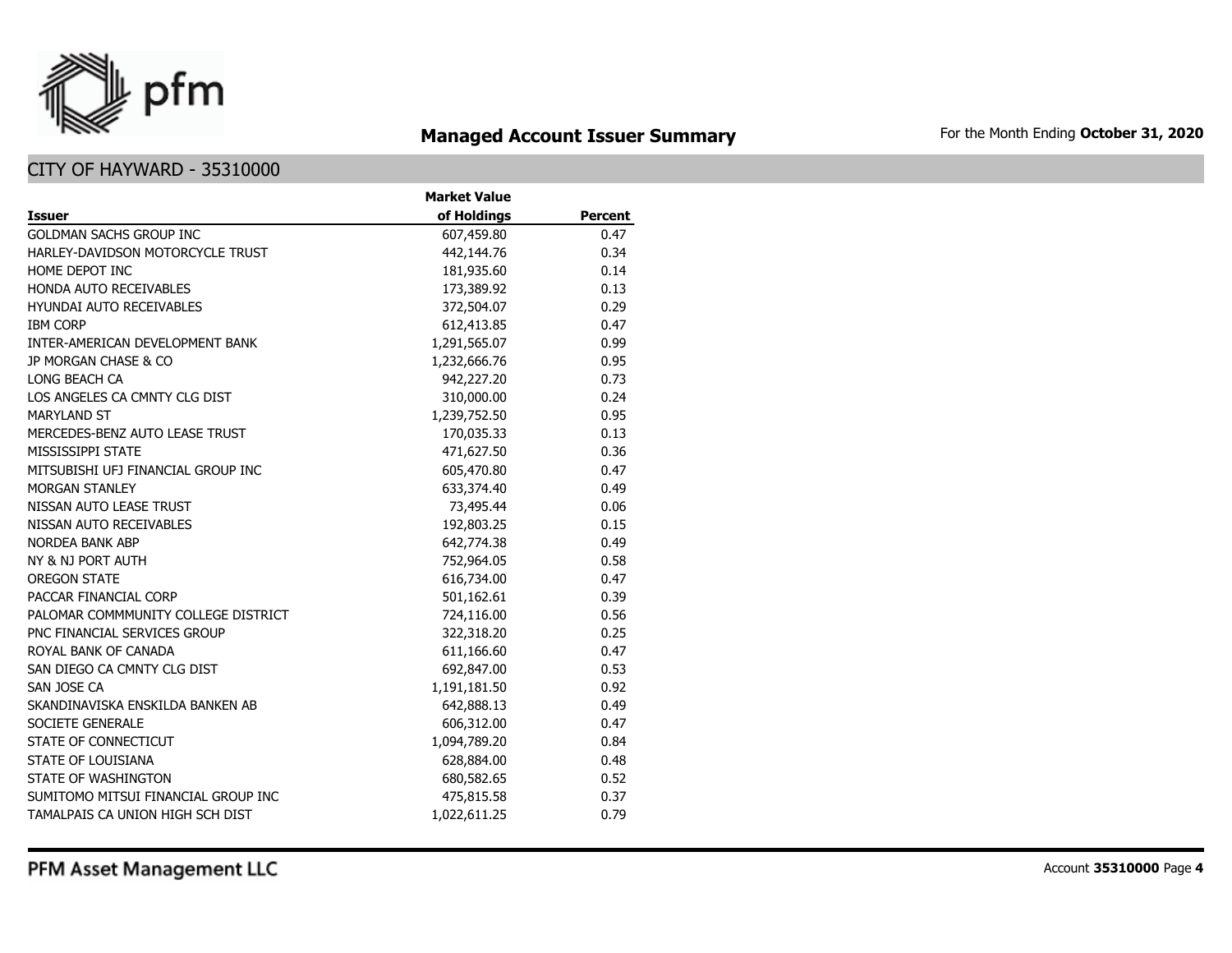

## **Managed Account Issuer Summary** For the Month Ending October 31, 2020

|                                         | <b>Market Value</b> |                |
|-----------------------------------------|---------------------|----------------|
| <b>Issuer</b>                           | of Holdings         | <b>Percent</b> |
| THE BANK OF NEW YORK MELLON CORPORATION | 308,943.90          | 0.24           |
| TOYOTA MOTOR CORP                       | 1,141,881.98        | 0.88           |
| <b>TRUIST FIN CORP</b>                  | 308,234.10          | 0.24           |
| UNITED PARCEL SERVICE INC               | 308,754.60          | 0.24           |
| UNITED STATES TREASURY                  | 33,033,323.61       | 25.41          |
| UNIVERSITY OF CALIFORNIA                | 963,480.30          | 0.74           |
| <b>US BANCORP</b>                       | 620,076.60          | 0.48           |
| <b>VERIZON OWNER TRUST</b>              | 829,306.37          | 0.64           |
| <b>VOLKSWAGEN AUTO LEASE TURST</b>      | 304,846.20          | 0.23           |
| WI DEPT OF TRANS                        | 622,743.75          | 0.48           |
| <b>Total</b>                            | \$129,957,521.92    | 100.00%        |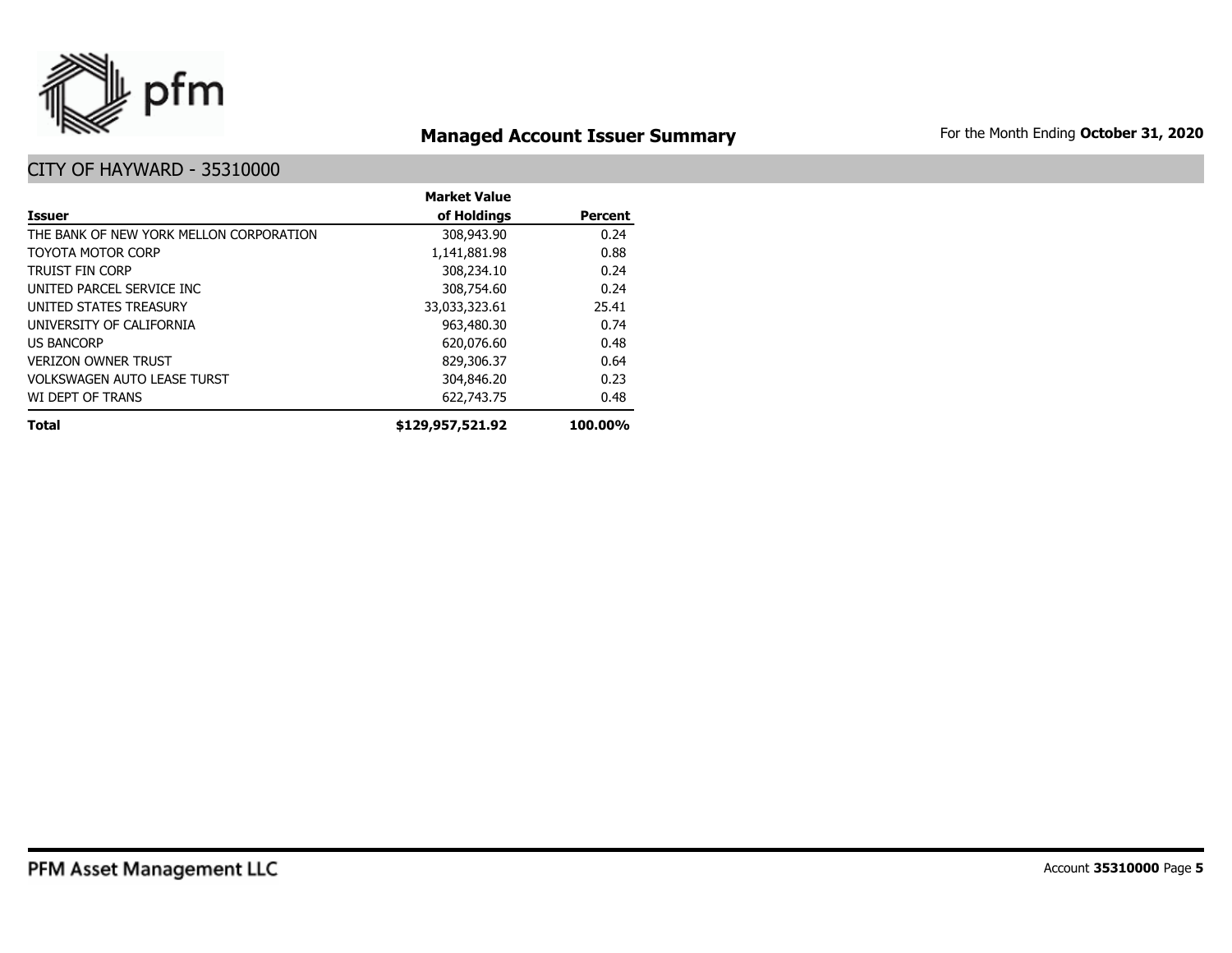

| <b>Security Type/Description</b><br><b>Dated Date/Coupon/Maturity</b> | <b>CUSIP</b> | Par              | S&P<br><b>Rating</b> | Moody's<br>Rating | <b>Trade</b><br><b>Date</b> | <b>Settle</b><br><b>Date</b> | <b>Original</b><br>Cost | <b>YTM</b><br>at Cost | Accrued<br><b>Interest</b> | <b>Amortized</b><br>Cost | <b>Market</b><br><b>Value</b> |
|-----------------------------------------------------------------------|--------------|------------------|----------------------|-------------------|-----------------------------|------------------------------|-------------------------|-----------------------|----------------------------|--------------------------|-------------------------------|
| <b>U.S. Treasury Bond / Note</b>                                      |              |                  |                      |                   |                             |                              |                         |                       |                            |                          |                               |
| <b>US TREASURY NOTES</b><br>DTD 10/31/2016 1.250% 10/31/2021          | 912828T67    | 225,000.00 AA+   |                      | Aaa               | 11/08/19                    | 11/12/19                     | 223,101.56              | 1.69                  | 7.77                       | 224,038.90               | 227,460.94                    |
| <b>US TREASURY NOTES</b><br>DTD 10/31/2016 1.250% 10/31/2021          | 912828T67    | 300,000,00 AA+   |                      | Aaa               | 12/20/19                    | 12/20/19                     | 297,761,72              | 1.66                  | 10.36                      | 298,803.62               | 303,281.25                    |
| <b>US TREASURY NOTES</b><br>DTD 01/15/2019 2.500% 01/15/2022          | 9128285V8    | 1,500,000.00 AA+ |                      | Aaa               | 02/08/19                    | 02/11/19                     | 1,502,988.28            | 2.43                  | 11,107.34                  | 1,501,229.97             | 1,542,421.80                  |
| <b>US TREASURY NOTES</b><br>DTD 01/15/2019 2.500% 01/15/2022          | 9128285V8    | 6,000,000.00 AA+ |                      | Aaa               | 01/29/19                    | 01/31/19                     | 5,991,328.13            | 2.55                  | 44,429.34                  | 5,996,467.02             | 6,169,687.20                  |
| <b>US TREASURY NOTES</b><br>DTD 01/31/2017 1.875% 01/31/2022          | 912828V72    | 8,750,000.00 AA+ |                      | Aaa               | 01/07/19                    | 01/09/19                     | 8,590,722.66            | 2.50                  | 41,461.45                  | 8,685,035.36             | 8,937,304.25                  |
| <b>US TREASURY NOTES</b><br>DTD 02/15/2019 2.500% 02/15/2022          | 9128286C9    | 1,800,000.00 AA+ |                      | Aaa               | 04/01/19                    | 04/03/19                     | 1,810,476.56            | 2.29                  | 9,538.04                   | 1,804,703.97             | 1,854,281.16                  |
| <b>US TREASURY NOTES</b><br>DTD 07/31/2017 1.875% 07/31/2022          | 9128282P4    | 1,600,000.00 AA+ |                      | Aaa               | 07/01/19                    | 07/03/19                     | 1,605,437.50            | 1.76                  | 7,581.52                   | 1,603,081.57             | 1,647,750,08                  |
| <b>US TREASURY NOTES</b><br>DTD 07/31/2017 1.875% 07/31/2022          | 9128282P4    | 4,000,000.00 AA+ |                      | Aaa               | 06/03/19                    | 06/05/19                     | 4,003,281.25            | 1.85                  | 18,953.81                  | 4,001,814.37             | 4,119,375.20                  |
| <b>US TREASURY NOTES</b><br>DTD 08/31/2017 1.625% 08/31/2022          | 9128282S8    | 125,000.00 AA+   |                      | Aaa               | 08/02/19                    | 08/05/19                     | 124,750.98              | 1.69                  | 347.89                     | 124,851.74               | 128,339.85                    |
| UNITED STATES TREASURY NOTES<br>DTD 10/15/2019 1.375% 10/15/2022      | 912828YK0    | 5,250,000.00 AA+ |                      | Aaa               | 12/02/19                    | 12/04/19                     | 5,213,085.94            | 1.63                  | 3,371.39                   | 5,224,837.74             | 5,374,687.50                  |
| UNITED STATES TREASURY NOTES<br>DTD 01/15/2020 1.500% 01/15/2023      | 912828Z29    | 2,500,000.00 AA+ |                      | Aaa               | 02/03/20                    | 02/05/20                     | 2,512,207.03            | 1.33                  | 11,107.34                  | 2,509,141.08             | 2,573,437.50                  |
| US TREASURY NOTES<br>DTD 02/01/2016 1.750% 01/31/2023                 | 912828P38    | 150,000.00 AA+   |                      | Aaa               | 01/02/20                    | 01/06/20                     | 150,609.38              | 1.61                  | 663.38                     | 150,446.30               | 155,296.88                    |
| <b>Security Type Sub-Total</b>                                        |              | 32,200,000.00    |                      |                   |                             |                              | 32,025,750.99           | 2.12                  | 148,579.63                 | 32,124,451.64            | 33,033,323.61                 |
| <b>Supra-National Agency Bond / Note</b>                              |              |                  |                      |                   |                             |                              |                         |                       |                            |                          |                               |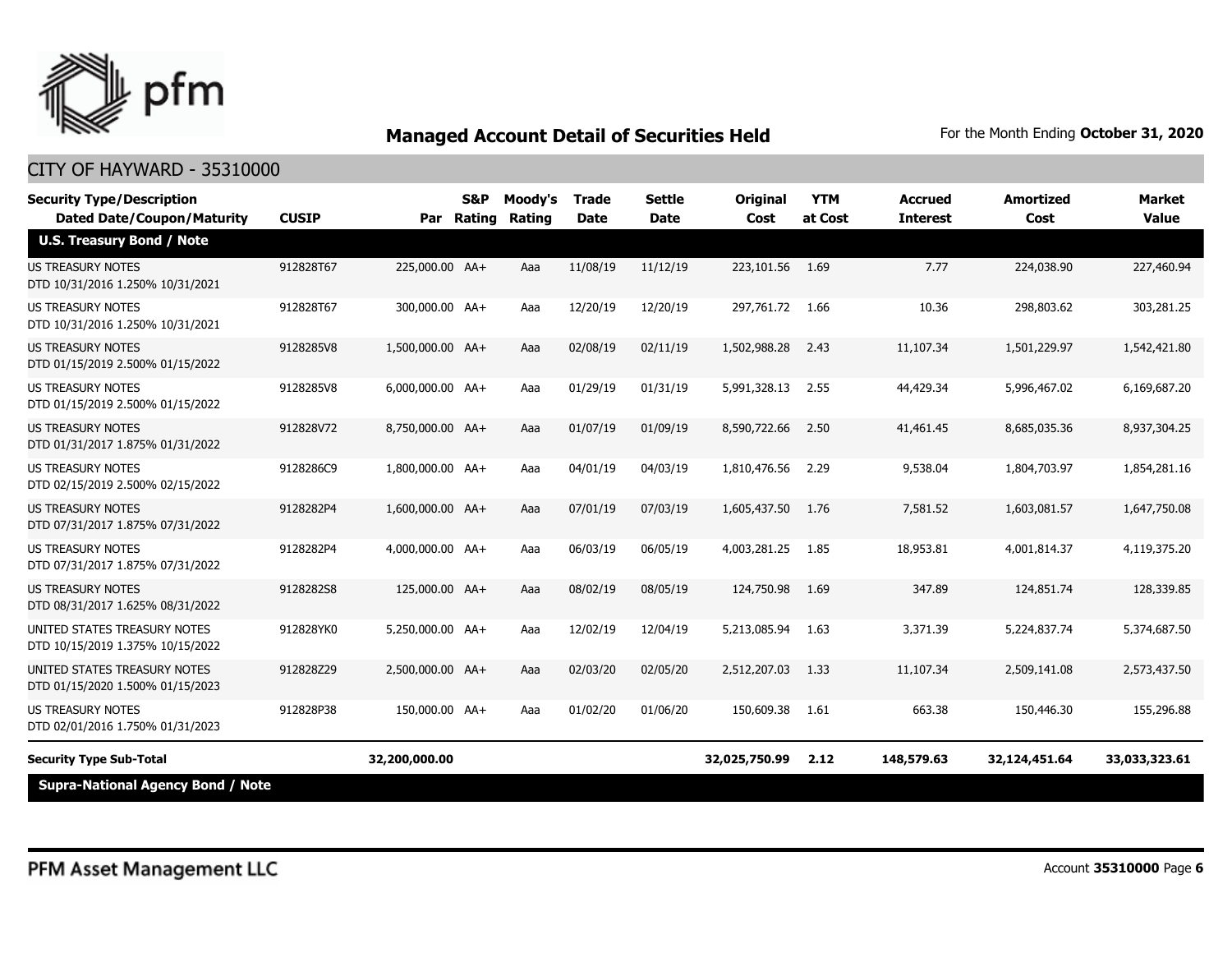

### CITY OF HAYWARD - 35310000

| <b>Security Type/Description</b><br><b>Dated Date/Coupon/Maturity</b>                  | <b>CUSIP</b> | Par              | <b>S&amp;P</b><br>Rating | Moody's<br>Rating | Trade<br><b>Date</b> | <b>Settle</b><br><b>Date</b> | Original<br>Cost | <b>YTM</b><br>at Cost | <b>Accrued</b><br><b>Interest</b> | <b>Amortized</b><br>Cost | Market<br><b>Value</b> |
|----------------------------------------------------------------------------------------|--------------|------------------|--------------------------|-------------------|----------------------|------------------------------|------------------|-----------------------|-----------------------------------|--------------------------|------------------------|
| <b>Supra-National Agency Bond / Note</b>                                               |              |                  |                          |                   |                      |                              |                  |                       |                                   |                          |                        |
| INTER-AMERICAN DEVEL BK CORPORATE<br><b>NOTES</b><br>DTD 04/24/2020 0.500% 05/24/2023  | 4581X0DM7    | 1,285,000.00 AAA |                          | Aaa               | 04/17/20             | 04/24/20                     | 1,284,563.10     | 0.51                  | 2,802.01                          | 1,284,637.28             | 1,291,565.07           |
| <b>Security Type Sub-Total</b>                                                         |              | 1,285,000.00     |                          |                   |                      |                              | 1,284,563.10     | 0.51                  | 2,802.01                          | 1,284,637.28             | 1,291,565.07           |
| <b>Municipal Bond / Note</b>                                                           |              |                  |                          |                   |                      |                              |                  |                       |                                   |                          |                        |
| UNIV OF CAL TXBL REV BONDS<br>DTD 06/05/2018 3.029% 05/15/2021                         | 91412HBH5    | 455,000.00 AA    |                          | Aa2               | 05/23/18             | 06/05/18                     | 455,000.00       | 3.03                  | 6,355.01                          | 455,000.00               | 461,670.30             |
| LA ST T/E GO BONDS<br>DTD 03/11/2020 5.000% 11/15/2021                                 | 546417DK9    | 600,000.00 AA-   |                          | Aa3               | 04/21/20             | 04/22/20                     | 637,044.00       | 1.01                  | 13,833.33                         | 624,544.89               | 628,884.00             |
| CA ST T/E GO BONDS<br>DTD 04/22/2020 5.000% 03/01/2022                                 | 13063DUV8    | 600,000,00 AA-   |                          | Aa2               | 04/17/20             | 04/22/20                     | 644,070,00       | 1.00                  | 5,000.00                          | 631,525.00               | 637,572.00             |
| CT ST T/E GO BONDS<br>DTD 06/25/2020 3.000% 06/01/2022                                 | 20772KKE8    | 750,000.00       | A                        | A1                | 06/12/20             | 06/25/20                     | 784,837.50       | 0.58                  | 7,875.00                          | 778,472.01               | 781,267.50             |
| CT ST TXBL GO BONDS<br>DTD 06/11/2020 2.500% 07/01/2022                                | 20772KJU4    | 305,000.00 A     |                          | A1                | 05/29/20             | 06/11/20                     | 310,130.10       | 1.66                  | 2,965.28                          | 309,151.96               | 313,521.70             |
| PALOMAR COMM COLL DIST, CA TXBL<br><b>GO BONDS</b><br>DTD 11/03/2020 0.441% 08/01/2022 | 697511EZ2    | 375,000.00 AA    |                          | Aa <sub>2</sub>   | 10/16/20             | 11/03/20                     | 375,000.00       | 0.44                  | 0.00                              | 375,000.00               | 375,285.00             |
| CHAFFEY UHSD, CA TXBL GO BONDS<br>DTD 12/05/2019 1.913% 08/01/2022                     | 157411TH2    | 600,000.00 AA-   |                          | Aa1               | 11/06/19             | 12/05/19                     | 600,000.00       | 1.91                  | 2,869.50                          | 600,000.00               | 613,890.00             |
| SAN DIEGO CCD, CA TXBL GO BONDS<br>DTD 10/16/2019 1.936% 08/01/2022                    | 7972720M6    | 675,000.00 AAA   |                          | Aaa               | 09/18/19             | 10/16/19                     | 675,000.00       | 1.94                  | 3,267.00                          | 675,000.00               | 692,847.00             |
| LONG BEACH CCD, CA TXBL GO BONDS<br>DTD 10/23/2019 1.702% 08/01/2022                   | 542411NG4    | 920,000.00 AA    |                          | Aa2               | 10/09/19             | 10/23/19                     | 920,000.00       | 1.70                  | 3,914.60                          | 920,000.00               | 942,227.20             |
| TAMALPAIS UHSD, CA TXBL GO BONDS<br>DTD 10/09/2019 1.925% 08/01/2022                   | 874857KH7    | 995,000.00 NR    |                          | Aaa               | 09/20/19             | 10/09/19                     | 995,000.00       | 1.93                  | 4,788.44                          | 995,000.00               | 1,022,611.25           |
| SAN JOSE, CA TXBL GO BONDS<br>DTD 07/25/2019 2.300% 09/01/2022                         | 798135H44    | 1.150.000.00 AA+ |                          | Aa1               | 07/09/19             | 07/25/19                     | 1,157,544.00     | 2.08                  | 4,408.33                          | 1,154,450.56             | 1,191,181.50           |

PFM Asset Management LLC

Account **35310000** Page **7**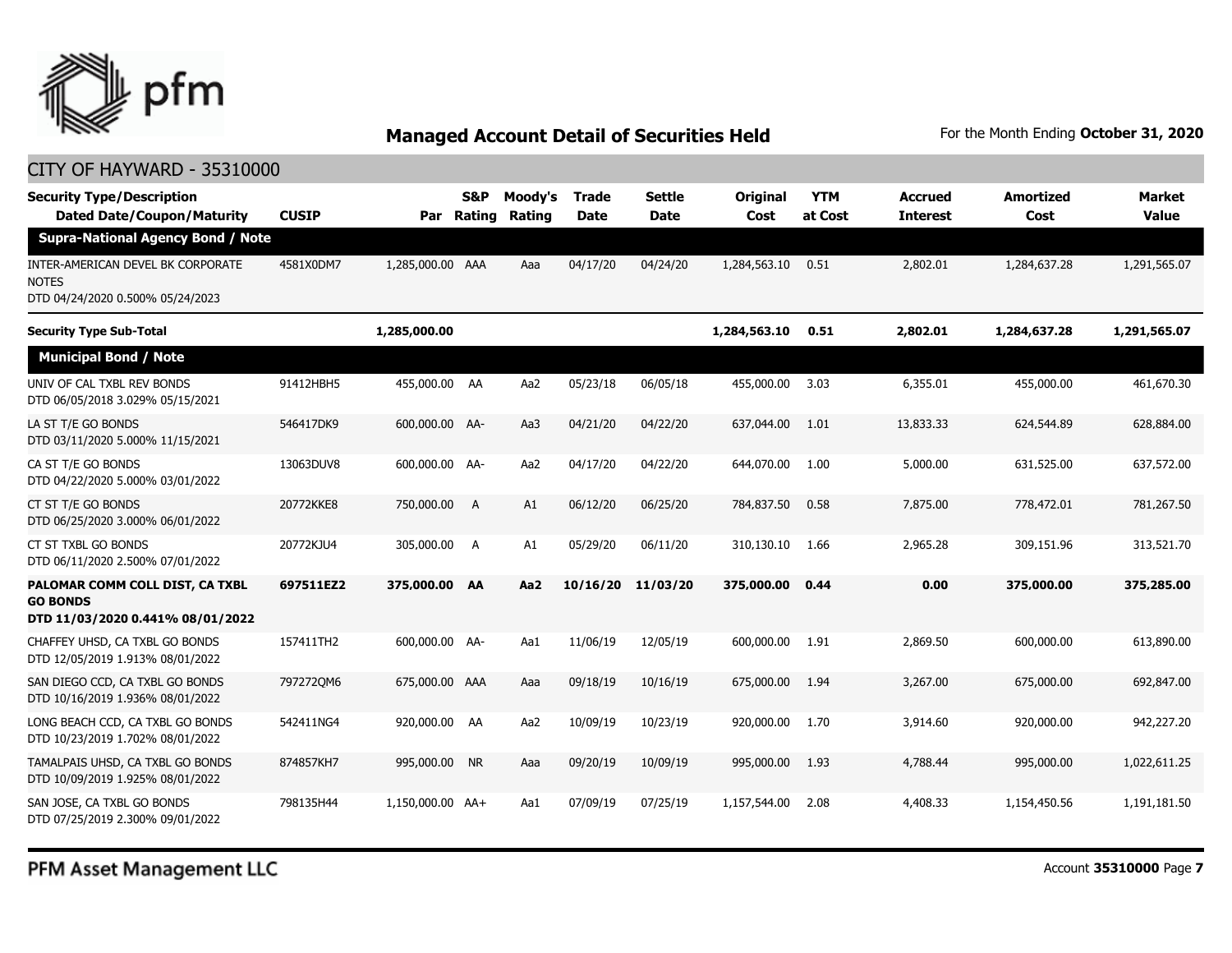

| <b>Security Type/Description</b><br><b>Dated Date/Coupon/Maturity</b>                  | <b>CUSIP</b> |                  | <b>S&amp;P</b><br>Par Rating | Moody's<br>Rating | <b>Trade</b><br><b>Date</b> | <b>Settle</b><br><b>Date</b> | <b>Original</b><br>Cost | <b>YTM</b><br>at Cost | <b>Accrued</b><br><b>Interest</b> | <b>Amortized</b><br>Cost | <b>Market</b><br><b>Value</b> |
|----------------------------------------------------------------------------------------|--------------|------------------|------------------------------|-------------------|-----------------------------|------------------------------|-------------------------|-----------------------|-----------------------------------|--------------------------|-------------------------------|
| <b>Municipal Bond / Note</b>                                                           |              |                  |                              |                   |                             |                              |                         |                       |                                   |                          |                               |
| OR ST DEPT OF TRANS TXBL REV BONDS<br>DTD 11/20/2019 1.855% 11/15/2022                 | 68607DTT2    | 600,000.00 AAA   |                              | Aa1               | 11/07/19                    | 11/20/19                     | 600,000.00              | 1.86                  | 5,132.17                          | 600,000.00               | 616,734.00                    |
| UNIV OF CAL TXBL REV BONDS<br>DTD 07/16/2020 0.628% 05/15/2023                         | 91412HFK4    | 500,000.00 AA    |                              | Aa2               | 07/10/20                    | 07/16/20                     | 500,000.00              | 0.63                  | 915.83                            | 500,000.00               | 501,810.00                    |
| CHAFFEY CMTY CLG DIST, CA TXBL GO<br><b>BONDS</b><br>DTD 09/24/2019 1.617% 06/01/2023  | 157432KD6    | 770,000.00 AA    |                              | Aa2               | 10/13/20                    | 10/15/20                     | 792,314.60              | 0.51                  | 5,187.88                          | 791,919.03               | 789,919.90                    |
| PORT AUTH OF NY/NJ TXBL REV BONDS<br>DTD 07/08/2020 1.086% 07/01/2023                  | 73358W4V3    | 370,000.00 A+    |                              | Aa3               | 07/02/20                    | 07/08/20                     | 370,000.00              | 1.09                  | 1,261.27                          | 370,000.00               | 373,955.30                    |
| PORT AUTH OF NY/NJ TXBL REV BONDS<br>DTD 07/08/2020 1.086% 07/01/2023                  | 73358W4V3    | 375,000.00 A+    |                              | Aa3               | 07/07/20                    | 07/09/20                     | 377,197.50              | 0.89                  | 1,278.31                          | 376,965.01               | 379,008.75                    |
| WA ST T/E GO BONDS<br>DTD 04/29/2020 5.000% 07/01/2023                                 | 93974EHJ8    | 605,000.00 AA+   |                              | Aaa               | 04/23/20                    | 04/29/20                     | 679,759.85              | 1.03                  | 10,083.33                         | 667.751.79               | 680,582.65                    |
| WI DEPT OF TRANS TXBL REV BONDS<br>DTD 07/30/2020 0.420% 07/01/2023                    | 977123X52    | 625,000.00 AA+   |                              | <b>NR</b>         | 07/10/20                    | 07/30/20                     | 625,000.00              | 0.42                  | 663.54                            | 625,000.00               | 622,743,75                    |
| AZ TRAN BOARD TXBL REV BONDS<br>DTD 02/12/2020 1.795% 07/01/2023                       | 040654XT7    | 1,235,000.00 AA+ |                              | Aa1               | 01/10/20                    | 02/12/20                     | 1,235,000.00            | 1.80                  | 7,389.42                          | 1,235,000.00             | 1,267,221.15                  |
| LOS ANGELES CCD, CA TXBL GO BONDS<br>DTD 11/10/2020 0.444% 08/01/2023                  | 54438CYH9    | 310,000.00 AA+   |                              | Aaa               | 10/30/20                    | 11/10/20                     | 310,000.00              | 0.44                  | 0.00                              | 310,000.00               | 310,000.00                    |
| PALOMAR COMM COLL DIST, CA TXBL<br><b>GO BONDS</b><br>DTD 11/03/2020 0.580% 08/01/2023 | 697511FA6    | 350,000.00 AA    |                              | Aa2               | 10/16/20                    | 11/03/20                     | 350,000,00              | 0.58                  | 0.00                              | 350,000.00               | 348,831.00                    |
| MD ST TXBL GO BONDS<br>DTD 08/05/2020 0.410% 08/01/2023                                | 574193TP3    | 650,000.00 AAA   |                              | Aaa               | 07/23/20                    | 08/05/20                     | 650,000.00              | 0.41                  | 636.64                            | 650,000.00               | 652,112.50                    |
| CA ST UNIV TXBL REV BONDS<br>DTD 09/17/2020 0.475% 11/01/2023                          | 13077DMJ8    | 325,000.00 AA-   |                              | Aa2               | 08/27/20                    | 09/17/20                     | 325,000.00              | 0.48                  | 188.68                            | 325,000.00               | 323,758.50                    |
| MS ST TXBL GO BONDS<br>DTD 08/06/2020 0.422% 11/01/2023                                | 605581MY0    | 475,000.00 AA    |                              | Aa2               | 07/24/20                    | 08/06/20                     | 475,000.00              | 0.42                  | 473.28                            | 475,000.00               | 471,627.50                    |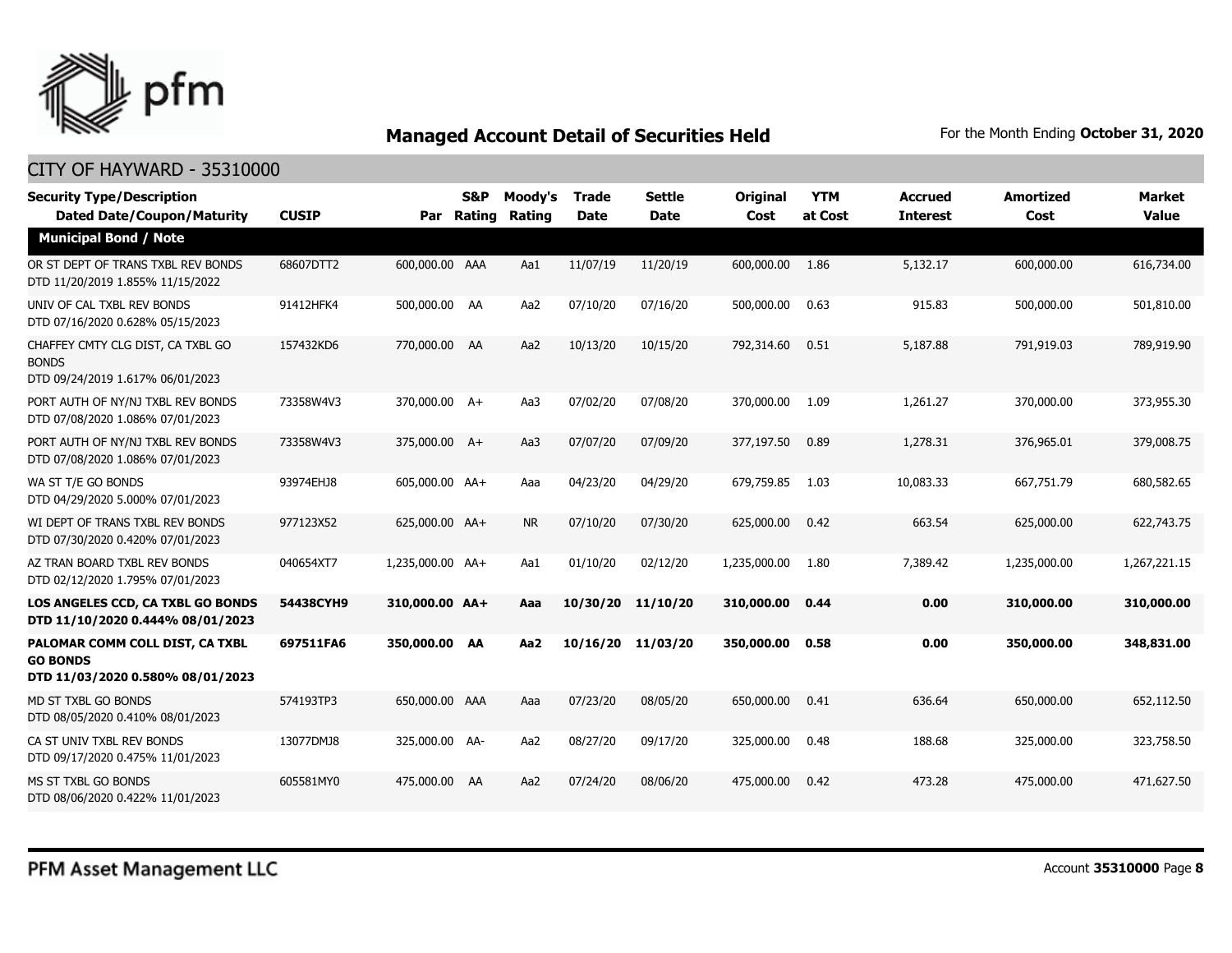

### CITY OF HAYWARD - 35310000

| <b>Security Type/Description</b><br><b>Dated Date/Coupon/Maturity</b>   | <b>CUSIP</b> | Par              | S&P<br>Rating | Moody's<br><b>Rating</b> | <b>Trade</b><br><b>Date</b> | <b>Settle</b><br>Date | Original<br>Cost | <b>YTM</b><br>at Cost | <b>Accrued</b><br><b>Interest</b> | <b>Amortized</b><br>Cost | <b>Market</b><br><b>Value</b> |
|-------------------------------------------------------------------------|--------------|------------------|---------------|--------------------------|-----------------------------|-----------------------|------------------|-----------------------|-----------------------------------|--------------------------|-------------------------------|
| <b>Municipal Bond / Note</b>                                            |              |                  |               |                          |                             |                       |                  |                       |                                   |                          |                               |
| MD ST T/E GO BONDS<br>DTD 08/30/2017 5.000% 08/01/2024                  | 574193PK8    | 500,000.00 AAA   |               | Aaa                      | 05/01/20                    | 05/05/20              | 583,925.00       | 0.95                  | 6,250.00                          | 574,172.58               | 587,640.00                    |
| FL ST BOARD OF ADMIN TXBL REV BONDS<br>DTD 09/16/2020 1.258% 07/01/2025 | 341271AD6    | 295,000.00 AA    |               | Aa3                      | 09/03/20                    | 09/16/20              | 295,000.00       | 1.26                  | 463.89                            | 295,000.00               | 298,186.00                    |
| <b>Security Type Sub-Total</b>                                          |              | 15,410,000.00    |               |                          |                             |                       | 15,721,822.55    | 1.27                  | 95,200.73                         | 15,663,952.83            | 15,885,088.45                 |
| <b>Federal Agency Collateralized Mortgage Obligation</b>                |              |                  |               |                          |                             |                       |                  |                       |                                   |                          |                               |
| FNA 2018-M5 A2<br>DTD 04/01/2018 3.560% 09/01/2021                      | 3136B1XP4    | 347,281.20 AA+   |               | Aaa                      | 04/11/18                    | 04/30/18              | 354,188.97       | 2.93                  | 1,030.27                          | 349,002.48               | 348,737.84                    |
| <b>FHMS K720 A1</b><br>DTD 11/01/2015 2.316% 11/01/2021                 | 3137BLUQ9    | 149,644.95 AA+   |               | Aaa                      | 08/22/19                    | 08/27/19              | 150,054.14       | 2.19                  | 288.81                            | 149,832.35               | 150,775.00                    |
| FHLMC MULTIFAMILY STRUCTURED P<br>DTD 05/01/2015 2.791% 01/01/2022      | 3137BHXY8    | 1,250,000.00 AA+ |               | Aaa                      | 08/16/19                    | 08/21/19              | 1,272,656.25     | 2.00                  | 2,907.29                          | 1,261,170.79             | 1,270,041.58                  |
| FHMS K019 A2<br>DTD 08/01/2012 2.272% 03/01/2022                        | 3137ASNJ9    | 576,078.73 AA+   |               | Aaa                      | 03/29/19                    | 04/03/19              | 571,825.64       | 2.54                  | 1,090.71                          | 574,138.23               | 584,175.05                    |
| FHMS K023 A1<br>DTD 12/01/2012 1.583% 04/01/2022                        | 3137AWQG3    | 47,110.20 AA+    |               | Aaa                      | 03/06/18                    | 03/09/18              | 46,087.01        | 2.14                  | 62.15                             | 46,754.43                | 47,454.17                     |
| <b>FHMS K023 A1</b><br>DTD 12/01/2012 1.583% 04/01/2022                 | 3137AWQG3    | 206,825.26 AA+   |               | Aaa                      | 07/12/18                    | 07/17/18              | 201,598.09       | 2.30                  | 272.84                            | 204,833.22               | 208,335.38                    |
| FHMS K023 A1<br>DTD 12/01/2012 1.583% 04/01/2022                        | 3137AWQG3    | 425,140.82 AA+   |               | Aaa                      | 03/07/18                    | 03/09/18              | 415,840.87       | 2.15                  | 560.83                            | 421,907.14               | 428,244.96                    |
| FHLMC MULTIFAMILY STRUCTURED P<br>DTD 11/01/2015 2.716% 06/01/2022      | 3137BLUR7    | 600,000.00 AA+   |               | Aaa                      | 03/13/19                    | 03/18/19              | 599,253.52       | 2.76                  | 1,358.00                          | 599,632.18               | 612,854.16                    |
| FHLMC MULTIFAMILY STRUCTURED P<br>DTD 12/01/2012 2.355% 07/01/2022      | 3137AVXN2    | 570,000.00 AA+   |               | Aaa                      | 06/12/19                    | 06/17/19              | 572,092.97       | 2.23                  | 1,118.62                          | 571,144.53               | 582,702.84                    |
| FHLMC MULTIFAMILY STRUCTURED P<br>DTD 12/01/2012 2.355% 07/01/2022      | 3137AVXN2    | 1,227,386.00 AA+ |               | Aaa                      | 03/28/19                    | 04/02/19              | 1,222,591.52     | 2.48                  | 2,408.75                          | 1,224,932.16             | 1,254,739.13                  |
| FHLMC MULTIFAMILY STRUCTURED P<br>DTD 12/01/2012 2.307% 08/01/2022      | 3137AWQH1    | 1,250,000.00 AA+ |               | Aaa                      | 09/04/19                    | 09/09/19              | 1,268,457.03     | 1.78                  | 2,403.13                          | 1,261,140.57             | 1,279,457.85                  |

PFM Asset Management LLC

Account **35310000** Page **9**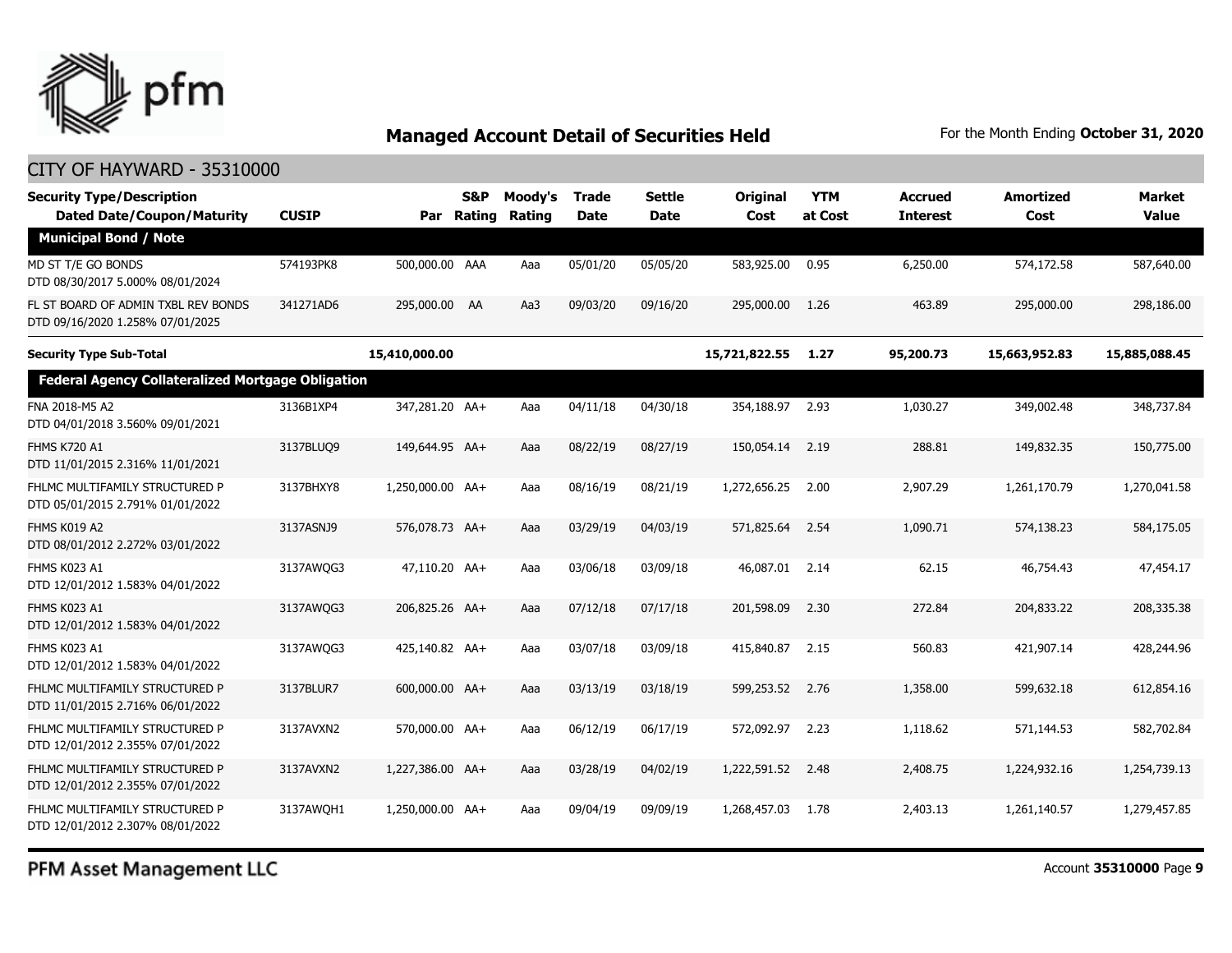

| <b>Security Type/Description</b><br><b>Dated Date/Coupon/Maturity</b> | <b>CUSIP</b> | Par              | S&P<br>Rating | Moody's<br>Rating | <b>Trade</b><br><b>Date</b> | <b>Settle</b><br><b>Date</b> | Original<br>Cost | <b>YTM</b><br>at Cost | <b>Accrued</b><br><b>Interest</b> | <b>Amortized</b><br>Cost | <b>Market</b><br><b>Value</b> |
|-----------------------------------------------------------------------|--------------|------------------|---------------|-------------------|-----------------------------|------------------------------|------------------|-----------------------|-----------------------------------|--------------------------|-------------------------------|
| <b>Federal Agency Collateralized Mortgage Obligation</b>              |              |                  |               |                   |                             |                              |                  |                       |                                   |                          |                               |
| FHLMC MULTIFAMILY STRUCTURED P<br>DTD 05/01/2013 2.510% 11/01/2022    | 3137B1BS0    | 500,000.00 AA+   |               | Aaa               | 02/18/20                    | 02/21/20                     | 509,648.44       | 1.78                  | 1,045.83                          | 507,157.89               | 515,482.70                    |
| <b>FANNIEMAE-ACES</b><br>DTD 02/01/2013 2.509% 11/01/2022             | 3136ACGJ4    | 942,884.94 AA+   |               | Aaa               | 06/24/19                    | 06/27/19                     | 954,523.69       | 2.13                  | 1,971.05                          | 949,832.03               | 967,606.08                    |
| FHLMC MULTIFAMILY STRUCTURED P<br>DTD 05/01/2013 2.510% 11/01/2022    | 3137B1BS0    | 1,065,000.00 AA+ |               | Aaa               | 06/12/19                    | 06/17/19                     | 1,074,318.75     | 2.24                  | 2,227.63                          | 1,070,517.18             | 1,097,978.14                  |
| FNA 2013-M7 A2<br>DTD 05/01/2013 2.280% 12/01/2022                    | 3136AEGO4    | 304,735.59 AA+   |               | Aaa               | 09/11/19                    | 09/16/19                     | 306,634.41       | 2.08                  | 579.00                            | 305,966.91               | 314,802.88                    |
| FNA 2013-M7 A2<br>DTD 05/01/2013 2.280% 12/01/2022                    | 3136AEGO4    | 403,709.54 AA+   |               | Aaa               | 09/04/19                    | 09/09/19                     | 408,998.54       | 1.86                  | 767.05                            | 407,118.90               | 417,046.54                    |
| <b>FHMS J22F A1</b><br>DTD 11/01/2018 3.454% 05/01/2023               | 3137FJYA1    | 59,623.78 AA+    |               | Aaa               | 11/07/18                    | 11/19/18                     | 59,622.17        | 3.45                  | 171.62                            | 59,622.88                | 59,623.78                     |
| FHMS KP05 A<br>DTD 12/01/2018 3.203% 07/01/2023                       | 3137FKK39    | 162,486.54 AA+   |               | Aaa               | 12/07/18                    | 12/17/18                     | 162,486.04       | 3.20                  | 433.70                            | 162,486.25               | 167,976.81                    |
| FHMS KJ27 A1<br>DTD 11/01/2019 2.092% 07/01/2024                      | 3137FQ3V3    | 466,783.44 AA+   |               | Aaa               | 11/20/19                    | 11/26/19                     | 466,772.23       | 2.09                  | 813.76                            | 466,774.51               | 481,725.60                    |
| FHMS KJ30 A1<br>DTD 07/01/2020 0.526% 01/25/2025                      | 3137FUZN7    | 392,127.47 AA+   |               | Aaa               | 07/23/20                    | 07/30/20                     | 392,120.03       | 0.53                  | 171.88                            | 392,120.46               | 393,873.00                    |
| <b>Security Type Sub-Total</b>                                        |              | 10,946,818.46    |               |                   |                             |                              | 11,009,770.31    | 2.15                  | 21,682.92                         | 10,986,085.09            | 11,183,633.49                 |
| <b>Federal Agency Bond / Note</b>                                     |              |                  |               |                   |                             |                              |                  |                       |                                   |                          |                               |
| FEDERAL HOME LOAN BANKS NOTES<br>DTD 10/12/2018 3.000% 10/12/2021     | 3130AF5B9    | 1,650,000.00 AA+ |               | Aaa               | 11/02/18                    | 11/06/18                     | 1,649,043.00     | 3.02                  | 2,612.50                          | 1,649,691.72             | 1,694,421.30                  |
| <b>FANNIE MAE NOTES</b><br>DTD 01/11/2019 2.625% 01/11/2022           | 3135G0U92    | 1,200,000.00 AA+ |               | Aaa               | 01/29/19                    | 01/31/19                     | 1,200,312.00     | 2.62                  | 9,625.00                          | 1,200,126.42             | 1,235,252.40                  |
| <b>FANNIE MAE NOTES</b><br>DTD 01/11/2019 2.625% 01/11/2022           | 3135G0U92    | 1,650,000.00 AA+ |               | Aaa               | 01/09/19                    | 01/11/19                     | 1,648,812.00     | 2.65                  | 13,234.38                         | 1,649,527,40             | 1,698,472.05                  |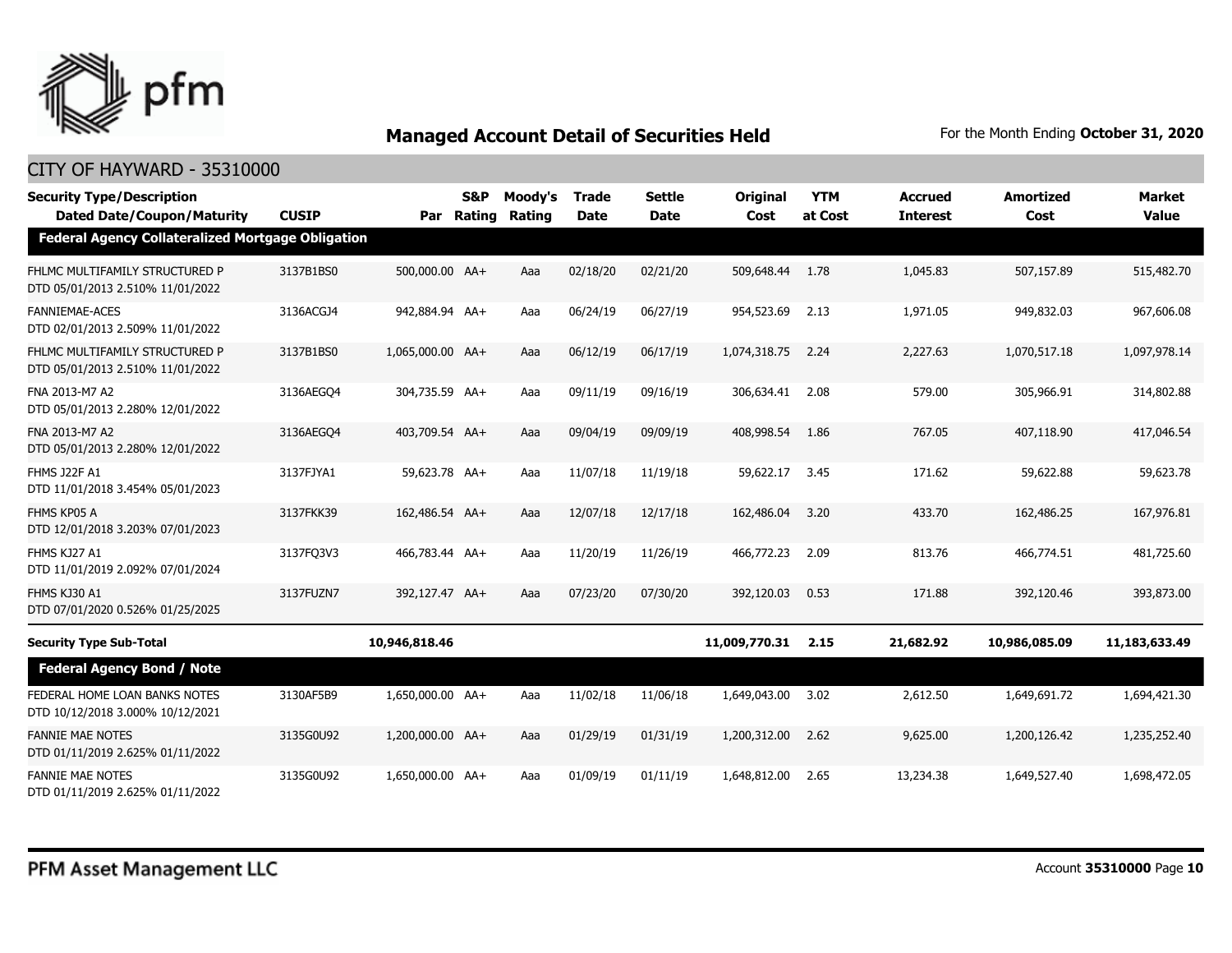

| <b>Security Type/Description</b>                                       |              |                  | S&P        | Moody's       | <b>Trade</b> | <b>Settle</b> | <b>Original</b> | <b>YTM</b> | <b>Accrued</b>  | <b>Amortized</b> | Market       |
|------------------------------------------------------------------------|--------------|------------------|------------|---------------|--------------|---------------|-----------------|------------|-----------------|------------------|--------------|
| <b>Dated Date/Coupon/Maturity</b><br><b>Federal Agency Bond / Note</b> | <b>CUSIP</b> |                  | Par Rating | <b>Rating</b> | Date         | <b>Date</b>   | Cost            | at Cost    | <b>Interest</b> | Cost             | <b>Value</b> |
|                                                                        |              |                  |            |               |              |               |                 |            |                 |                  |              |
| FEDERAL FARM CREDIT BANK NOTES<br>DTD 04/08/2020 0.375% 04/08/2022     | 3133ELWD2    | 2,550,000.00 AA+ |            | Aaa           | 04/03/20     | 04/08/20      | 2,546,226.00    | 0.45       | 610.94          | 2,547,296.16     | 2,557,611.75 |
| FEDERAL FARM CREDIT BANK NOTES<br>DTD 06/02/2020 0.250% 06/02/2022     | 3133ELE75    | 2,575,000.00 AA+ |            | Aaa           | 06/03/20     | 06/04/20      | 2,573,264.45    | 0.28       | 2,664.41        | 2,573,622.05     | 2,577,994.73 |
| FEDERAL HOME LOAN BANK<br>DTD 06/01/2012 2.125% 06/10/2022             | 313379069    | 2,475,000.00 AA+ |            | Aaa           | 06/13/19     | 06/14/19      | 2,492,399.25    | 1.88       | 20,599.22       | 2,484,336.96     | 2,552,286.83 |
| <b>FREDDIE MAC NOTES</b><br>DTD 07/23/2020 0.125% 07/25/2022           | 3137EAET2    | 1,575,000.00 AA+ |            | Aaa           | 07/21/20     | 07/23/20      | 1,571,440.50    | 0.24       | 535.94          | 1,571,931.63     | 1,573,601.40 |
| <b>FANNIE MAE NOTES</b><br>DTD 09/06/2019 1.375% 09/06/2022            | 3135G0W33    | 1,250,000.00 AA+ |            | Aaa           | 09/05/19     | 09/06/19      | 1,245,650.00    | 1.49       | 2,625.87        | 1,247,324.91     | 1,277,343.75 |
| FEDERAL HOME LOAN BANKS NOTES<br>DTD 02/21/2020 1.375% 02/17/2023      | 3130AJ7E3    | 2,140,000.00 AA+ |            | Aaa           | 02/20/20     | 02/21/20      | 2,136,062.40    | 1.44       | 6,048.47        | 2,136,978.29     | 2,196,498.14 |
| <b>FREDDIE MAC NOTES</b><br>DTD 04/20/2020 0.375% 04/20/2023           | 3137EAEO8    | 3,825,000.00 AA+ |            | Aaa           | 04/17/20     | 04/20/20      | 3,815,437.50    | 0.46       | 438.28          | 3,817,140.41     | 3,838,689.68 |
| <b>FREDDIE MAC NOTES</b><br>DTD 05/07/2020 0.375% 05/05/2023           | 3137EAER6    | 1,750,000.00 AA+ |            | Aaa           | 06/02/20     | 06/03/20      | 1,753,605.00    | 0.30       | 3,171.88        | 1,753,094.35     | 1,756,370.00 |
| <b>FREDDIE MAC NOTES</b><br>DTD 05/07/2020 0.375% 05/05/2023           | 3137EAER6    | 2.410.000.00 AA+ |            | Aaa           | 05/05/20     | 05/07/20      | 2,408,987.80    | 0.39       | 4,368.12        | 2,409,152.64     | 2,418,772,40 |
| <b>FANNIE MAE NOTES</b><br>DTD 05/22/2020 0.250% 05/22/2023            | 3135G04Q3    | 1,550,000.00 AA+ |            | Aaa           | 06/02/20     | 06/03/20      | 1,547,287.50    | 0.31       | 1,711.46        | 1,547,665,70     | 1,550,813.75 |
| <b>FANNIE MAE NOTES</b><br>DTD 05/22/2020 0.250% 05/22/2023            | 3135G04Q3    | 2,550,000.00 AA+ |            | Aaa           | 05/20/20     | 05/22/20      | 2,542,324.50    | 0.35       | 2,815.62        | 2,543,467.06     | 2,551,338.75 |
| <b>FREDDIE MAC NOTES</b><br>DTD 06/16/2020 0.500% 06/16/2023           | 3134GVR67    | 1,900,000.00 AA+ |            | Aaa           | 06/12/20     | 06/16/20      | 1,900,000.00    | 0.50       | 3,562.50        | 1,900,000.00     | 1,903,045.70 |
| <b>FREDDIE MAC NOTES</b><br>DTD 06/26/2020 0.250% 06/26/2023           | 3137EAES4    | 2.340.000.00 AA+ |            | Aaa           | 06/24/20     | 06/26/20      | 2,333,167,20    | 0.35       | 2,031.25        | 2,333,965,92     | 2,340,655,20 |
| <b>FANNIE MAE NOTES</b><br>DTD 07/10/2020 0.250% 07/10/2023            | 3135G05G4    | 1,000,000.00 AA+ |            | Aaa           | 10/07/20     | 10/08/20      | 999,640.00      | 0.26       | 770.83          | 999,648.60       | 1,000,016.00 |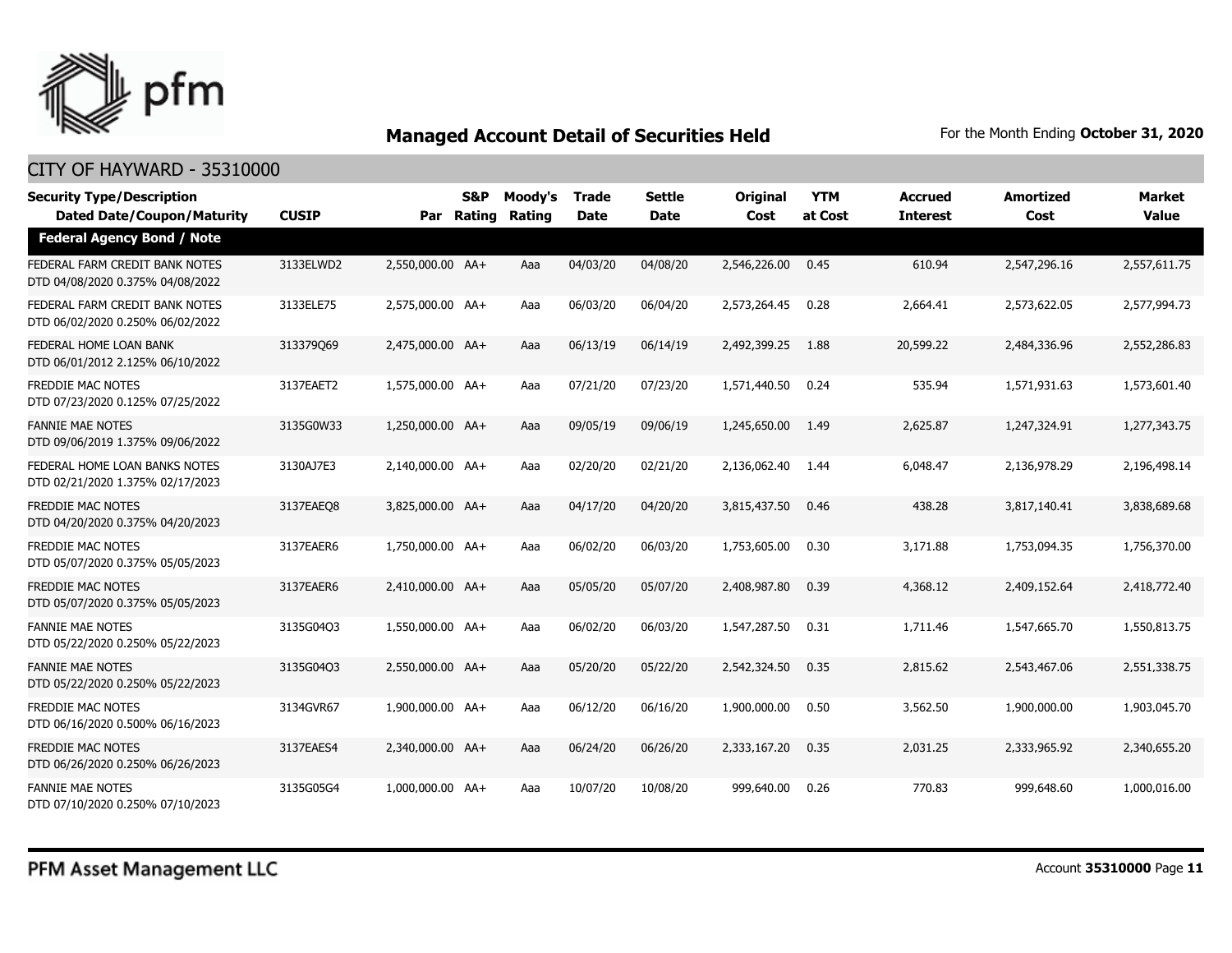

| <b>Security Type/Description</b><br><b>Dated Date/Coupon/Maturity</b>                        | <b>CUSIP</b> | Par              | <b>S&amp;P</b><br>Rating | Moody's<br>Rating | <b>Trade</b><br><b>Date</b> | <b>Settle</b><br><b>Date</b> | Original<br>Cost | <b>YTM</b><br>at Cost | <b>Accrued</b><br><b>Interest</b> | <b>Amortized</b><br>Cost | <b>Market</b><br><b>Value</b> |
|----------------------------------------------------------------------------------------------|--------------|------------------|--------------------------|-------------------|-----------------------------|------------------------------|------------------|-----------------------|-----------------------------------|--------------------------|-------------------------------|
| <b>Federal Agency Bond / Note</b>                                                            |              |                  |                          |                   |                             |                              |                  |                       |                                   |                          |                               |
| <b>FANNIE MAE NOTES</b><br>DTD 07/10/2020 0.250% 07/10/2023                                  | 3135G05G4    | 2,455,000.00 AA+ |                          | Aaa               | 07/08/20                    | 07/10/20                     | 2,449,721.75     | 0.32                  | 1,892.40                          | 2,450,271.27             | 2,455,039.28                  |
| <b>FANNIE MAE NOTES (CALLABLE)</b><br>DTD 08/10/2020 0.300% 08/10/2023                       | 3135G05R0    | 1,950,000.00 AA+ |                          | Aaa               | 08/11/20                    | 08/12/20                     | 1,946,334.00     | 0.36                  | 1,316.25                          | 1,946,605.68             | 1,949,346.75                  |
| <b>FREDDIE MAC NOTES</b><br>DTD 08/21/2020 0.250% 08/24/2023                                 | 3137EAEV7    | 2,325,000.00 AA+ |                          | Aaa               | 08/19/20                    | 08/21/20                     | 2,322,628.50     | 0.28                  | 1,130.21                          | 2,322,784.01             | 2,325,039.53                  |
| <b>FREDDIE MAC NOTES</b><br>DTD 09/04/2020 0.250% 09/08/2023                                 | 3137EAEW5    | 900,000.00 AA+   |                          | Aaa               | 10/07/20                    | 10/08/20                     | 899,712.00       | 0.26                  | 356.25                            | 899,718.49               | 900,015.30                    |
| <b>FREDDIE MAC NOTES</b><br>DTD 09/04/2020 0.250% 09/08/2023                                 | 3137EAEW5    | 1,010,000.00 AA+ |                          | Aaa               | 09/02/20                    | 09/04/20                     | 1,010,184,44     | 0.24                  | 399.79                            | 1,010,174.71             | 1,010,017.17                  |
| <b>FREDDIE MAC NOTES</b><br>DTD 09/04/2020 0.250% 09/08/2023                                 | 3137EAEW5    | 1,590,000.00 AA+ |                          | Aaa               | 09/02/20                    | 09/04/20                     | 1,589,475.30     | 0.26                  | 629.37                            | 1,589,502.99             | 1,590,027.03                  |
| <b>Security Type Sub-Total</b>                                                               |              | 44,620,000.00    |                          |                   |                             |                              | 44,581,715.09    | 0.77                  | 83,150.94                         | 44,584,027.37            | 44,952,668.89                 |
| <b>Corporate Note</b>                                                                        |              |                  |                          |                   |                             |                              |                  |                       |                                   |                          |                               |
| SUNTRUST BANKS INC CORP NOTES<br>(CALLABLE)<br>DTD 12/01/2016 2.700% 01/27/2022              | 867914BM4    | 300,000.00 A-    |                          | A <sub>3</sub>    | 05/14/19                    | 05/16/19                     | 299,502.00       | 2.76                  | 2,115.00                          | 299,771.94               | 308,234.10                    |
| HOME DEPOT INC<br>DTD 12/06/2018 3.250% 03/01/2022                                           | 437076BV3    | 175,000.00       | A                        | A2                | 11/27/18                    | 12/06/18                     | 174,520.50       | 3.34                  | 947.92                            | 174,803.08               | 181,935.60                    |
| US BANCORP (CALLABLE) NOTE<br>DTD 03/02/2012 3.000% 03/15/2022                               | 91159HHC7    | 600,000.00 A+    |                          | A1                | 06/14/19                    | 06/18/19                     | 610,590.00       | 2.33                  | 2,300.00                          | 605,126.30               | 620,076.60                    |
| <b>GOLDMAN SACHS GROUP INC (CALLABLE)</b><br><b>NOTE</b><br>DTD 01/26/2017 3.000% 04/26/2022 | 38141GWC4    | 600,000.00 BBB+  |                          | A <sub>3</sub>    | 02/13/19                    | 02/15/19                     | 593,412.00       | 3.36                  | 250.00                            | 596,943.30               | 607,459.80                    |
| <b>IBM CORP</b>                                                                              |              |                  |                          |                   |                             |                              |                  |                       |                                   |                          |                               |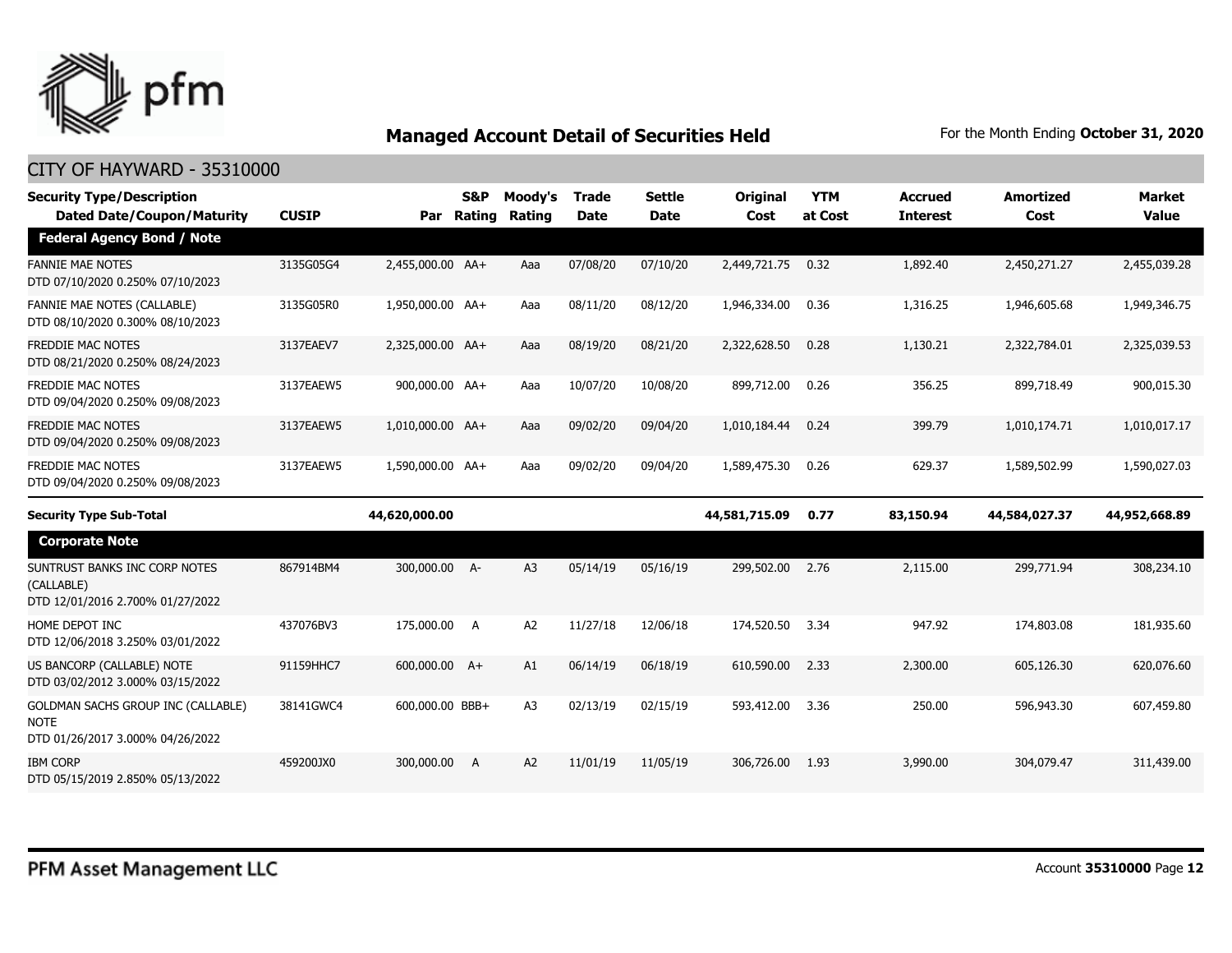

| <b>Security Type/Description</b><br><b>Dated Date/Coupon/Maturity</b>                  | <b>CUSIP</b> | Par             | S&P<br>Rating | Moody's<br>Rating | Trade<br><b>Date</b> | <b>Settle</b><br><b>Date</b> | Original<br>Cost | <b>YTM</b><br>at Cost | <b>Accrued</b><br><b>Interest</b> | <b>Amortized</b><br>Cost | <b>Market</b><br><b>Value</b> |
|----------------------------------------------------------------------------------------|--------------|-----------------|---------------|-------------------|----------------------|------------------------------|------------------|-----------------------|-----------------------------------|--------------------------|-------------------------------|
| <b>Corporate Note</b>                                                                  |              |                 |               |                   |                      |                              |                  |                       |                                   |                          |                               |
| UNITED PARCEL SERVICE (CALLABLE)<br><b>NOTES</b><br>DTD 05/16/2017 2.350% 05/16/2022   | 911312BC9    | 300,000.00 A-   |               | A <sub>2</sub>    | 06/26/19             | 06/27/19                     | 301,689.00       | 2.15                  | 3,231.25                          | 300,875.84               | 308,754.60                    |
| MORGAN STANLEY CORP NOTES<br>DTD 05/19/2017 2.750% 05/19/2022                          | 61744YAH1    | 300,000.00 BBB+ |               | A2                | 04/05/19             | 04/09/19                     | 298,011.00       | 2.97                  | 3,712.50                          | 299,012.50               | 310,872.30                    |
| AMERICAN HONDA FINANCE<br>DTD 06/27/2019 2.200% 06/27/2022                             | 02665WCY5    | 600,000.00 A-   |               | A <sub>3</sub>    | 06/24/19             | 06/27/19                     | 599,448.00       | 2.23                  | 4,546.67                          | 599,696.30               | 617,572.80                    |
| BANK OF NY MELLON CORP CORP NOTES<br>DTD 08/23/2019 1.950% 08/23/2022                  | 06406RAK3    | 115,000.00      | A             | A1                | 09/03/19             | 09/05/19                     | 115,317.40       | 1.85                  | 423.58                            | 115,193.43               | 118,428.49                    |
| BANK OF NY MELLON CORP CORP NOTES<br>DTD 08/23/2019 1.950% 08/23/2022                  | 06406RAK3    | 185,000.00      | A             | A1                | 08/20/19             | 08/23/19                     | 184,940.80       | 1.96                  | 681.42                            | 184,964.35               | 190,515.41                    |
| CATERPILLAR FINANCIAL SERVICES CORP<br><b>NOTE</b><br>DTD 09/06/2019 1.900% 09/06/2022 | 14913Q3A5    | 325,000.00      | A             | A <sub>3</sub>    | 09/03/19             | 09/06/19                     | 324,548.25       | 1.95                  | 943.40                            | 324,722.19               | 334,086.35                    |
| ADOBE INC CORP NOTE<br>DTD 02/03/2020 1.700% 02/01/2023                                | 00724PAA7    | 300,000.00      | A             | A <sub>2</sub>    | 01/23/20             | 02/03/20                     | 299,931.00       | 1.71                  | 1,275.00                          | 299,948.16               | 308,877.90                    |
| TOYOTA MOTOR CREDIT CORP CORPORATE<br><b>NOTES</b><br>DTD 04/01/2020 2.900% 03/30/2023 | 89236TGW9    | 575,000.00 A+   |               | A1                | 04/27/20             | 04/29/20                     | 601,588.00       | 1.28                  | 1,435.90                          | 596,944.46               | 609,061.85                    |
| JPMORGAN CHASE & CO BONDS<br>DTD 03/22/2019 3.207% 04/01/2023                          | 46647PBB1    | 600,000.00 A-   |               | A <sub>2</sub>    | 09/28/20             | 09/30/20                     | 623,952.00       | 1.57                  | 1,603.50                          | 622,553.34               | 623,364.60                    |
| EXXON MOBIL CORPORATION CORPORATE<br><b>NOTES</b><br>DTD 04/15/2020 1.571% 04/15/2023  | 30231GBL5    | 150,000.00 AA   |               | Aa1               | 05/12/20             | 05/14/20                     | 151,872.00       | 1.14                  | 104.73                            | 151,571.71               | 154,057.50                    |
| <b>CHEVRON CORP CORPORATE NOTES</b><br>DTD 05/11/2020 1.141% 05/11/2023                | 166764BV1    | 150,000.00 AA   |               | Aa2               | 05/07/20             | 05/11/20                     | 150,000.00       | 1.14                  | 808.21                            | 150,000.00               | 152,560.95                    |
| PACCAR FINANCIAL CORP CORPORATE<br><b>NOTES</b><br>DTD 06/08/2020 0.800% 06/08/2023    | 69371RO82    | 175,000.00 A+   |               | A1                | 06/01/20             | 06/08/20                     | 174,756,75       | 0.85                  | 556.11                            | 174,789.18               | 176,604.93                    |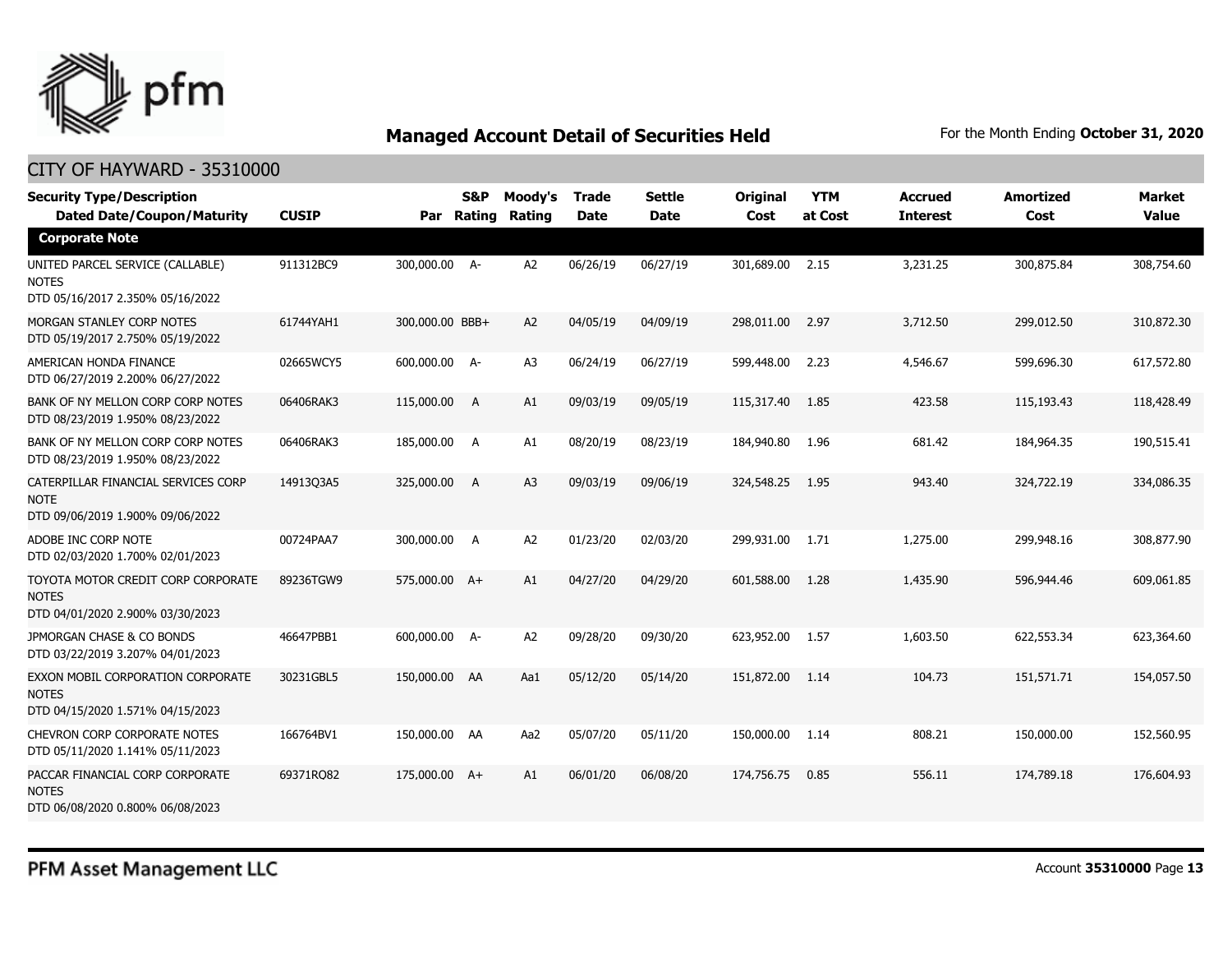

| <b>Security Type/Description</b><br><b>Dated Date/Coupon/Maturity</b>                  | <b>CUSIP</b> |                 | S&P | Moody's<br>Par Rating Rating | <b>Trade</b><br><b>Date</b> | <b>Settle</b><br><b>Date</b> | Original<br>Cost | <b>YTM</b><br>at Cost | <b>Accrued</b><br><b>Interest</b> | <b>Amortized</b><br>Cost | <b>Market</b><br><b>Value</b> |
|----------------------------------------------------------------------------------------|--------------|-----------------|-----|------------------------------|-----------------------------|------------------------------|------------------|-----------------------|-----------------------------------|--------------------------|-------------------------------|
| <b>Corporate Note</b>                                                                  |              |                 |     |                              |                             |                              |                  |                       |                                   |                          |                               |
| JOHN DEERE CAPITAL CORP CORPORATE<br><b>NOTES</b><br>DTD 06/04/2020 0.700% 07/05/2023  | 24422EVH9    | 200,000.00 A    |     | A2                           | 06/01/20                    | 06/04/20                     | 199,836.00       | 0.73                  | 571.67                            | 199,857.85               | 201,652.80                    |
| CATERPILLAR FINL SERVICE CORPORATE<br><b>NOTES</b><br>DTD 07/08/2020 0.650% 07/07/2023 | 14913R2D8    | 325,000.00      | A   | A <sub>3</sub>               | 07/06/20                    | 07/08/20                     | 324,818,00       | 0.67                  | 663.09                            | 324,837,30               | 326,300,00                    |
| PACCAR FINANCIAL CORP CORPORATE<br><b>NOTES</b><br>DTD 08/11/2020 0.350% 08/11/2023    | 69371RQ90    | 325,000.00 A+   |     | A1                           | 08/04/20                    | 08/11/20                     | 324,574.25       | 0.39                  | 252.78                            | 324,606.13               | 324,557.68                    |
| CHEVRON USA INC CORPORATE NOTES<br>DTD 08/12/2020 0.426% 08/11/2023                    | 166756AJ5    | 415,000.00 AA   |     | Aa2                          | 08/10/20                    | 08/12/20                     | 415,000.00       | 0.43                  | 387.96                            | 415,000.00               | 414,846.87                    |
| TOYOTA MOTOR CREDIT CORP CORPORATE<br><b>NOTES</b><br>DTD 08/14/2020 0.500% 08/14/2023 | 89236THF5    | 530,000.00 A+   |     | A1                           | 08/11/20                    | 08/14/20                     | 529,591.90       | 0.53                  | 566.81                            | 529,621.34               | 532,820.13                    |
| JOHN DEERE CAPITAL CORP CORPORATE<br><b>NOTES</b><br>DTD 10/09/2020 0.400% 10/10/2023  | 24422EVJ5    | 250,000.00      | A   | A <sub>2</sub>               | 10/06/20                    | 10/09/20                     | 249,710.00       | 0.44                  | 61.11                             | 249,716.09               | 250,134.00                    |
| CITIGROUP INC CORP NOTES<br>DTD 10/25/2013 3.875% 10/25/2023                           | 172967HD6    | 300,000.00 BBB+ |     | A <sub>3</sub>               | 10/02/20                    | 10/06/20                     | 329,100.00       | 0.66                  | 193.75                            | 328,420.83               | 328,471.80                    |
| <b>IBM CORP NOTES</b><br>DTD 02/12/2014 3.625% 02/12/2024                              | 459200HU8    | 275,000.00      | A   | A <sub>2</sub>               | 10/02/20                    | 10/06/20                     | 302,315.75       | 0.62                  | 2,187.59                          | 301,735.51               | 300,974.85                    |
| COMCAST CORP (CALLABLE) CORPORATE<br><b>NOTES</b><br>DTD 10/05/2018 3.700% 04/15/2024  | 20030NCR0    | 150,000.00 A-   |     | A <sub>3</sub>               | 05/07/20                    | 05/11/20                     | 164,338.50       | 1.20                  | 246.67                            | 162,561.51               | 165,182.40                    |
| MORGAN STANLEY CORP NOTES<br>DTD 04/24/2018 3.737% 04/24/2024                          | 61744YAQ1    | 300,000.00 BBB+ |     | A <sub>2</sub>               | 10/02/20                    | 10/06/20                     | 322,851.00       | 1.52                  | 217.99                            | 322,392.57               | 322,502.10                    |
| CITIGROUP INC CORPORATE NOTES<br>DTD 05/14/2020 1.678% 05/15/2024                      | 172967MR9    | 300,000.00 BBB+ |     | A <sub>3</sub>               | 05/07/20                    | 05/14/20                     | 300,000.00       | 1.68                  | 2,335.21                          | 300,000.00               | 306,324.30                    |
| <b>BANK OF AMERICA CORP NOTES</b><br>DTD 07/23/2018 3.864% 07/23/2024                  | 06051GHL6    | 150,000.00 A-   |     | A2                           | 09/28/20                    | 10/01/20                     | 162,622.50       | 1.58                  | 1,577.80                          | 162,354.31               | 162,139.80                    |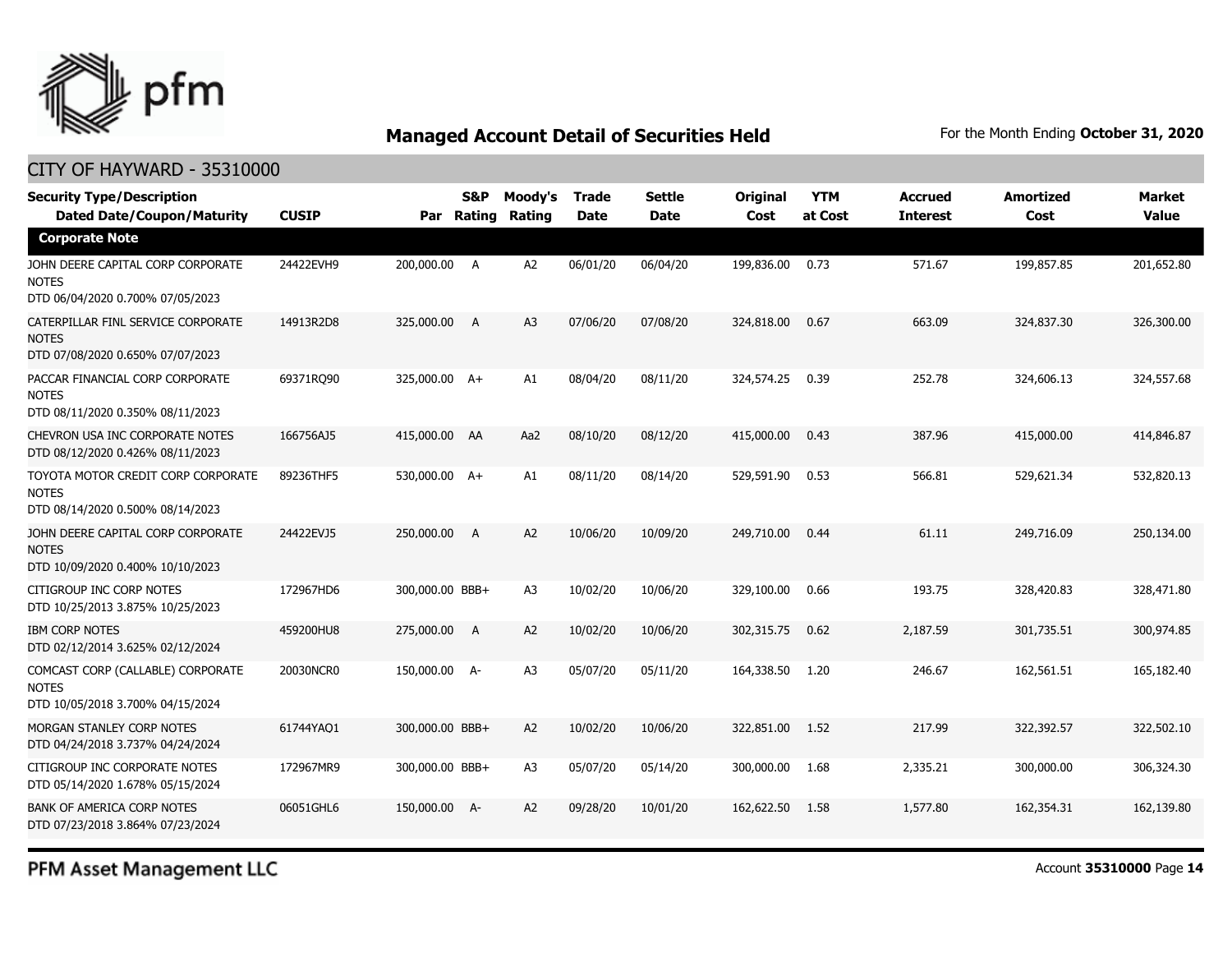

| <b>Security Type/Description</b><br><b>Dated Date/Coupon/Maturity</b>              | <b>CUSIP</b> | Par             | <b>S&amp;P</b><br>Rating | Moody's<br>Rating | <b>Trade</b><br><b>Date</b> | <b>Settle</b><br><b>Date</b> | Original<br>Cost | <b>YTM</b><br>at Cost | <b>Accrued</b><br><b>Interest</b> | <b>Amortized</b><br>Cost | <b>Market</b><br><b>Value</b> |
|------------------------------------------------------------------------------------|--------------|-----------------|--------------------------|-------------------|-----------------------------|------------------------------|------------------|-----------------------|-----------------------------------|--------------------------|-------------------------------|
| <b>Corporate Note</b>                                                              |              |                 |                          |                   |                             |                              |                  |                       |                                   |                          |                               |
| <b>BANK OF AMERICA CORP NOTES</b><br>DTD 07/23/2018 3.864% 07/23/2024              | 06051GHL6    | 300,000.00 A-   |                          | A <sub>2</sub>    | 08/21/20                    | 08/25/20                     | 327,150.00       | 1.47                  | 3,155.60                          | 325,909.56               | 324,279.60                    |
| BRISTOL MYERS SQUIBB CO CORP NOTES<br>(CALL<br>DTD 07/15/2020 2.900% 07/26/2024    | 110122CM8    | 225,000.00 A+   |                          | A2                | 10/05/20                    | 10/07/20                     | 243,605.25       | 0.69                  | 1,921.26                          | 243,262.74               | 242,885.03                    |
| JPMORGAN CHASE & CO CORPORATE<br><b>NOTES</b><br>DTD 09/16/2020 0.653% 09/16/2024  | 46647PBS4    | 125,000.00      | - A-                     | A <sub>2</sub>    | 09/28/20                    | 09/30/20                     | 124,967.50       | 0.66                  | 102.03                            | 124,968.22               | 124,857.00                    |
| JPMORGAN CHASE & CO CORPORATE<br><b>NOTES</b><br>DTD 09/16/2020 0.653% 09/16/2024  | 46647PBS4    | 485,000.00 A-   |                          | A <sub>2</sub>    | 09/09/20                    | 09/16/20                     | 485,000.00       | 0.65                  | 395.88                            | 485,000.00               | 484,445.16                    |
| BANK OF AMERICA CORP CORPORATE<br><b>NOTES</b><br>DTD 10/21/2020 0.810% 10/24/2024 | 06051GJH3    | 625,000.00 A-   |                          | A2                | 10/16/20                    | 10/21/20                     | 625,000.00       | 0.81                  | 140.63                            | 625,000.00               | 625,833.75                    |
| <b>Security Type Sub-Total</b>                                                     |              | 11,030,000.00   |                          |                   |                             |                              | 11,241,285.35    | 1.50                  | 43,903.02                         | 11,226,239.51            | 11,372,110.05                 |
| <b>Certificate of Deposit</b>                                                      |              |                 |                          |                   |                             |                              |                  |                       |                                   |                          |                               |
| MUFG BANK LTD/NY CERT DEPOS<br>DTD 02/28/2019 2.970% 02/26/2021                    | 55379WZT6    | 600,000.00 A-1  |                          | $P-1$             | 02/27/19                    | 02/28/19                     | 600,000.00       | 2.94                  | 12,325.50                         | 600,000.00               | 605,470.80                    |
| CREDIT AGRICOLE CIB NY CERT DEPOS<br>DTD 04/04/2019 2.830% 04/02/2021              | 22535CDU2    | 600,000.00 A-1  |                          | $P-1$             | 04/03/19                    | 04/04/19                     | 600,000.00       | 2.83                  | 9,857.83                          | 600,000.00               | 606,604.20                    |
| ROYAL BANK OF CANADA NY CD<br>DTD 06/08/2018 3.240% 06/07/2021                     | 78012UEE1    | 600,000.00 A-1+ |                          | $P-1$             | 06/07/18                    | 06/08/18                     | 600,000,00       | 3.24                  | 7,776.00                          | 600,000.00               | 611,166.60                    |
| CREDIT SUISSE NEW YORK CERT DEPOS<br>DTD 08/07/2020 0.520% 02/01/2022              | 22549L6F7    | 975,000.00 A+   |                          | A1                | 08/05/20                    | 08/07/20                     | 975,000.00       | 0.52                  | 1,211.17                          | 975,000.00               | 976,278.23                    |
| SOCIETE GENERALE NY CERT DEPOS<br>DTD 02/19/2020 1.800% 02/14/2022                 | 83369XDL9    | 600,000.00      | A                        | A1                | 02/14/20                    | 02/19/20                     | 600,000.00       | 1.80                  | 2,310.00                          | 600,000.00               | 606,312.00                    |
| SUMITOMO MITSUI BANK NY CERT DEPOS<br>DTD 07/14/2020 0.700% 07/08/2022             | 86565CKU2    | 475,000.00      | A                        | A1                | 07/10/20                    | 07/14/20                     | 475,000.00       | 0.70                  | 1,015.97                          | 475,000.00               | 475,815.58                    |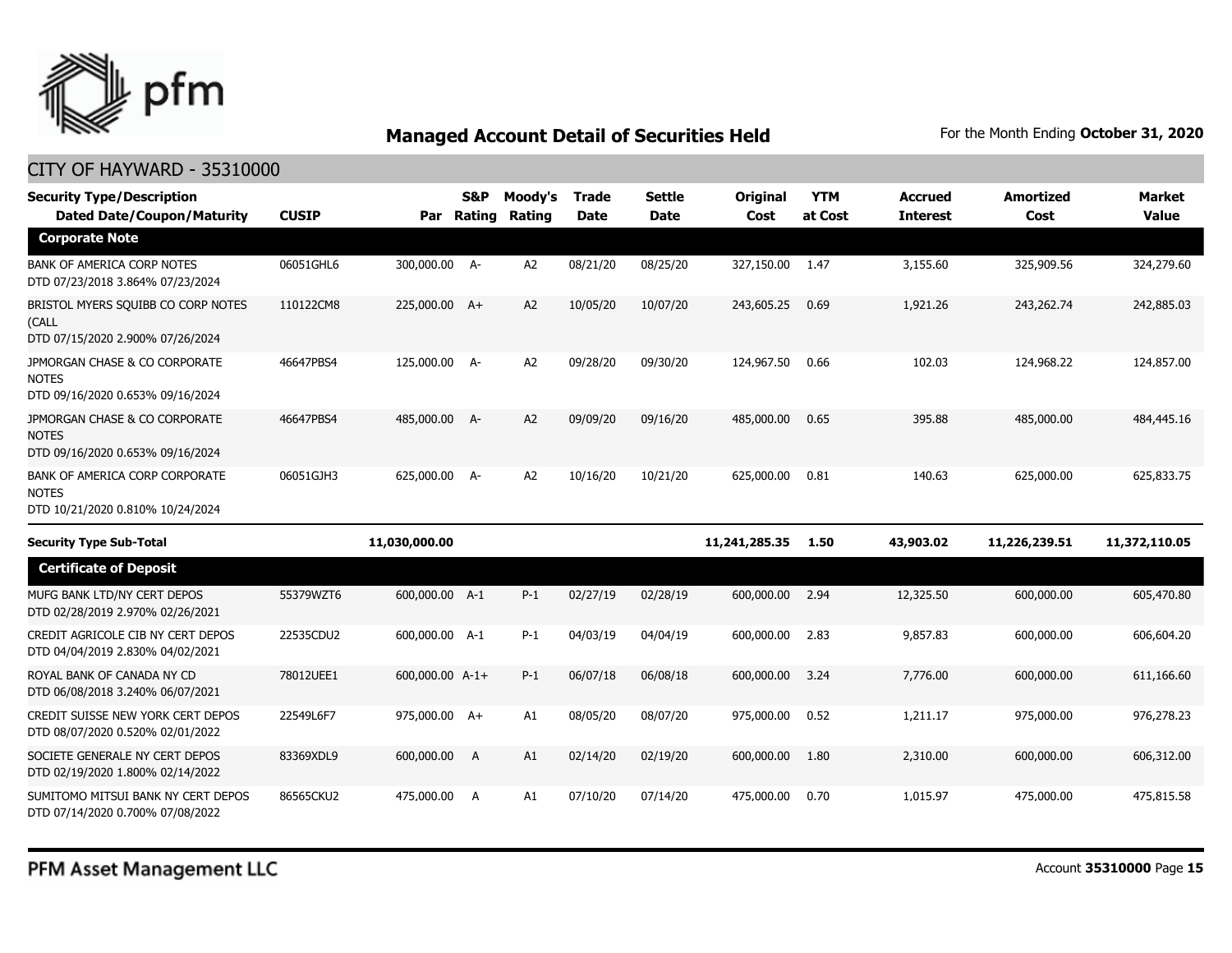

| <b>Security Type/Description</b><br><b>Dated Date/Coupon/Maturity</b>   | <b>CUSIP</b> | Par            | S&P<br>Rating | Moody's<br>Rating | <b>Trade</b><br><b>Date</b> | <b>Settle</b><br><b>Date</b> | Original<br>Cost | <b>YTM</b><br>at Cost | <b>Accrued</b><br><b>Interest</b> | <b>Amortized</b><br>Cost | <b>Market</b><br>Value |
|-------------------------------------------------------------------------|--------------|----------------|---------------|-------------------|-----------------------------|------------------------------|------------------|-----------------------|-----------------------------------|--------------------------|------------------------|
| <b>Certificate of Deposit</b>                                           |              |                |               |                   |                             |                              |                  |                       |                                   |                          |                        |
| NORDEA BANK ABP NEW YORK CERT DEPOS<br>DTD 08/29/2019 1.850% 08/26/2022 | 65558TLL7    | 625,000.00 AA- |               | Aa3               | 08/27/19                    | 08/29/19                     | 625,000.00 1.84  |                       | 2,151.91                          | 625,000.00               | 642,774.38             |
| SKANDINAV ENSKILDA BANK LT CD<br>DTD 09/03/2019 1.860% 08/26/2022       | 83050PDR7    | 625,000.00 A+  |               | Aa2               | 08/29/19                    | 09/03/19                     | 625,000.00       | 1.85                  | 2,163.54                          | 625,000.00               | 642,888.13             |
| DNB BANK ASA/NY LT CD<br>DTD 12/06/2019 2.040% 12/02/2022               | 23341VZT1    | 625,000.00 AA- |               | Aa2               | 12/04/19                    | 12/06/19                     | 625,000.00       | 2.03                  | 5,383.33                          | 625,000.00               | 647,551.88             |
| <b>Security Type Sub-Total</b>                                          |              | 5,725,000.00   |               |                   |                             |                              | 5,725,000.00     | 1.91                  | 44,195.25                         | 5,725,000.00             | 5,814,861.80           |
| <b>Bank Note</b>                                                        |              |                |               |                   |                             |                              |                  |                       |                                   |                          |                        |
| PNC BANK NA CORP NOTES<br>DTD 06/08/2018 3.500% 06/08/2023              | 69353RFL7    | 300,000.00 A   |               | A2                | 03/05/20                    | 03/09/20                     | 321,240.00 1.27  |                       | 4,170.83                          | 312,987.74               | 322,318.20             |
| <b>Security Type Sub-Total</b>                                          |              | 300,000.00     |               |                   |                             |                              | 321,240.00       | 1.27                  | 4,170.83                          | 312,987.74               | 322,318.20             |
| <b>Asset-Backed Security</b>                                            |              |                |               |                   |                             |                              |                  |                       |                                   |                          |                        |
| GMALT 2018-3 A3<br>DTD 09/26/2018 3.180% 06/20/2021                     | 36256GAD1    | 2,918.20 AAA   |               | Aaa               | 09/18/18                    | 09/26/18                     | 2,917.97 3.18    |                       | 2.84                              | 2,918.15                 | 2,921.73               |
| BMWLT 2018-1 A3<br>DTD 10/17/2018 3.260% 07/20/2021                     | 05586CAC8    | 45,414.02 AAA  |               | Aaa               | 10/10/18                    | 10/17/18                     | 45,407.72 3.27   |                       | 45.24                             | 45,412.39                | 45,571.84              |
| NISSAN AUTO LEASE TRUST<br>DTD 10/24/2018 3.250% 09/15/2021             | 65478BAD3    | 73,270,73 AAA  |               | Aaa               | 10/16/18                    | 10/24/18                     | 73,264.33        | 3.25                  | 105.84                            | 73,268.80                | 73,495.44              |
| FORDL 2018-B A3<br>DTD 09/21/2018 3.190% 12/15/2021                     | 34531LAD2    | 61,020.33 NR   |               | Aaa               | 09/18/18                    | 09/21/18                     | 61,015.17        | 3.19                  | 86.51                             | 61,018.54                | 61,175.40              |
| GMALT 2019-1 A3<br>DTD 02/21/2019 2.980% 12/20/2021                     | 36256UAD0    | 134,968,40 AAA |               | Aaa               | 02/13/19                    | 02/21/19                     | 134,947.21       | 2.99                  | 122.90                            | 134,959.91               | 135,785.12             |
| FORDL 2019-A A3<br>DTD 02/25/2019 2.900% 05/15/2022                     | 34532FAD4    | 206,611.37 AAA |               | <b>NR</b>         | 02/20/19                    | 02/25/19                     | 206,595.21       | 2.90                  | 266.30                            | 206,603.67               | 208,101.68             |
| <b>VWALT 2019-A A3</b><br>DTD 10/04/2019 1.990% 11/21/2022              | 92867XAD8    | 300,000.00 AAA |               | <b>NR</b>         | 10/01/19                    | 10/04/19                     | 299,995.26       | 1.99                  | 182.42                            | 299,996.89               | 304,846.20             |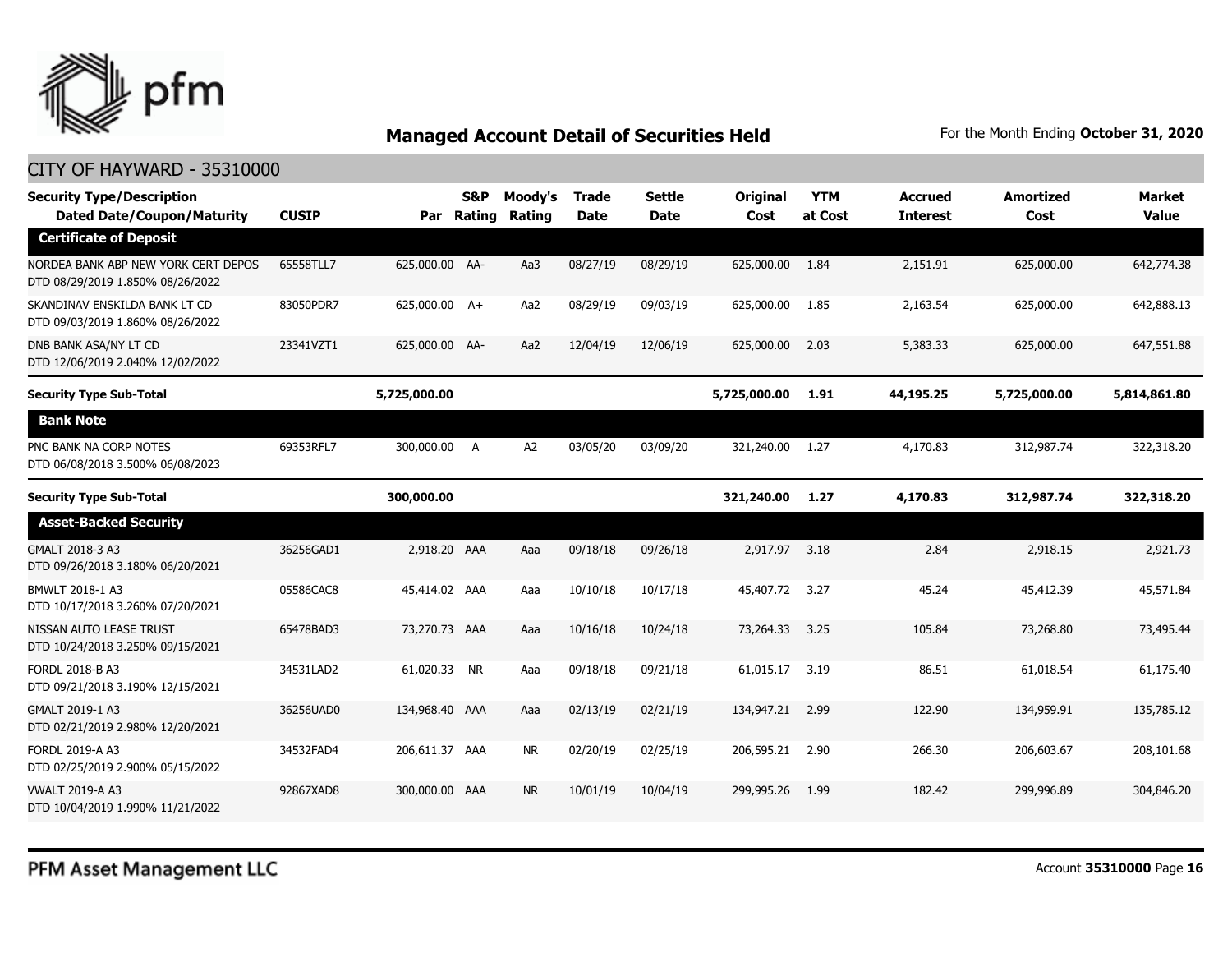

| <b>Security Type/Description</b><br><b>Dated Date/Coupon/Maturity</b>     | <b>CUSIP</b> |                | S&P<br>Par Rating | Moody's<br>Rating | <b>Trade</b><br><b>Date</b> | <b>Settle</b><br>Date | <b>Original</b><br>Cost | <b>YTM</b><br>at Cost | <b>Accrued</b><br><b>Interest</b> | <b>Amortized</b><br>Cost | <b>Market</b><br><b>Value</b> |
|---------------------------------------------------------------------------|--------------|----------------|-------------------|-------------------|-----------------------------|-----------------------|-------------------------|-----------------------|-----------------------------------|--------------------------|-------------------------------|
| <b>Asset-Backed Security</b>                                              |              |                |                   |                   |                             |                       |                         |                       |                                   |                          |                               |
| HART 2018-B A3<br>DTD 12/12/2018 3.200% 12/15/2022                        | 44933AAC1    | 116,228.00 AAA |                   | Aaa               | 12/04/18                    | 12/12/18              | 116,226.61              | 3.20                  | 165.30                            | 116,227.27               | 117,989.49                    |
| <b>HAROT 2019-1 A3</b><br>DTD 02/27/2019 2.830% 03/20/2023                | 43814WAC9    | 170,000.00 AAA |                   | <b>NR</b>         | 02/19/19                    | 02/27/19              | 169,995.44              | 2.83                  | 173.73                            | 169,997.33               | 173,389.92                    |
| FORD CREDIT AUTO OWNER TRUST<br>DTD 10/23/2018 3.240% 04/15/2023          | 34532TAD4    | 160,669.67 NR  |                   | Aaa               | 10/16/18                    | 10/23/18              | 160,642.19              | 3.24                  | 231.36                            | 160,654.63               | 163,340.50                    |
| NAROT 2018-C A3<br>DTD 12/12/2018 3.220% 06/15/2023                       | 65478NAD7    | 189,016.72 AAA |                   | Aaa               | 12/04/18                    | 12/12/18              | 188,980.50              | 3.22                  | 270.50                            | 188,995.68               | 192,803.25                    |
| CARMAX AUTO OWNER TRUST<br>DTD 07/25/2018 3.130% 06/15/2023               | 14313FAD1    | 216,983.71 AAA |                   | <b>NR</b>         | 07/18/18                    | 07/25/18              | 216,954.14              | 3.13                  | 301.85                            | 216,967.88               | 220,938.74                    |
| <b>HYUNDAI AUTO RECEIVABLES TRUST</b><br>DTD 04/10/2019 2.660% 06/15/2023 | 44932NAD2    | 250,000.00 AAA |                   | <b>NR</b>         | 04/03/19                    | 04/10/19              | 249,967.10              | 2.66                  | 295.56                            | 249,979.40               | 254,514.58                    |
| GMALT 2020-3 A3<br>DTD 09/29/2020 0.450% 08/21/2023                       | 362569AC9    | 320,000.00 AAA |                   | Aaa               | 09/22/20                    | 09/29/20              | 319,969.34              | 0.45                  | 44.00                             | 319,970.30               | 320,144.10                    |
| CARMAX AUTO OWNER TRUST<br>DTD 10/24/2018 3.360% 09/15/2023               | 14315EAC4    | 218,451.90 AAA |                   | <b>NR</b>         | 10/17/18                    | 10/24/18              | 218,449.89              | 3.36                  | 326.22                            | 218,450.72               | 223,441.56                    |
| MBALT 2020-B A3<br>DTD 09/23/2020 0.400% 11/15/2023                       | 58769EAC2    | 170,000.00 AAA |                   | <b>NR</b>         | 09/15/20                    | 09/23/20              | 169,991.38              | 0.40                  | 30.22                             | 169,991.67               | 170,035.33                    |
| COPAR 2019-1 A3<br>DTD 05/30/2019 2.510% 11/15/2023                       | 14042WAC4    | 175,000.00 AAA |                   | Aaa               | 05/21/19                    | 05/30/19              | 174,964.55              | 2.51                  | 195.22                            | 174,975.88               | 178,494.68                    |
| FIFTH THIRD AUTO TRUST<br>DTD 05/08/2019 2.640% 12/15/2023                | 31680YAD9    | 215,000.00 AAA |                   | Aaa               | 04/30/19                    | 05/08/19              | 214,952.74              | 2.65                  | 252.27                            | 214,968.00               | 219,120.26                    |
| <b>HDMOT 2019-A A3</b><br>DTD 06/26/2019 2.340% 02/15/2024                | 41284WAC4    | 300,000.00 NR  |                   | Aaa               | 06/19/19                    | 06/26/19              | 299,976.78              | 2.34                  | 312.00                            | 299,983.55               | 305,024.52                    |
| GMCAR 2019-2 A3<br>DTD 04/17/2019 2.650% 02/16/2024                       | 36257FAD2    | 342,703.71 AAA |                   | Aaa               | 04/09/19                    | 04/17/19              | 342,675.82              | 2.65                  | 378.40                            | 342,684.73               | 348,968.33                    |
| VZOT 2020-A A1A<br>DTD 01/29/2020 1.850% 07/22/2024                       | 92348TAA2    | 150,000.00 AAA |                   | Aaa               | 01/21/20                    | 01/29/20              | 149,982,44              | 1.85                  | 84.79                             | 149,985.41               | 153,671.67                    |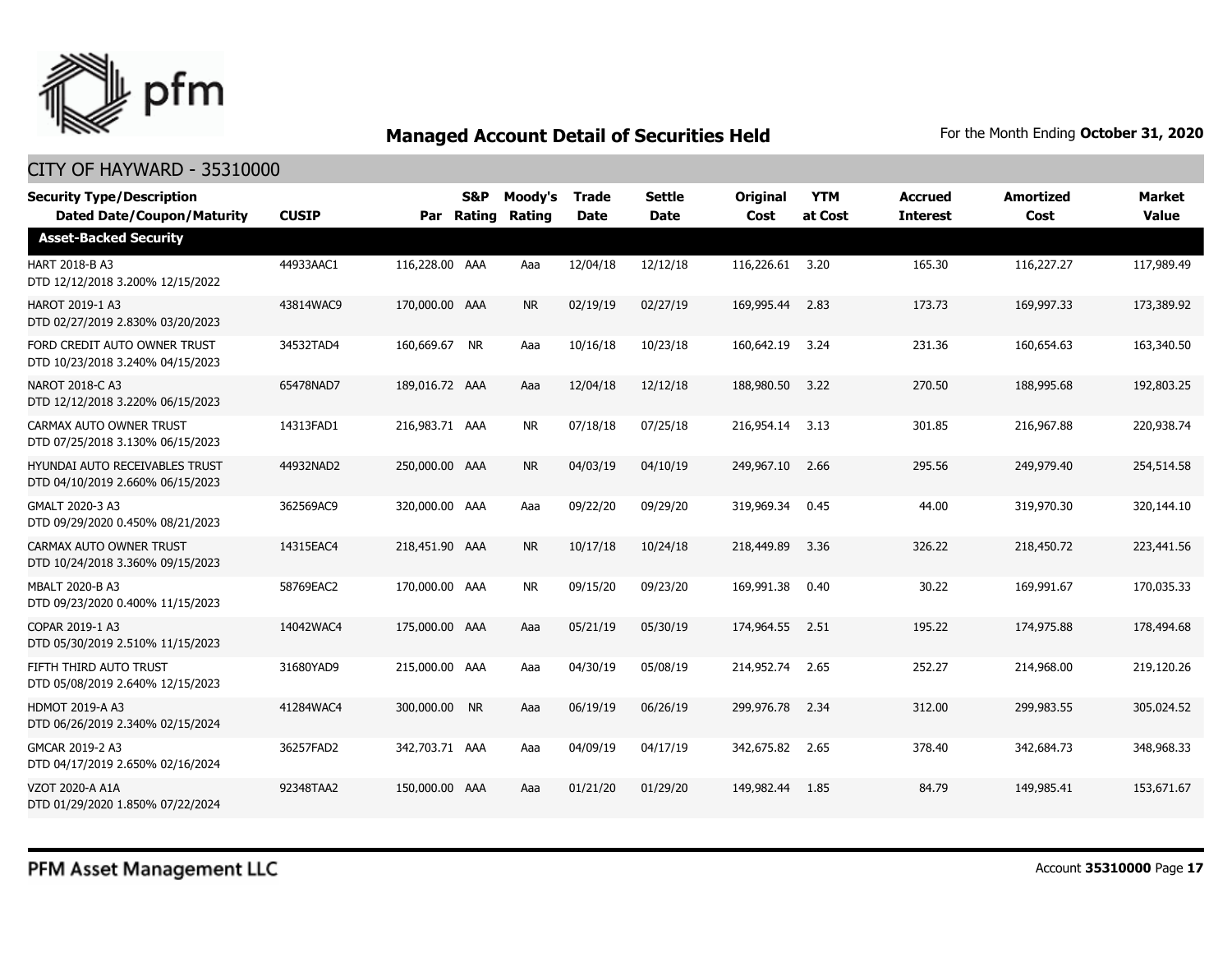

### CITY OF HAYWARD - 35310000

| <b>Security Type/Description</b><br>Dated Date/Coupon/Maturity | <b>CUSIP</b> | Par              | S&P<br>Rating | Moody's<br>Rating | Trade<br>Date | <b>Settle</b><br><b>Date</b> | Original<br>Cost | <b>YTM</b><br>at Cost | <b>Accrued</b><br><b>Interest</b> | <b>Amortized</b><br>Cost | <b>Market</b><br>Value |
|----------------------------------------------------------------|--------------|------------------|---------------|-------------------|---------------|------------------------------|------------------|-----------------------|-----------------------------------|--------------------------|------------------------|
| <b>Asset-Backed Security</b>                                   |              |                  |               |                   |               |                              |                  |                       |                                   |                          |                        |
| COMET 2019-A2 A2<br>DTD 09/05/2019 1.720% 08/15/2024           | 14041NFU0    | 600,000.00 AAA   |               | NR.               | 08/28/19      | 09/05/19                     | 599,848.92       | 1.73                  | 458.67                            | 599,884.31               | 615,522.96             |
| <b>HDMOT 2020-A A3</b><br>DTD 01/29/2020 1.870% 10/15/2024     | 41284UAD6    | 135,000.00 AAA   |               | Aaa               | 01/21/20      | 01/29/20                     | 134,970.56       | 1.87                  | 112.20                            | 134,975.30               | 137,120.24             |
| CARMX 2020-1 A3<br>DTD 01/22/2020 1.890% 12/16/2024            | 14315XAC2    | 345,000.00 AAA   |               | NR.               | 01/14/20      | 01/22/20                     | 344,932.31       | 1.89                  | 289.80                            | 344,943.05               | 354,074.33             |
| VZOT 2020-B A<br>DTD 08/12/2020 0.470% 02/20/2025              | 92290BAA9    | 675,000.00 NR    |               | Aaa               | 08/04/20      | 08/12/20                     | 674,858.25       | 0.47                  | 96.94                             | 674,865.20               | 675,634.70             |
| GMCAR 2020-3 A3<br>DTD 08/19/2020 0.450% 04/16/2025            | 362590AC5    | 445,000.00       | <b>NR</b>     | Aaa               | 08/11/20      | 08/19/20                     | 444,898.18       | 0.46                  | 83.44                             | 444,902.61               | 445,825.79             |
| <b>Security Type Sub-Total</b>                                 |              | 6,018,256.76     |               |                   |               |                              | 6,017,380.01     | 1.97                  | 4,914.52                          | 6,017,581.27             | 6,101,952.36           |
| <b>Managed Account Sub-Total</b>                               |              | 127,535,075.22   |               |                   |               |                              | 127,928,527.40   | 1.46                  | 448,599.85                        | 127,924,962.73           | 129,957,521.92         |
| <b>Securities Sub-Total</b>                                    |              | \$127,535,075.22 |               |                   |               |                              | \$127,928,527.40 | 1.46%                 | \$448,599.85                      | \$127,924,962.73         | \$129,957,521.92       |
| <b>Accrued Interest</b>                                        |              |                  |               |                   |               |                              |                  |                       |                                   |                          | \$448,599.85           |
| <b>Total Investments</b>                                       |              |                  |               |                   |               |                              |                  |                       |                                   |                          | \$130,406,121.77       |

Bolded items are forward settling trades.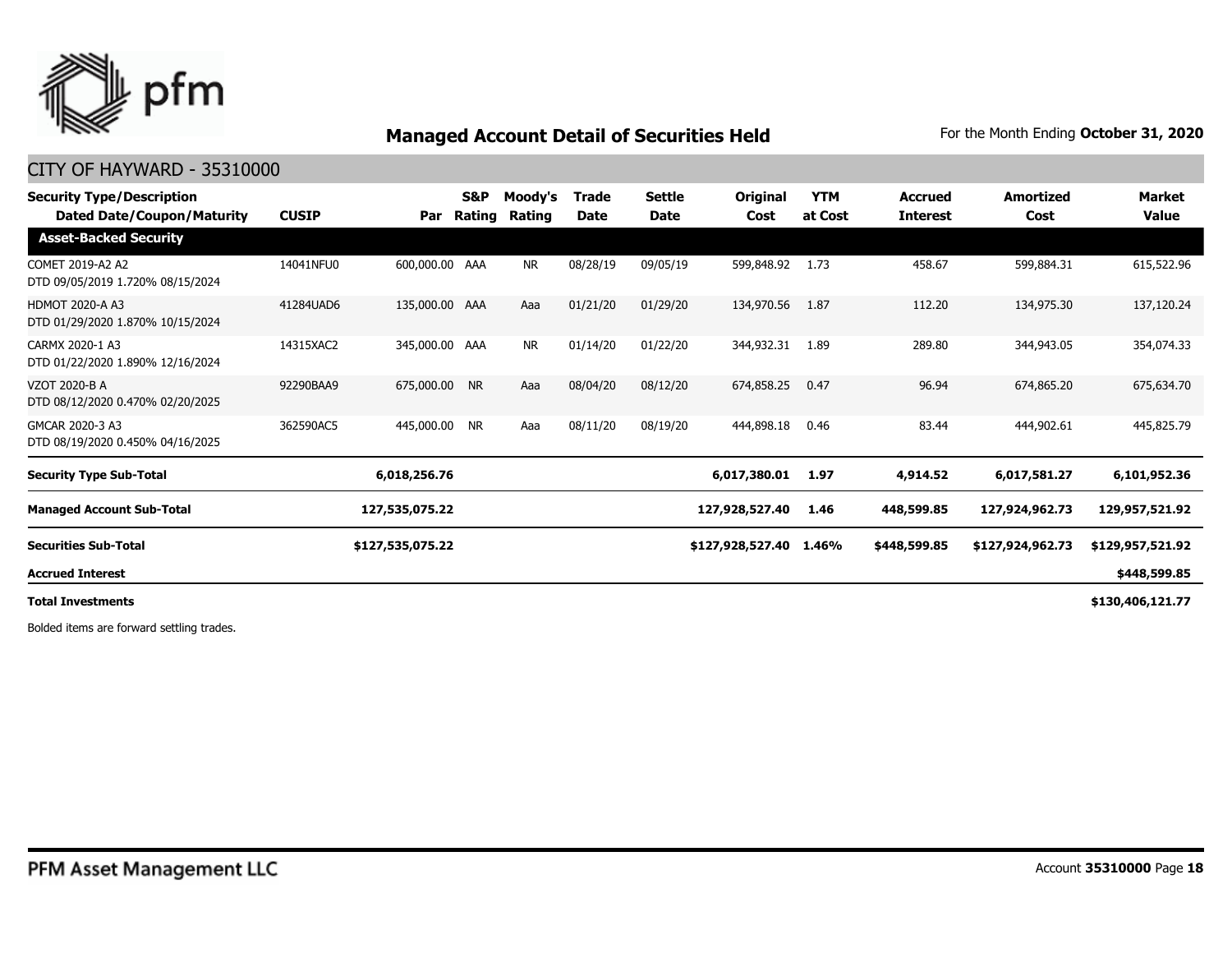

| <b>Security Type/Description</b><br><b>Dated Date/Coupon/Maturity</b>                 | <b>CUSIP</b> | Par                   | <b>Broker</b>       | <b>Next Call</b><br><b>Date</b> | <b>Market</b><br><b>Price</b> | <b>Market</b><br><b>Value</b> | <b>Unreal G/L</b><br><b>On Cost</b> | Unreal G/L<br><b>Amort Cost</b> | <b>Effective</b><br><b>Duration</b> | <b>YTM</b><br>at Mkt |
|---------------------------------------------------------------------------------------|--------------|-----------------------|---------------------|---------------------------------|-------------------------------|-------------------------------|-------------------------------------|---------------------------------|-------------------------------------|----------------------|
| <b>U.S. Treasury Bond / Note</b>                                                      |              |                       |                     |                                 |                               |                               |                                     |                                 |                                     |                      |
| <b>US TREASURY NOTES</b><br>DTD 10/31/2016 1.250% 10/31/2021                          | 912828T67    |                       | 225,000.00 MORGAN S |                                 | 101.09                        | 227,460.94                    | 4,359.38                            | 3,422.04                        | 0.99                                | 0.15                 |
| <b>US TREASURY NOTES</b><br>DTD 10/31/2016 1.250% 10/31/2021                          | 912828T67    | 300,000.00 HSBC       |                     |                                 | 101.09                        | 303,281.25                    | 5,519.53                            | 4,477.63                        | 0.99                                | 0.15                 |
| <b>US TREASURY NOTES</b><br>DTD 01/15/2019 2.500% 01/15/2022                          | 9128285V8    | 1,500,000.00 JPM CHAS |                     |                                 | 102.83                        | 1,542,421.80                  | 39,433.52                           | 41,191.83                       | 1.19                                | 0.15                 |
| <b>US TREASURY NOTES</b><br>DTD 01/15/2019 2.500% 01/15/2022                          | 9128285V8    | 6,000,000.00 MORGAN_S |                     |                                 | 102.83                        | 6,169,687.20                  | 178,359.07                          | 173,220.18                      | 1.19                                | 0.15                 |
| US TREASURY NOTES<br>DTD 01/31/2017 1.875% 01/31/2022                                 | 912828V72    | 8,750,000.00 CITIGRP  |                     |                                 | 102.14                        | 8,937,304.25                  | 346,581.59                          | 252,268.89                      | 1.24                                | 0.16                 |
| <b>US TREASURY NOTES</b><br>DTD 02/15/2019 2.500% 02/15/2022                          | 9128286C9    | 1,800,000.00 TD       |                     |                                 | 103.02                        | 1,854,281.16                  | 43,804.60                           | 49,577.19                       | 1.28                                | 0.16                 |
| <b>US TREASURY NOTES</b><br>DTD 07/31/2017 1.875% 07/31/2022                          | 9128282P4    | 1,600,000.00 NOMURA   |                     |                                 | 102.98                        | 1,647,750.08                  | 42,312.58                           | 44,668.51                       | 1.73                                | 0.17                 |
| <b>US TREASURY NOTES</b><br>DTD 07/31/2017 1.875% 07/31/2022                          | 9128282P4    | 4,000,000.00 GOLDMAN  |                     |                                 | 102.98                        | 4,119,375.20                  | 116,093.95                          | 117,560.83                      | 1.73                                | 0.17                 |
| <b>US TREASURY NOTES</b><br>DTD 08/31/2017 1.625% 08/31/2022                          | 9128282S8    |                       | 125,000.00 MORGAN_S |                                 | 102.67                        | 128,339.85                    | 3,588.87                            | 3,488.11                        | 1.81                                | 0.16                 |
| UNITED STATES TREASURY NOTES<br>DTD 10/15/2019 1.375% 10/15/2022                      | 912828YK0    | 5,250,000.00 DEUTSCHE |                     |                                 | 102.38                        | 5,374,687.50                  | 161,601.56                          | 149,849.76                      | 1.94                                | 0.16                 |
| UNITED STATES TREASURY NOTES<br>DTD 01/15/2020 1.500% 01/15/2023                      | 912828Z29    | 2,500,000.00 MERRILL  |                     |                                 | 102.94                        | 2,573,437.50                  | 61,230.47                           | 64,296.42                       | 2.17                                | 0.17                 |
| <b>US TREASURY NOTES</b><br>DTD 02/01/2016 1.750% 01/31/2023                          | 912828P38    |                       | 150,000.00 MORGAN S |                                 | 103.53                        | 155,296.88                    | 4,687.50                            | 4,850.58                        | 2.21                                | 0.18                 |
| <b>Security Type Sub-Total</b>                                                        |              | 32,200,000.00         |                     |                                 |                               | 33,033,323.61                 | 1,007,572.62                        | 908,871.97                      | 1.50                                | 0.16                 |
| <b>Supra-National Agency Bond / Note</b>                                              |              |                       |                     |                                 |                               |                               |                                     |                                 |                                     |                      |
| INTER-AMERICAN DEVEL BK CORPORATE<br><b>NOTES</b><br>DTD 04/24/2020 0.500% 05/24/2023 | 4581X0DM7    | 1,285,000.00 RBC      |                     |                                 | 100.51                        | 1,291,565.07                  | 7,001.97                            | 6,927.79                        | 2.55                                | 0.30                 |
| <b>Security Type Sub-Total</b>                                                        |              | 1,285,000.00          |                     |                                 |                               | 1,291,565.07                  | 7,001.97                            | 6,927.79                        | 2.55                                | 0.30                 |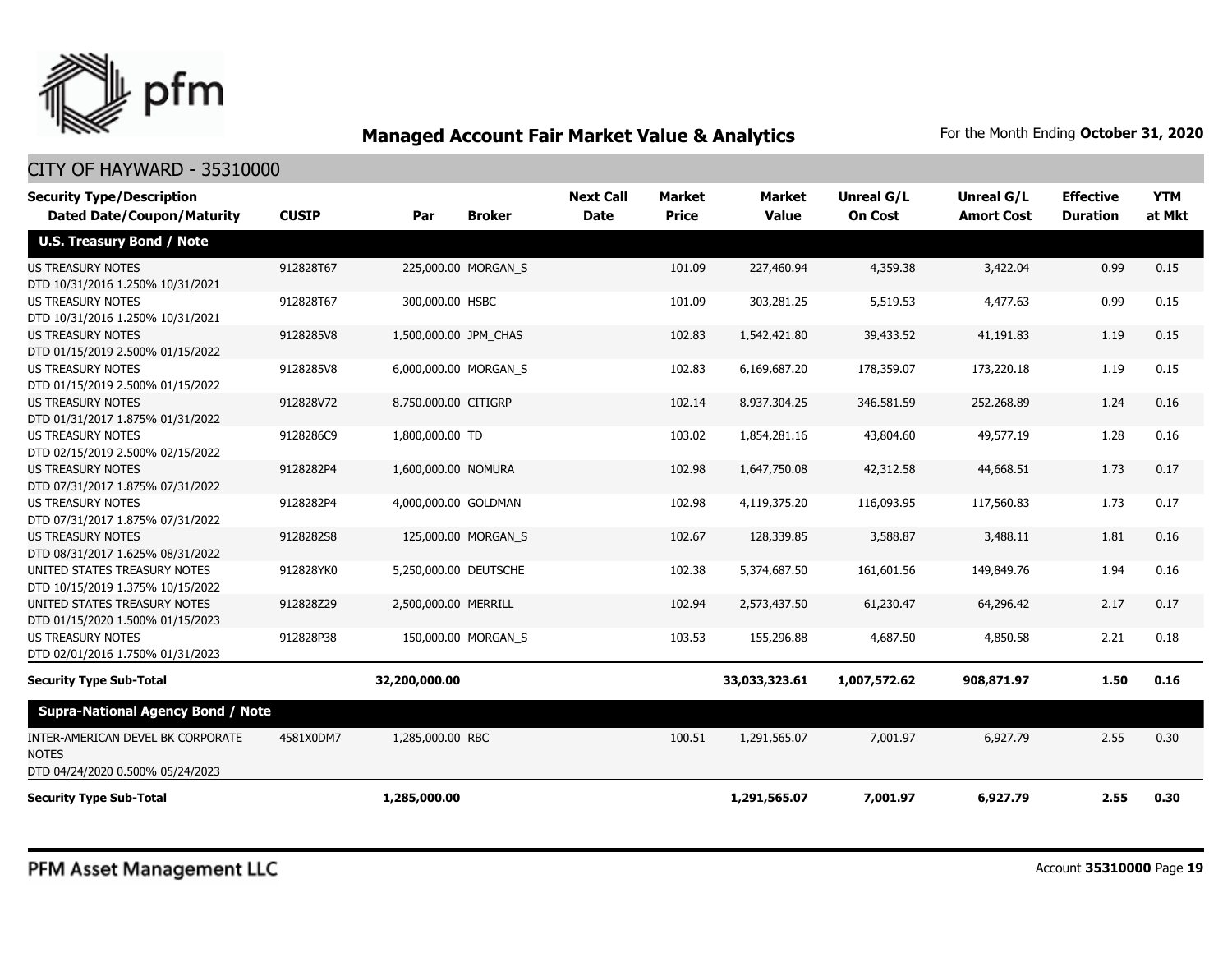

| <b>Security Type/Description</b><br><b>Dated Date/Coupon/Maturity</b>                     | <b>CUSIP</b> | Par                   | <b>Broker</b> | <b>Next Call</b><br><b>Date</b> | <b>Market</b><br><b>Price</b> | <b>Market</b><br><b>Value</b> | <b>Unreal G/L</b><br><b>On Cost</b> | Unreal G/L<br><b>Amort Cost</b> | <b>Effective</b><br><b>Duration</b> | <b>YTM</b><br>at Mkt |
|-------------------------------------------------------------------------------------------|--------------|-----------------------|---------------|---------------------------------|-------------------------------|-------------------------------|-------------------------------------|---------------------------------|-------------------------------------|----------------------|
| <b>Municipal Bond / Note</b>                                                              |              |                       |               |                                 |                               |                               |                                     |                                 |                                     |                      |
| UNIV OF CAL TXBL REV BONDS<br>DTD 06/05/2018 3.029% 05/15/2021                            | 91412HBH5    | 455,000.00 MERRILL    |               |                                 | 101.47                        | 461,670.30                    | 6,670.30                            | 6,670.30                        | 0.53                                | 0.32                 |
| LA ST T/E GO BONDS<br>DTD 03/11/2020 5.000% 11/15/2021                                    | 546417DK9    | 600,000.00 MORGAN     |               |                                 | 104.81                        | 628,884.00                    | (8,160.00)                          | 4,339.11                        | 1.01                                | 0.37                 |
| CA ST T/E GO BONDS<br>DTD 04/22/2020 5.000% 03/01/2022                                    | 13063DUV8    | 600,000.00 MERRILL    |               |                                 | 106.26                        | 637,572.00                    | (6,498.00)                          | 6,047.00                        | 1.30                                | 0.30                 |
| CT ST T/E GO BONDS<br>DTD 06/25/2020 3.000% 06/01/2022                                    | 20772KKE8    | 750,000.00 MORGAN     |               |                                 | 104.17                        | 781,267.50                    | (3,570.00)                          | 2,795.49                        | 1.55                                | 0.36                 |
| CT ST TXBL GO BONDS<br>DTD 06/11/2020 2.500% 07/01/2022                                   | 20772KJU4    | 305,000.00 SIEBERT    |               |                                 | 102.79                        | 313,521.70                    | 3,391.60                            | 4,369.74                        | 1.63                                | 0.81                 |
| PALOMAR COMM COLL DIST, CA TXBL<br><b>GO BONDS</b><br>DTD 11/03/2020 0.441%<br>08/01/2022 | 697511EZ2    | 375,000.00 RBC        |               |                                 | 100.08                        | 375,285.00                    | 285.00                              | 285.00                          | 1.75                                | 0.40                 |
| CHAFFEY UHSD, CA TXBL GO BONDS<br>DTD 12/05/2019 1.913% 08/01/2022                        | 157411TH2    | 600,000.00 RBC        |               |                                 | 102.32                        | 613,890.00                    | 13,890.00                           | 13,890.00                       | 1.73                                | 0.58                 |
| SAN DIEGO CCD, CA TXBL GO BONDS<br>DTD 10/16/2019 1.936% 08/01/2022                       | 797272QM6    | 675,000.00 RBC        |               |                                 | 102.64                        | 692,847.00                    | 17,847.00                           | 17,847.00                       | 1.72                                | 0.42                 |
| LONG BEACH CCD, CA TXBL GO BONDS<br>DTD 10/23/2019 1.702% 08/01/2022                      | 542411NG4    | 920,000.00 PIPER JA   |               |                                 | 102.42                        | 942,227.20                    | 22,227.20                           | 22,227.20                       | 1.73                                | 0.32                 |
| TAMALPAIS UHSD, CA TXBL GO BONDS<br>DTD 10/09/2019 1.925% 08/01/2022                      | 874857KH7    | 995,000.00 RBC        |               |                                 | 102.78                        | 1,022,611.25                  | 27,611.25                           | 27,611.25                       | 1.72                                | 0.34                 |
| SAN JOSE, CA TXBL GO BONDS<br>DTD 07/25/2019 2.300% 09/01/2022                            | 798135H44    | 1,150,000.00 MORGAN_S |               |                                 | 103.58                        | 1,191,181.50                  | 33,637.50                           | 36,730.94                       | 1.80                                | 0.34                 |
| OR ST DEPT OF TRANS TXBL REV BONDS<br>DTD 11/20/2019 1.855% 11/15/2022                    | 68607DTT2    | 600,000.00 CITIGRP    |               |                                 | 102.79                        | 616,734.00                    | 16,734.00                           | 16,734.00                       | 2.00                                | 0.48                 |
| UNIV OF CAL TXBL REV BONDS<br>DTD 07/16/2020 0.628% 05/15/2023                            | 91412HFK4    | 500,000.00 JPM_CHA    |               |                                 | 100.36                        | 501,810.00                    | 1,810.00                            | 1,810.00                        | 2.52                                | 0.48                 |
| CHAFFEY CMTY CLG DIST, CA TXBL GO<br><b>BONDS</b><br>DTD 09/24/2019 1.617% 06/01/2023     | 157432KD6    | 770,000.00 RBC        |               |                                 | 102.59                        | 789,919.90                    | (2,394.70)                          | (1,999.13)                      | 2.53                                | 0.61                 |
| PORT AUTH OF NY/NJ TXBL REV BONDS<br>DTD 07/08/2020 1.086% 07/01/2023                     | 73358W4V3    | 370,000.00 CITIGRP    |               |                                 | 101.07                        | 373,955.30                    | 3,955.30                            | 3,955.30                        | 2.63                                | 0.68                 |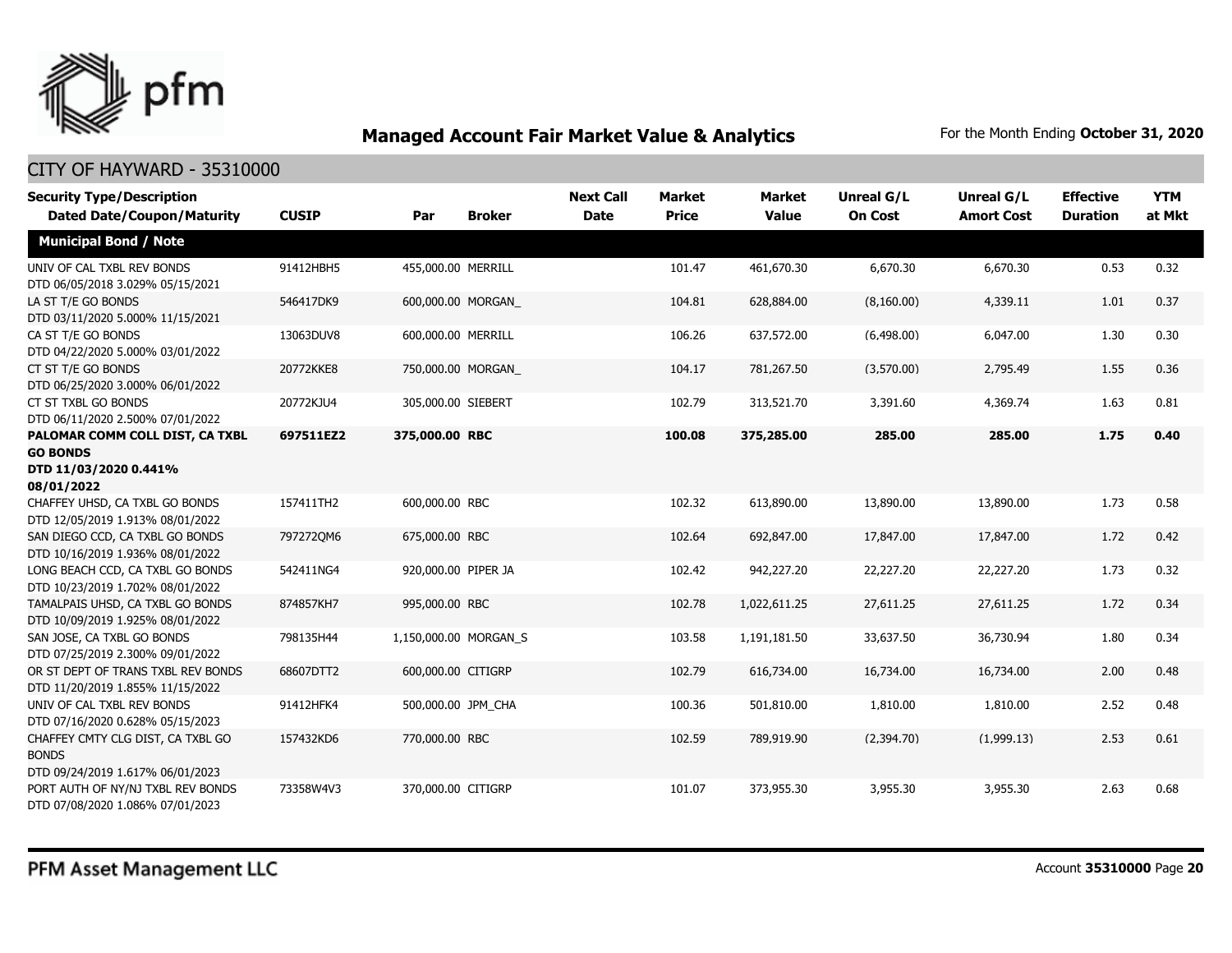

| <b>Security Type/Description</b><br><b>Dated Date/Coupon/Maturity</b>                     | <b>CUSIP</b> | Par                   | <b>Broker</b>       | <b>Next Call</b><br><b>Date</b> | <b>Market</b><br><b>Price</b> | <b>Market</b><br><b>Value</b> | <b>Unreal G/L</b><br><b>On Cost</b> | <b>Unreal G/L</b><br><b>Amort Cost</b> | <b>Effective</b><br><b>Duration</b> | <b>YTM</b><br>at Mkt |
|-------------------------------------------------------------------------------------------|--------------|-----------------------|---------------------|---------------------------------|-------------------------------|-------------------------------|-------------------------------------|----------------------------------------|-------------------------------------|----------------------|
| <b>Municipal Bond / Note</b>                                                              |              |                       |                     |                                 |                               |                               |                                     |                                        |                                     |                      |
| PORT AUTH OF NY/NJ TXBL REV BONDS<br>DTD 07/08/2020 1.086% 07/01/2023                     | 73358W4V3    | 375,000.00 CITIGRP    |                     |                                 | 101.07                        | 379,008.75                    | 1,811.25                            | 2,043.74                               | 2.63                                | 0.68                 |
| WA ST T/E GO BONDS<br>DTD 04/29/2020 5.000% 07/01/2023                                    | 93974EHJ8    | 605,000.00 WELLS F    |                     |                                 | 112.49                        | 680,582.65                    | 822.80                              | 12,830.86                              | 2.51                                | 0.30                 |
| WI DEPT OF TRANS TXBL REV BONDS<br>DTD 07/30/2020 0.420% 07/01/2023                       | 977123X52    | 625,000.00 WELLS_F    |                     |                                 | 99.64                         | 622,743.75                    | (2,256.25)                          | (2,256.25)                             | 2.65                                | 0.56                 |
| AZ TRAN BOARD TXBL REV BONDS<br>DTD 02/12/2020 1.795% 07/01/2023                          | 040654XT7    | 1,235,000.00 JPM_CHAS |                     |                                 | 102.61                        | 1,267,221.15                  | 32,221.15                           | 32,221.15                              | 2.60                                | 0.80                 |
| LOS ANGELES CCD, CA TXBL GO<br><b>BONDS</b><br>DTD 11/10/2020 0.444%<br>08/01/2023        | 54438CYH9    | 310,000.00 MERRILL    |                     |                                 | 100.00                        | 310,000.00                    | 0.00                                | 0.00                                   | 2.74                                | 0.44                 |
| PALOMAR COMM COLL DIST, CA TXBL<br><b>GO BONDS</b><br>DTD 11/03/2020 0.580%<br>08/01/2023 | 697511FA6    | 350,000.00 RBC        |                     |                                 | 99.67                         | 348,831.00                    | (1, 169.00)                         | (1, 169.00)                            | 2.73                                | 0.70                 |
| MD ST TXBL GO BONDS<br>DTD 08/05/2020 0.410% 08/01/2023                                   | 574193TP3    | 650,000.00 JPM_CHA    |                     |                                 | 100.33                        | 652,112.50                    | 2,112.50                            | 2,112.50                               | 2.74                                | 0.29                 |
| CA ST UNIV TXBL REV BONDS<br>DTD 09/17/2020 0.475% 11/01/2023                             | 13077DMJ8    |                       | 325,000.00 GOLDMAN  |                                 | 99.62                         | 323,758.50                    | (1,241.50)                          | (1,241.50)                             | 2.98                                | 0.60                 |
| MS ST TXBL GO BONDS<br>DTD 08/06/2020 0.422% 11/01/2023                                   | 605581MY0    | 475,000.00 WELLS F    |                     |                                 | 99.29                         | 471,627.50                    | (3.372.50)                          | (3.372.50)                             | 2.98                                | 0.66                 |
| MD ST T/E GO BONDS<br>DTD 08/30/2017 5.000% 08/01/2024                                    | 574193PK8    | 500,000.00 MERRILL    |                     |                                 | 117.53                        | 587,640.00                    | 3,715.00                            | 13,467.42                              | 3.46                                | 0.30                 |
| FL ST BOARD OF ADMIN TXBL REV BONDS<br>DTD 09/16/2020 1.258% 07/01/2025                   | 341271AD6    | 295,000.00 MERRILL    |                     |                                 | 101.08                        | 298,186.00                    | 3,186.00                            | 3,186.00                               | 4.54                                | 1.02                 |
| <b>Security Type Sub-Total</b>                                                            |              | 15,410,000.00         |                     |                                 |                               | 15,885,088.45                 | 163,265.90                          | 221,135.62                             | 2.16                                | 0.48                 |
| <b>Federal Agency Collateralized Mortgage Obligation</b>                                  |              |                       |                     |                                 |                               |                               |                                     |                                        |                                     |                      |
| FNA 2018-M5 A2<br>DTD 04/01/2018 3.560% 09/01/2021                                        | 3136B1XP4    |                       | 347,281.20 JPM CHAS |                                 | 100.42                        | 348,737.84                    | (5,451.13)                          | (264.64)                               | 0.45                                | 3.05                 |
| <b>FHMS K720 A1</b><br>DTD 11/01/2015 2.316% 11/01/2021                                   | 3137BLUQ9    | 149,644.95 BARCLAYS   |                     |                                 | 100.76                        | 150,775.00                    | 720.86                              | 942.65                                 | 0.65                                | 1.56                 |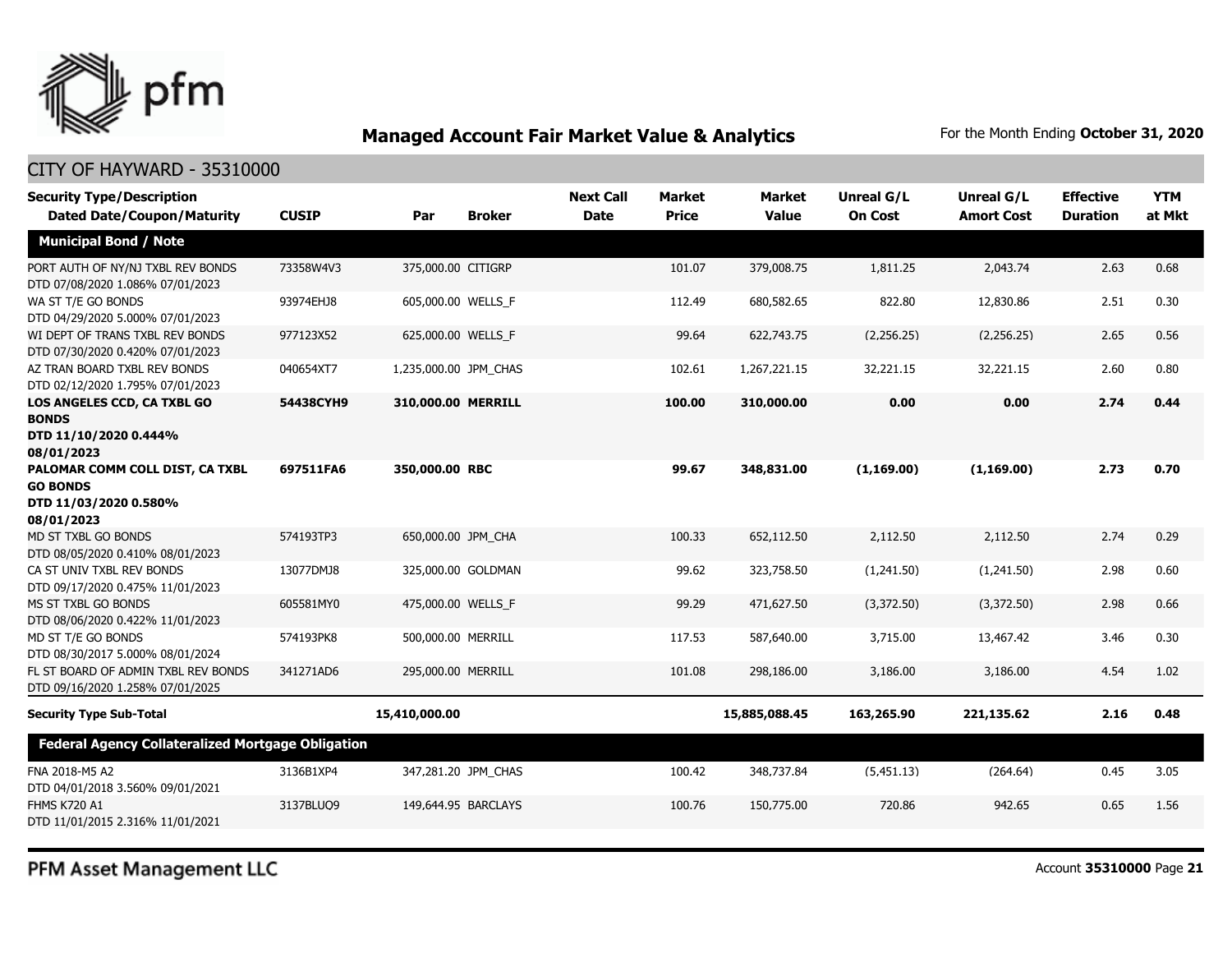

### CITY OF HAYWARD - 35310000

| <b>Security Type/Description</b><br><b>Dated Date/Coupon/Maturity</b> | <b>CUSIP</b> | Par                   | <b>Broker</b>       | <b>Next Call</b><br><b>Date</b> | <b>Market</b><br><b>Price</b> | <b>Market</b><br><b>Value</b> | <b>Unreal G/L</b><br><b>On Cost</b> | Unreal G/L<br><b>Amort Cost</b> | <b>Effective</b><br><b>Duration</b> | <b>YTM</b><br>at Mkt |
|-----------------------------------------------------------------------|--------------|-----------------------|---------------------|---------------------------------|-------------------------------|-------------------------------|-------------------------------------|---------------------------------|-------------------------------------|----------------------|
| <b>Federal Agency Collateralized Mortgage Obligation</b>              |              |                       |                     |                                 |                               |                               |                                     |                                 |                                     |                      |
| FHLMC MULTIFAMILY STRUCTURED P<br>DTD 05/01/2015 2.791% 01/01/2022    | 3137BHXY8    | 1,250,000.00 AMHERST  |                     |                                 | 101.60                        | 1,270,041.58                  | (2,614.67)                          | 8,870.79                        | 1.09                                | 1.41                 |
| FHMS K019 A2<br>DTD 08/01/2012 2.272% 03/01/2022                      | 3137ASNJ9    |                       | 576,078.73 MORGAN S |                                 | 101.41                        | 584,175.05                    | 12,349.41                           | 10,036.82                       | 1.23                                | 1.21                 |
| FHMS K023 A1<br>DTD 12/01/2012 1.583% 04/01/2022                      | 3137AWQG3    | 47,110.20 BAIRD       |                     |                                 | 100.73                        | 47,454.17                     | 1,367.16                            | 699.74                          | 0.79                                | 1.06                 |
| FHMS K023 A1<br>DTD 12/01/2012 1.583% 04/01/2022                      | 3137AWQG3    |                       | 206,825.26 BARCLAYS |                                 | 100.73                        | 208,335.38                    | 6,737.29                            | 3,502.16                        | 0.79                                | 1.06                 |
| FHMS K023 A1<br>DTD 12/01/2012 1.583% 04/01/2022                      | 3137AWQG3    | 425,140.82 BAIRD      |                     |                                 | 100.73                        | 428,244.96                    | 12,404.09                           | 6,337.82                        | 0.79                                | 1.06                 |
| FHLMC MULTIFAMILY STRUCTURED P<br>DTD 11/01/2015 2.716% 06/01/2022    | 3137BLUR7    |                       | 600,000.00 JPM_CHAS |                                 | 102.14                        | 612,854.16                    | 13,600.64                           | 13,221.98                       | 1.39                                | 1.35                 |
| FHLMC MULTIFAMILY STRUCTURED P<br>DTD 12/01/2012 2.355% 07/01/2022    | 3137AVXN2    |                       | 570,000.00 WELLS_FA |                                 | 102.23                        | 582,702.84                    | 10,609.87                           | 11,558.31                       | 1.61                                | 1.01                 |
| FHLMC MULTIFAMILY STRUCTURED P<br>DTD 12/01/2012 2.355% 07/01/2022    | 3137AVXN2    | 1,227,386.00 WELLS FA |                     |                                 | 102.23                        | 1,254,739.13                  | 32,147.61                           | 29,806.97                       | 1.61                                | 1.01                 |
| FHLMC MULTIFAMILY STRUCTURED P<br>DTD 12/01/2012 2.307% 08/01/2022    | 3137AWQH1    | 1,250,000.00 CANT FIT |                     |                                 | 102.36                        | 1,279,457.85                  | 11,000.82                           | 18,317.28                       | 1.71                                | 0.95                 |
| FHLMC MULTIFAMILY STRUCTURED P<br>DTD 05/01/2013 2.510% 11/01/2022    | 3137B1BS0    | 500,000.00 PTRU       |                     |                                 | 103.10                        | 515,482.70                    | 5,834.26                            | 8,324.81                        | 1.91                                | 0.95                 |
| <b>FANNIEMAE-ACES</b><br>DTD 02/01/2013 2.509% 11/01/2022             | 3136ACGJ4    |                       | 942,884.94 JPM CHAS |                                 | 102.62                        | 967,606.08                    | 13,082.39                           | 17,774.05                       | 1.88                                | 1.18                 |
| FHLMC MULTIFAMILY STRUCTURED P<br>DTD 05/01/2013 2.510% 11/01/2022    | 3137B1BS0    | 1,065,000.00 CITIGRP  |                     |                                 | 103.10                        | 1,097,978.14                  | 23,659.39                           | 27,460.96                       | 1.91                                | 0.95                 |
| FNA 2013-M7 A2<br>DTD 05/01/2013 2.280% 12/01/2022                    | 3136AEGO4    | 304,735.59 BAIRD      |                     |                                 | 103.30                        | 314,802.88                    | 8,168.47                            | 8,835.97                        | 2.00                                | 0.68                 |
| FNA 2013-M7 A2<br>DTD 05/01/2013 2.280% 12/01/2022                    | 3136AEGO4    | 403,709.54 BAIRD      |                     |                                 | 103.30                        | 417,046.54                    | 8,048.00                            | 9,927.64                        | 2.00                                | 0.68                 |
| <b>FHMS J22F A1</b><br>DTD 11/01/2018 3.454% 05/01/2023               | 3137FJYA1    |                       | 59,623.78 MORGAN_S  |                                 | 100.00                        | 59,623.78                     | 1.61                                | 0.90                            | 0.25                                | 3.45                 |
| FHMS KP05 A<br>DTD 12/01/2018 3.203% 07/01/2023                       | 3137FKK39    | 162,486.54 CSFB       |                     |                                 | 103.38                        | 167,976.81                    | 5,490.77                            | 5,490.56                        | 1.62                                | 1.90                 |
| FHMS KJ27 A1<br>DTD 11/01/2019 2.092% 07/01/2024                      | 3137FQ3V3    |                       | 466,783.44 JPM CHAS |                                 | 103.20                        | 481,725.60                    | 14,953.37                           | 14,951.09                       | 2.29                                | 1.20                 |

PFM Asset Management LLC

Account **35310000** Page **22**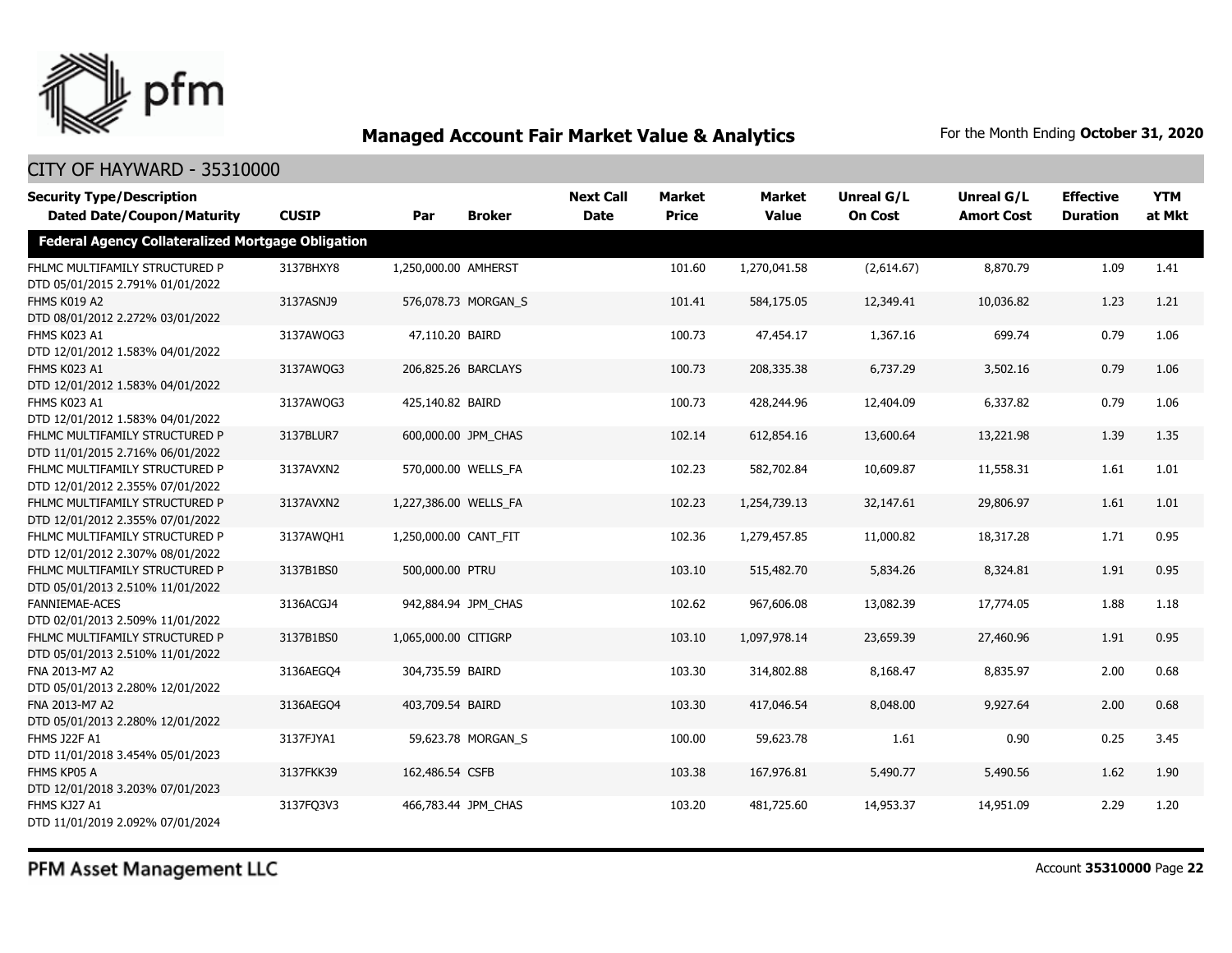

### CITY OF HAYWARD - 35310000

| <b>Security Type/Description</b><br><b>Dated Date/Coupon/Maturity</b> | <b>CUSIP</b> | Par                   | <b>Broker</b> | <b>Next Call</b><br><b>Date</b> | <b>Market</b><br><b>Price</b> | <b>Market</b><br><b>Value</b> | Unreal G/L<br><b>On Cost</b> | <b>Unreal G/L</b><br><b>Amort Cost</b> | <b>Effective</b><br><b>Duration</b> | <b>YTM</b><br>at Mkt |
|-----------------------------------------------------------------------|--------------|-----------------------|---------------|---------------------------------|-------------------------------|-------------------------------|------------------------------|----------------------------------------|-------------------------------------|----------------------|
| <b>Federal Agency Collateralized Mortgage Obligation</b>              |              |                       |               |                                 |                               |                               |                              |                                        |                                     |                      |
| FHMS KJ30 A1<br>DTD 07/01/2020 0.526% 01/25/2025                      | 3137FUZN7    | 392,127.47 JPM_CHA    |               |                                 | 100.45                        | 393,873.00                    | 1,752.97                     | 1,752.54                               | 3.26                                | 0.42                 |
| <b>Security Type Sub-Total</b>                                        |              | 10,946,818.46         |               |                                 |                               | 11,183,633.49                 | 173,863.18                   | 197,548.40                             | 1.60                                | 1.15                 |
| <b>Federal Agency Bond / Note</b>                                     |              |                       |               |                                 |                               |                               |                              |                                        |                                     |                      |
| FEDERAL HOME LOAN BANKS NOTES<br>DTD 10/12/2018 3.000% 10/12/2021     | 3130AF5B9    | 1,650,000.00 CITIGRP  |               |                                 | 102.69                        | 1,694,421.30                  | 45,378.30                    | 44,729.58                              | 0.94                                | 0.16                 |
| <b>FANNIE MAE NOTES</b><br>DTD 01/11/2019 2.625% 01/11/2022           | 3135G0U92    | 1,200,000.00 NOMURA   |               |                                 | 102.94                        | 1,235,252.40                  | 34,940.40                    | 35,125.98                              | 1.18                                | 0.17                 |
| <b>FANNIE MAE NOTES</b><br>DTD 01/11/2019 2.625% 01/11/2022           | 3135G0U92    | 1,650,000.00 NOMURA   |               |                                 | 102.94                        | 1,698,472.05                  | 49,660.05                    | 48,944.65                              | 1.18                                | 0.17                 |
| FEDERAL FARM CREDIT BANK NOTES<br>DTD 04/08/2020 0.375% 04/08/2022    | 3133ELWD2    | 2,550,000.00 WELLS_F  |               |                                 | 100.30                        | 2,557,611.75                  | 11,385.75                    | 10,315.59                              | 1.44                                | 0.17                 |
| FEDERAL FARM CREDIT BANK NOTES<br>DTD 06/02/2020 0.250% 06/02/2022    | 3133ELE75    | 2,575,000.00 DAIWA    |               |                                 | 100.12                        | 2,577,994.73                  | 4,730.28                     | 4,372.68                               | 1.59                                | 0.18                 |
| FEDERAL HOME LOAN BANK<br>DTD 06/01/2012 2.125% 06/10/2022            | 313379Q69    | 2,475,000.00 CITIGRP  |               |                                 | 103.12                        | 2,552,286.83                  | 59,887.58                    | 67,949.87                              | 1.58                                | 0.18                 |
| FREDDIE MAC NOTES<br>DTD 07/23/2020 0.125% 07/25/2022                 | 3137EAET2    | 1,575,000.00 WELLS_F  |               |                                 | 99.91                         | 1,573,601.40                  | 2,160.90                     | 1,669.77                               | 1.73                                | 0.18                 |
| <b>FANNIE MAE NOTES</b><br>DTD 09/06/2019 1.375% 09/06/2022           | 3135G0W33    | 1,250,000.00 BARCLAYS |               |                                 | 102.19                        | 1,277,343.75                  | 31,693.75                    | 30,018.84                              | 1.83                                | 0.19                 |
| FEDERAL HOME LOAN BANKS NOTES<br>DTD 02/21/2020 1.375% 02/17/2023     | 3130AJ7E3    | 2,140,000.00 WELLS FA |               |                                 | 102.64                        | 2,196,498.14                  | 60,435.74                    | 59,519.85                              | 2.26                                | 0.22                 |
| <b>FREDDIE MAC NOTES</b><br>DTD 04/20/2020 0.375% 04/20/2023          | 3137EAEO8    | 3,825,000.00 CITIGRP  |               |                                 | 100.36                        | 3,838,689.68                  | 23,252.18                    | 21,549.27                              | 2.46                                | 0.23                 |
| FREDDIE MAC NOTES<br>DTD 05/07/2020 0.375% 05/05/2023                 | 3137EAER6    | 1,750,000.00 JEFFERI  |               |                                 | 100.36                        | 1,756,370.00                  | 2,765.00                     | 3,275.65                               | 2.50                                | 0.23                 |
| <b>FREDDIE MAC NOTES</b><br>DTD 05/07/2020 0.375% 05/05/2023          | 3137EAER6    | 2,410,000.00 WELLS_F  |               |                                 | 100.36                        | 2,418,772.40                  | 9,784.60                     | 9,619.76                               | 2.50                                | 0.23                 |
| <b>FANNIE MAE NOTES</b><br>DTD 05/22/2020 0.250% 05/22/2023           | 3135G04Q3    | 1,550,000.00 WELLS_F  |               |                                 | 100.05                        | 1,550,813.75                  | 3,526.25                     | 3,148.05                               | 2.55                                | 0.23                 |
| <b>FANNIE MAE NOTES</b><br>DTD 05/22/2020 0.250% 05/22/2023           | 3135G04O3    | 2,550,000.00 CITIGRP  |               |                                 | 100.05                        | 2,551,338.75                  | 9.014.25                     | 7,871.69                               | 2.55                                | 0.23                 |

PFM Asset Management LLC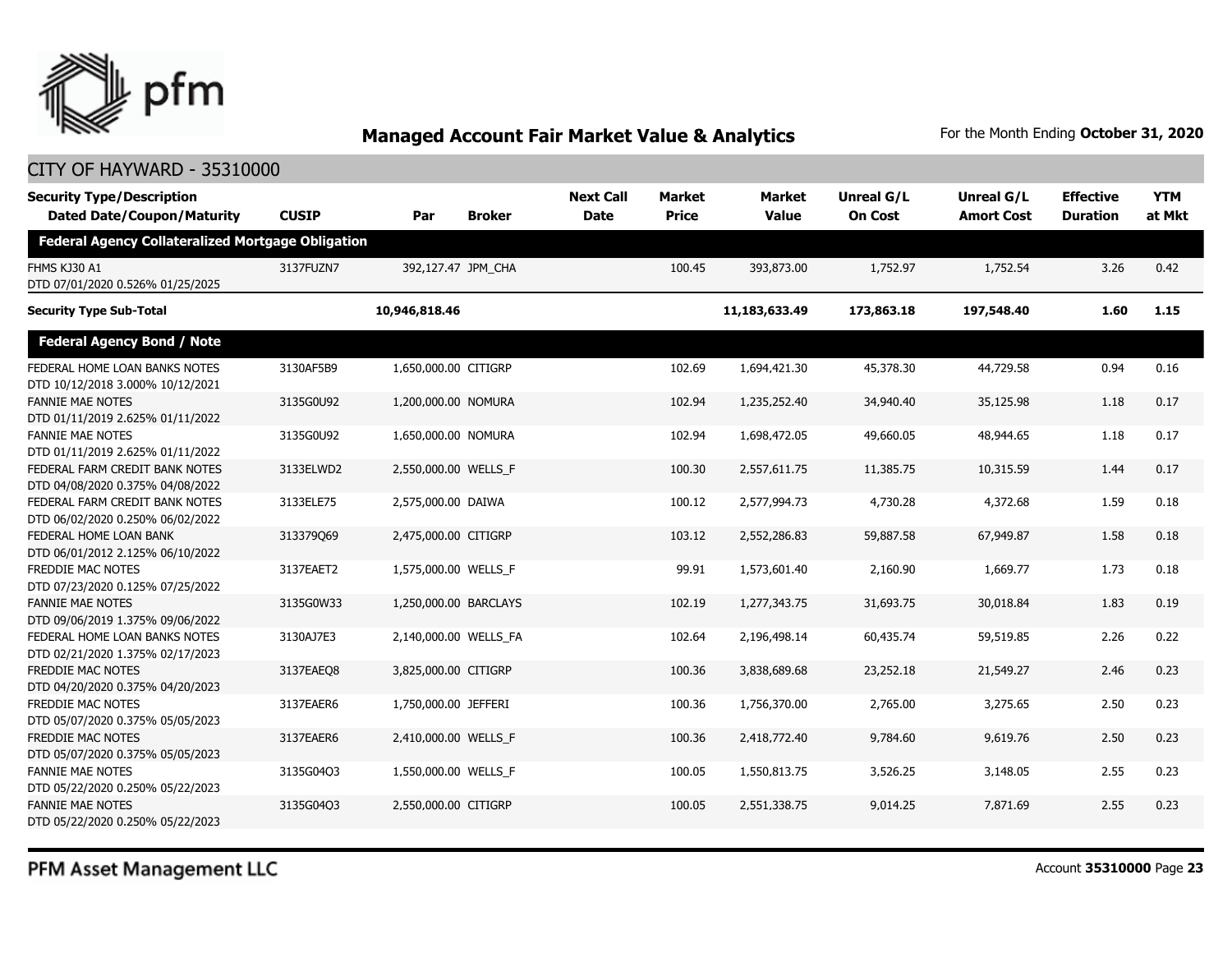

| <b>Security Type/Description</b><br><b>Dated Date/Coupon/Maturity</b>                        | <b>CUSIP</b> | Par                  | <b>Broker</b>       | <b>Next Call</b><br><b>Date</b> | <b>Market</b><br><b>Price</b> | <b>Market</b><br><b>Value</b> | <b>Unreal G/L</b><br><b>On Cost</b> | Unreal G/L<br><b>Amort Cost</b> | <b>Effective</b><br><b>Duration</b> | <b>YTM</b><br>at Mkt |
|----------------------------------------------------------------------------------------------|--------------|----------------------|---------------------|---------------------------------|-------------------------------|-------------------------------|-------------------------------------|---------------------------------|-------------------------------------|----------------------|
| <b>Federal Agency Bond / Note</b>                                                            |              |                      |                     |                                 |                               |                               |                                     |                                 |                                     |                      |
| <b>FREDDIE MAC NOTES</b><br>DTD 06/16/2020 0.500% 06/16/2023                                 | 3134GVR67    | 1,900,000.00 JPM_CHA |                     |                                 | 100.16                        | 1,903,045.70                  | 3,045.70                            | 3,045.70                        | 2.61                                | 0.44                 |
| <b>FREDDIE MAC NOTES</b><br>DTD 06/26/2020 0.250% 06/26/2023                                 | 3137EAES4    | 2,340,000.00 TD      |                     |                                 | 100.03                        | 2,340,655.20                  | 7,488.00                            | 6,689.28                        | 2.65                                | 0.24                 |
| <b>FANNIE MAE NOTES</b><br>DTD 07/10/2020 0.250% 07/10/2023                                  | 3135G05G4    | 1,000,000.00 WELLS_F |                     |                                 | 100.00                        | 1,000,016.00                  | 376.00                              | 367.40                          | 2.69                                | 0.25                 |
| <b>FANNIE MAE NOTES</b><br>DTD 07/10/2020 0.250% 07/10/2023                                  | 3135G05G4    | 2,455,000.00 CITIGRP |                     |                                 | 100.00                        | 2,455,039.28                  | 5,317.53                            | 4,768.01                        | 2.69                                | 0.25                 |
| FANNIE MAE NOTES (CALLABLE)<br>DTD 08/10/2020 0.300% 08/10/2023                              | 3135G05R0    | 1,950,000.00 CITIGRP |                     | 08/10/22                        | 99.97                         | 1,949,346.75                  | 3,012.75                            | 2,741.07                        | 1.77                                | 0.31                 |
| FREDDIE MAC NOTES<br>DTD 08/21/2020 0.250% 08/24/2023                                        | 3137EAEV7    | 2,325,000.00 CITIGRP |                     |                                 | 100.00                        | 2,325,039.53                  | 2,411.03                            | 2,255.52                        | 2.81                                | 0.25                 |
| <b>FREDDIE MAC NOTES</b><br>DTD 09/04/2020 0.250% 09/08/2023                                 | 3137EAEW5    | 900,000.00 NOMURA    |                     |                                 | 100.00                        | 900,015.30                    | 303.30                              | 296.81                          | 2.85                                | 0.25                 |
| FREDDIE MAC NOTES<br>DTD 09/04/2020 0.250% 09/08/2023                                        | 3137EAEW5    | 1,010,000.00 NOMURA  |                     |                                 | 100.00                        | 1,010,017.17                  | (167.27)                            | (157.54)                        | 2.85                                | 0.25                 |
| <b>FREDDIE MAC NOTES</b><br>DTD 09/04/2020 0.250% 09/08/2023                                 | 3137EAEW5    | 1,590,000.00 WELLS F |                     |                                 | 100.00                        | 1,590,027.03                  | 551.73                              | 524.04                          | 2.85                                | 0.25                 |
| <b>Security Type Sub-Total</b>                                                               |              | 44,620,000.00        |                     |                                 |                               | 44,952,668.89                 | 370,953.80                          | 368,641.52                      | 2.17                                | 0.23                 |
| <b>Corporate Note</b>                                                                        |              |                      |                     |                                 |                               |                               |                                     |                                 |                                     |                      |
| SUNTRUST BANKS INC CORP NOTES<br>(CALLABLE)<br>DTD 12/01/2016 2.700% 01/27/2022              | 867914BM4    | 300,000.00 ACADEMY   |                     | 12/27/21                        | 102.74                        | 308,234.10                    | 8,732.10                            | 8,462.16                        | 1.14                                | 0.48                 |
| HOME DEPOT INC<br>DTD 12/06/2018 3.250% 03/01/2022                                           | 437076BV3    |                      | 175,000.00 JPM CHAS |                                 | 103.96                        | 181,935.60                    | 7,415.10                            | 7,132.52                        | 1.31                                | 0.28                 |
| US BANCORP (CALLABLE) NOTE<br>DTD 03/02/2012 3.000% 03/15/2022                               | 91159HHC7    |                      | 600,000.00 US_BANCO | 02/15/22                        | 103.35                        | 620,076.60                    | 9,486.60                            | 14,950.30                       | 1.27                                | 0.55                 |
| <b>GOLDMAN SACHS GROUP INC (CALLABLE)</b><br><b>NOTE</b><br>DTD 01/26/2017 3.000% 04/26/2022 | 38141GWC4    |                      | 600,000.00 GOLDMAN  | 04/26/21                        | 101.24                        | 607,459.80                    | 14,047.80                           | 10,516.50                       | 0.49                                | 2.15                 |
| <b>IBM CORP</b><br>DTD 05/15/2019 2.850% 05/13/2022                                          | 459200JX0    |                      | 300,000.00 WELLS FA |                                 | 103.81                        | 311,439.00                    | 4,713.00                            | 7,359.53                        | 1.50                                | 0.36                 |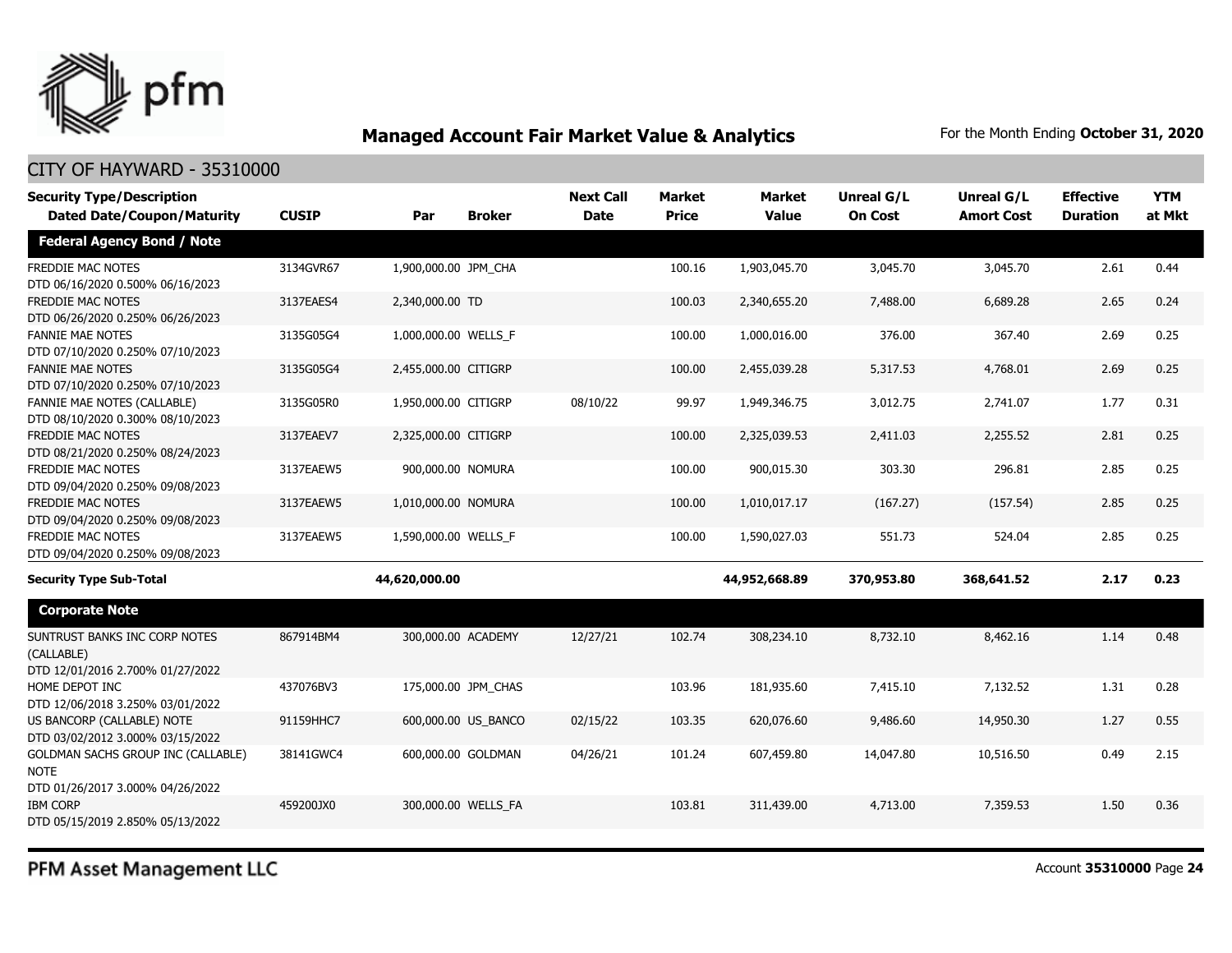

| <b>Security Type/Description</b><br><b>Dated Date/Coupon/Maturity</b>                  | <b>CUSIP</b> | Par                 | <b>Broker</b>       | <b>Next Call</b><br><b>Date</b> | <b>Market</b><br><b>Price</b> | <b>Market</b><br><b>Value</b> | <b>Unreal G/L</b><br><b>On Cost</b> | Unreal G/L<br><b>Amort Cost</b> | <b>Effective</b><br><b>Duration</b> | <b>YTM</b><br>at Mkt |
|----------------------------------------------------------------------------------------|--------------|---------------------|---------------------|---------------------------------|-------------------------------|-------------------------------|-------------------------------------|---------------------------------|-------------------------------------|----------------------|
| <b>Corporate Note</b>                                                                  |              |                     |                     |                                 |                               |                               |                                     |                                 |                                     |                      |
| UNITED PARCEL SERVICE (CALLABLE)<br><b>NOTES</b><br>DTD 05/16/2017 2.350% 05/16/2022   | 911312BC9    |                     | 300,000.00 JPM_CHAS | 04/16/22                        | 102.92                        | 308,754.60                    | 7,065.60                            | 7,878.76                        | 1.43                                | 0.45                 |
| MORGAN STANLEY CORP NOTES<br>DTD 05/19/2017 2.750% 05/19/2022                          | 61744YAH1    | 300,000.00 RBC      |                     |                                 | 103.62                        | 310,872.30                    | 12,861.30                           | 11,859.80                       | 1.51                                | 0.41                 |
| AMERICAN HONDA FINANCE<br>DTD 06/27/2019 2.200% 06/27/2022                             | 02665WCY5    | 600,000.00 MERRILL  |                     |                                 | 102.93                        | 617,572.80                    | 18,124.80                           | 17,876.50                       | 1.63                                | 0.43                 |
| BANK OF NY MELLON CORP CORP NOTES<br>DTD 08/23/2019 1.950% 08/23/2022                  | 06406RAK3    | 115,000.00 BARCLAYS |                     |                                 | 102.98                        | 118,428.49                    | 3,111.09                            | 3,235.06                        | 1.79                                | 0.30                 |
| BANK OF NY MELLON CORP CORP NOTES<br>DTD 08/23/2019 1.950% 08/23/2022                  | 06406RAK3    | 185,000.00 CITIGRP  |                     |                                 | 102.98                        | 190,515.41                    | 5,574.61                            | 5,551.06                        | 1.79                                | 0.30                 |
| CATERPILLAR FINANCIAL SERVICES CORP<br><b>NOTE</b><br>DTD 09/06/2019 1.900% 09/06/2022 | 14913Q3A5    |                     | 325,000.00 BARCLAYS |                                 | 102.80                        | 334,086.35                    | 9,538.10                            | 9,364.16                        | 1.82                                | 0.38                 |
| ADOBE INC CORP NOTE<br>DTD 02/03/2020 1.700% 02/01/2023                                | 00724PAA7    | 300,000.00 KEYBANC  |                     |                                 | 102.96                        | 308,877.90                    | 8,946.90                            | 8,929.74                        | 2.21                                | 0.38                 |
| TOYOTA MOTOR CREDIT CORP<br><b>CORPORATE NOTES</b><br>DTD 04/01/2020 2.900% 03/30/2023 | 89236TGW9    | 575,000.00 BNP_PAR  |                     |                                 | 105.92                        | 609,061.85                    | 7,473.85                            | 12,117.39                       | 2.35                                | 0.43                 |
| JPMORGAN CHASE & CO BONDS<br>DTD 03/22/2019 3.207% 04/01/2023                          | 46647PBB1    | 600,000.00 WELLS F  |                     | 04/01/22                        | 103.89                        | 623,364.60                    | (587.40)                            | 811.26                          | 1.40                                | 1.56                 |
| EXXON MOBIL CORPORATION CORPORATE<br><b>NOTES</b><br>DTD 04/15/2020 1.571% 04/15/2023  | 30231GBL5    | 150,000.00 CITIGRP  |                     |                                 | 102.71                        | 154,057.50                    | 2,185.50                            | 2,485.79                        | 2.42                                | 0.46                 |
| CHEVRON CORP CORPORATE NOTES<br>DTD 05/11/2020 1.141% 05/11/2023                       | 166764BV1    | 150,000.00 JPM CHA  |                     |                                 | 101.71                        | 152,560.95                    | 2,560.95                            | 2,560.95                        | 2.49                                | 0.46                 |
| PACCAR FINANCIAL CORP CORPORATE<br><b>NOTES</b><br>DTD 06/08/2020 0.800% 06/08/2023    | 69371RQ82    | 175,000.00 TD       |                     |                                 | 100.92                        | 176,604.93                    | 1,848.18                            | 1,815.75                        | 2.58                                | 0.45                 |
| JOHN DEERE CAPITAL CORP CORPORATE<br><b>NOTES</b><br>DTD 06/04/2020 0.700% 07/05/2023  | 24422EVH9    | 200,000.00 HSBC     |                     |                                 | 100.83                        | 201,652.80                    | 1,816.80                            | 1,794.95                        | 2.65                                | 0.39                 |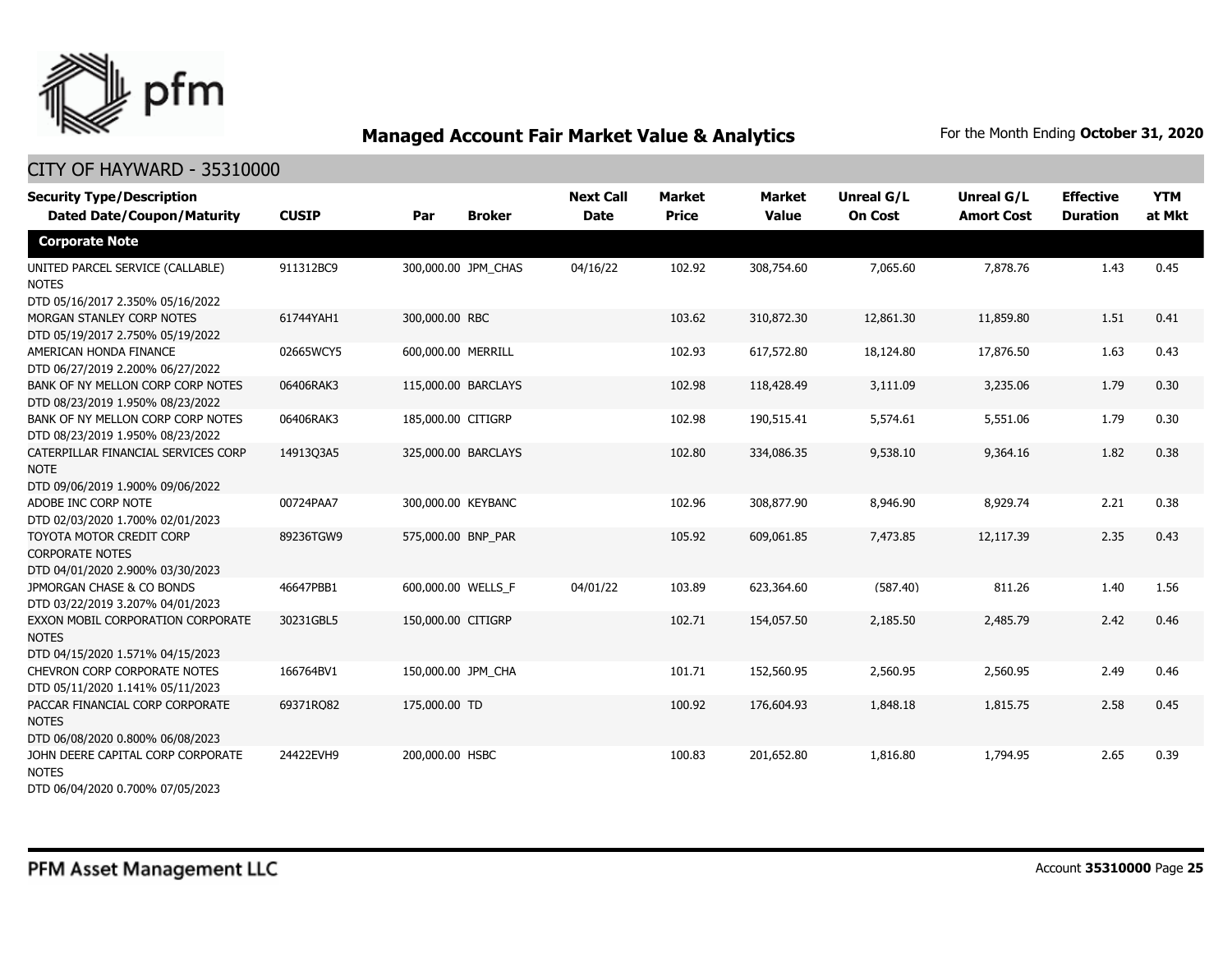

| <b>Security Type/Description</b><br><b>Dated Date/Coupon/Maturity</b>                  | <b>CUSIP</b> | Par                | <b>Broker</b> | <b>Next Call</b><br><b>Date</b> | <b>Market</b><br><b>Price</b> | <b>Market</b><br><b>Value</b> | <b>Unreal G/L</b><br><b>On Cost</b> | Unreal G/L<br><b>Amort Cost</b> | <b>Effective</b><br><b>Duration</b> | <b>YTM</b><br>at Mkt |
|----------------------------------------------------------------------------------------|--------------|--------------------|---------------|---------------------------------|-------------------------------|-------------------------------|-------------------------------------|---------------------------------|-------------------------------------|----------------------|
| <b>Corporate Note</b>                                                                  |              |                    |               |                                 |                               |                               |                                     |                                 |                                     |                      |
| CATERPILLAR FINL SERVICE CORPORATE<br><b>NOTES</b><br>DTD 07/08/2020 0.650% 07/07/2023 | 14913R2D8    | 325,000.00 BARCLAY |               |                                 | 100.40                        | 326,300.00                    | 1,482.00                            | 1,462.70                        | 2.66                                | 0.50                 |
| PACCAR FINANCIAL CORP CORPORATE<br><b>NOTES</b><br>DTD 08/11/2020 0.350% 08/11/2023    | 69371RQ90    | 325,000.00 BNP_PAR |               |                                 | 99.86                         | 324,557.68                    | (16.57)                             | (48.45)                         | 2.77                                | 0.40                 |
| CHEVRON USA INC CORPORATE NOTES<br>DTD 08/12/2020 0.426% 08/11/2023                    | 166756AJ5    | 415,000.00 BARCLAY |               |                                 | 99.96                         | 414,846.87                    | (153.13)                            | (153.13)                        | 2.77                                | 0.44                 |
| TOYOTA MOTOR CREDIT CORP<br><b>CORPORATE NOTES</b><br>DTD 08/14/2020 0.500% 08/14/2023 | 89236THF5    | 530,000.00 JPM CHA |               |                                 | 100.53                        | 532,820.13                    | 3,228.23                            | 3,198.79                        | 2.77                                | 0.31                 |
| JOHN DEERE CAPITAL CORP CORPORATE<br><b>NOTES</b><br>DTD 10/09/2020 0.400% 10/10/2023  | 24422EVJ5    | 250,000.00 JPM CHA |               |                                 | 100.05                        | 250,134.00                    | 424.00                              | 417.91                          | 2.93                                | 0.38                 |
| CITIGROUP INC CORP NOTES<br>DTD 10/25/2013 3.875% 10/25/2023                           | 172967HD6    | 300,000.00 SUSQ    |               |                                 | 109.49                        | 328,471.80                    | (628.20)                            | 50.97                           | 2.85                                | 0.66                 |
| <b>IBM CORP NOTES</b><br>DTD 02/12/2014 3.625% 02/12/2024                              | 459200HU8    | 275,000.00 WELLS_F |               |                                 | 109.45                        | 300,974.85                    | (1,340.90)                          | (760.66)                        | 3.11                                | 0.71                 |
| COMCAST CORP (CALLABLE) CORPORATE<br><b>NOTES</b><br>DTD 10/05/2018 3.700% 04/15/2024  | 20030NCR0    | 150,000.00 CITIGRP |               | 03/15/24                        | 110.12                        | 165,182.40                    | 843.90                              | 2,620.89                        | 3.21                                | 0.73                 |
| MORGAN STANLEY CORP NOTES<br>DTD 04/24/2018 3.737% 04/24/2024                          | 61744YAQ1    | 300,000.00 CSFB    |               |                                 | 107.50                        | 322,502.10                    | (348.90)                            | 109.53                          | 3.30                                | 1.52                 |
| CITIGROUP INC CORPORATE NOTES<br>DTD 05/14/2020 1.678% 05/15/2024                      | 172967MR9    | 300,000.00 CITIGRP |               |                                 | 102.11                        | 306,324.30                    | 6,324.30                            | 6,324.30                        | 3.43                                | 1.07                 |
| <b>BANK OF AMERICA CORP NOTES</b><br>DTD 07/23/2018 3.864% 07/23/2024                  | 06051GHL6    | 150,000.00 MERRILL |               |                                 | 108.09                        | 162,139.80                    | (482.70)                            | (214.51)                        | 3.49                                | 1.62                 |
| BANK OF AMERICA CORP NOTES<br>DTD 07/23/2018 3.864% 07/23/2024                         | 06051GHL6    | 300,000.00 SUSQ    |               |                                 | 108.09                        | 324,279.60                    | (2,870.40)                          | (1,629.96)                      | 3.49                                | 1.62                 |
| BRISTOL MYERS SQUIBB CO CORP NOTES<br>(CALL<br>DTD 07/15/2020 2.900% 07/26/2024        | 110122CM8    | 225,000.00 HSBC    |               | 06/26/24                        | 107.95                        | 242,885.03                    | (720.22)                            | (377.71)                        | 3.55                                | 0.74                 |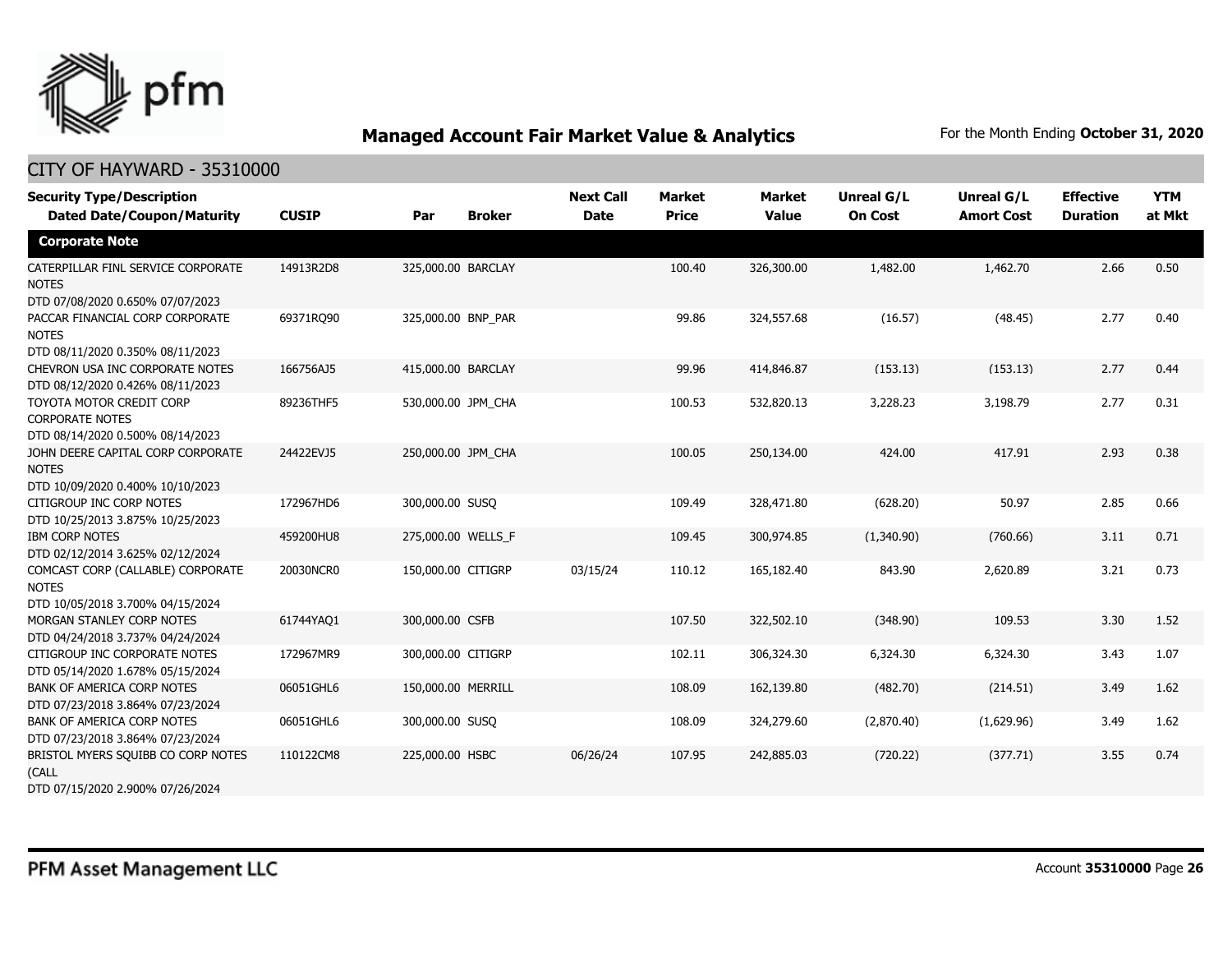

| <b>Security Type/Description</b><br><b>Dated Date/Coupon/Maturity</b>              | <b>CUSIP</b> | Par                 | <b>Broker</b> | <b>Next Call</b><br><b>Date</b> | <b>Market</b><br><b>Price</b> | <b>Market</b><br><b>Value</b> | Unreal G/L<br><b>On Cost</b> | Unreal G/L<br><b>Amort Cost</b> | <b>Effective</b><br><b>Duration</b> | <b>YTM</b><br>at Mkt |
|------------------------------------------------------------------------------------|--------------|---------------------|---------------|---------------------------------|-------------------------------|-------------------------------|------------------------------|---------------------------------|-------------------------------------|----------------------|
| <b>Corporate Note</b>                                                              |              |                     |               |                                 |                               |                               |                              |                                 |                                     |                      |
| JPMORGAN CHASE & CO CORPORATE<br><b>NOTES</b><br>DTD 09/16/2020 0.653% 09/16/2024  | 46647PBS4    | 125,000.00 CSFB     |               |                                 | 99.89                         | 124,857.00                    | (110.50)                     | (111.22)                        | 3.83                                | 0.68                 |
| JPMORGAN CHASE & CO CORPORATE<br><b>NOTES</b><br>DTD 09/16/2020 0.653% 09/16/2024  | 46647PBS4    | 485,000.00 JPM CHA  |               |                                 | 99.89                         | 484,445.16                    | (554.84)                     | (554.84)                        | 3.83                                | 0.68                 |
| BANK OF AMERICA CORP CORPORATE<br><b>NOTES</b><br>DTD 10/21/2020 0.810% 10/24/2024 | 06051GJH3    | 625,000.00 MERRILL  |               |                                 | 100.13                        | 625,833.75                    | 833.75                       | 833.75                          | 3.93                                | 0.78                 |
| <b>Security Type Sub-Total</b>                                                     |              | 11,030,000.00       |               |                                 |                               | 11,372,110.05                 | 130,824.70                   | 145,870.54                      | 2.37                                | 0.73                 |
| <b>Certificate of Deposit</b>                                                      |              |                     |               |                                 |                               |                               |                              |                                 |                                     |                      |
| MUFG BANK LTD/NY CERT DEPOS<br>DTD 02/28/2019 2.970% 02/26/2021                    | 55379WZT6    | 600,000.00 MITSU    |               |                                 | 100.91                        | 605,470.80                    | 5,470.80                     | 5,470.80                        | 0.33                                | 0.04                 |
| CREDIT AGRICOLE CIB NY CERT DEPOS<br>DTD 04/04/2019 2.830% 04/02/2021              | 22535CDU2    | 600,000.00 CREDAG   |               |                                 | 101.10                        | 606,604.20                    | 6,604.20                     | 6,604.20                        | 0.42                                | 0.20                 |
| ROYAL BANK OF CANADA NY CD<br>DTD 06/08/2018 3.240% 06/07/2021                     | 78012UEE1    | 600,000.00 RBC      |               |                                 | 101.86                        | 611,166.60                    | 11,166.60                    | 11,166,60                       | 0.59                                | 0.15                 |
| CREDIT SUISSE NEW YORK CERT DEPOS<br>DTD 08/07/2020 0.520% 02/01/2022              | 22549L6F7    | 975,000.00 CSFB     |               |                                 | 100.13                        | 976,278.23                    | 1,278.23                     | 1,278.23                        | 1.27                                | 0.42                 |
| SOCIETE GENERALE NY CERT DEPOS<br>DTD 02/19/2020 1.800% 02/14/2022                 | 83369XDL9    | 600,000.00 MERRILL  |               |                                 | 101.05                        | 606,312.00                    | 6,312.00                     | 6,312.00                        | 1.28                                | 0.98                 |
| SUMITOMO MITSUI BANK NY CERT DEPOS<br>DTD 07/14/2020 0.700% 07/08/2022             | 86565CKU2    | 475,000.00 SMBC     |               |                                 | 100.17                        | 475,815.58                    | 815.58                       | 815.58                          | 1.68                                | 0.59                 |
| NORDEA BANK ABP NEW YORK CERT<br><b>DEPOS</b><br>DTD 08/29/2019 1.850% 08/26/2022  | 65558TLL7    | 625,000.00 MERRILL  |               |                                 | 102.84                        | 642,774.38                    | 17,774.38                    | 17,774.38                       | 1.80                                | 0.28                 |
| SKANDINAV ENSKILDA BANK LT CD<br>DTD 09/03/2019 1.860% 08/26/2022                  | 83050PDR7    | 625,000.00 BARCLAYS |               |                                 | 102.86                        | 642,888.13                    | 17,888.13                    | 17,888.13                       | 1.80                                | 0.28                 |
| DNB BANK ASA/NY LT CD<br>DTD 12/06/2019 2.040% 12/02/2022                          | 23341VZT1    | 625,000.00 GOLDMAN  |               |                                 | 103.61                        | 647,551.88                    | 22,551.88                    | 22,551.88                       | 2.04                                | 0.30                 |
| <b>Security Type Sub-Total</b>                                                     |              | 5,725,000.00        |               |                                 |                               | 5,814,861.80                  | 89,861.80                    | 89,861.80                       | 1.25                                | 0.36                 |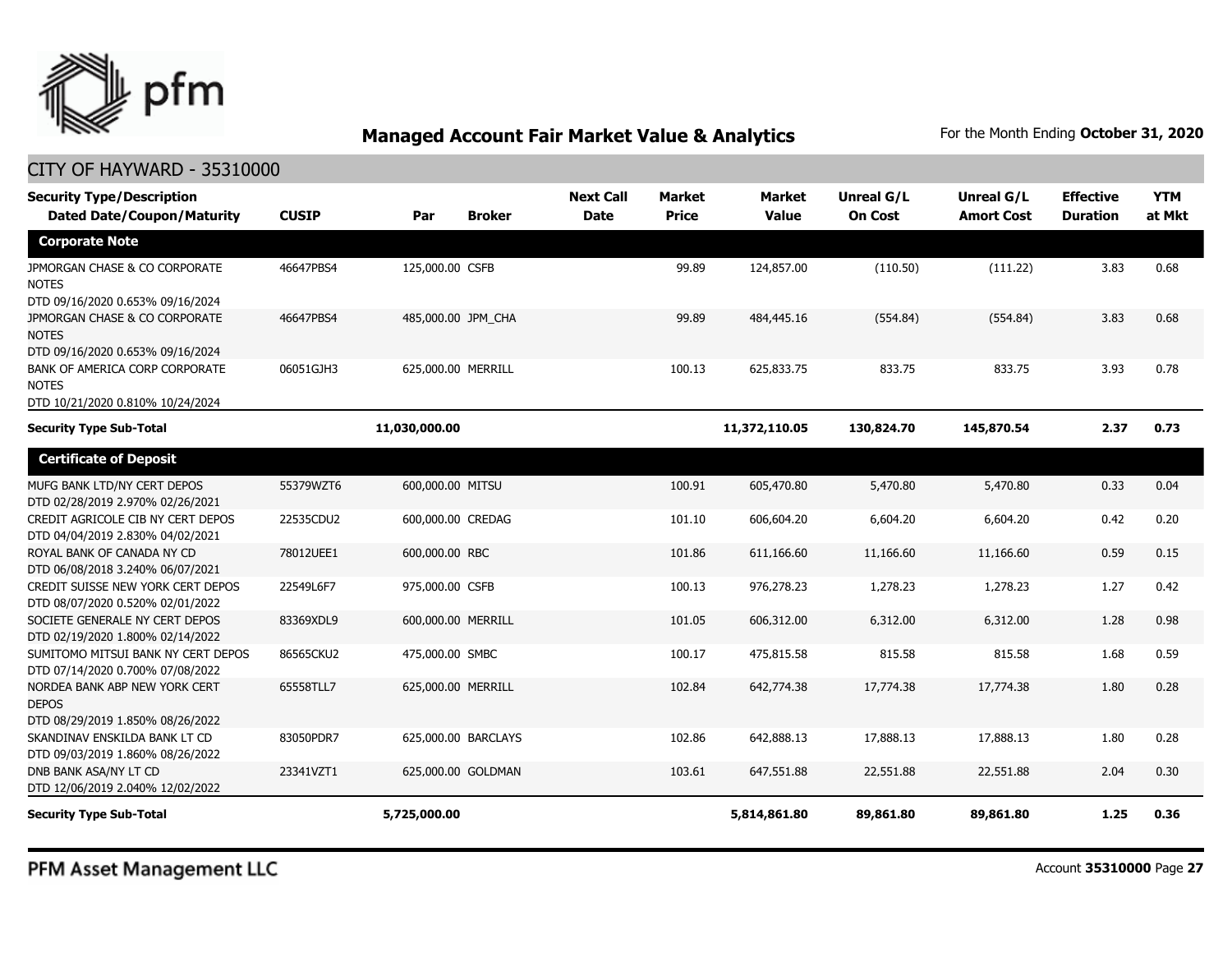

### CITY OF HAYWARD - 35310000

| <b>Security Type/Description</b><br><b>Dated Date/Coupon/Maturity</b> | <b>CUSIP</b> | Par                | <b>Broker</b>       | <b>Next Call</b><br><b>Date</b> | <b>Market</b><br><b>Price</b> | <b>Market</b><br><b>Value</b> | Unreal G/L<br><b>On Cost</b> | <b>Unreal G/L</b><br><b>Amort Cost</b> | <b>Effective</b><br><b>Duration</b> | <b>YTM</b><br>at Mkt |
|-----------------------------------------------------------------------|--------------|--------------------|---------------------|---------------------------------|-------------------------------|-------------------------------|------------------------------|----------------------------------------|-------------------------------------|----------------------|
| <b>Bank Note</b>                                                      |              |                    |                     |                                 |                               |                               |                              |                                        |                                     |                      |
| PNC BANK NA CORP NOTES<br>DTD 06/08/2018 3.500% 06/08/2023            | 69353RFL7    | 300,000.00 TD      |                     | 11/09/21                        | 107.44                        | 322,318.20                    | 1,078.20                     | 9,330.46                               | 1.00                                | 0.62                 |
| <b>Security Type Sub-Total</b>                                        |              | 300,000.00         |                     |                                 |                               | 322,318.20                    | 1,078.20                     | 9,330.46                               | 1.00                                | 0.62                 |
| <b>Asset-Backed Security</b>                                          |              |                    |                     |                                 |                               |                               |                              |                                        |                                     |                      |
| GMALT 2018-3 A3<br>DTD 09/26/2018 3.180% 06/20/2021                   | 36256GAD1    | 2,918.20 RBC       |                     |                                 | 100.12                        | 2,921.73                      | 3.76                         | 3.58                                   | 0.06                                | 2.99                 |
| BMWLT 2018-1 A3<br>DTD 10/17/2018 3.260% 07/20/2021                   | 05586CAC8    | 45,414.02 SOCGEN   |                     |                                 | 100.35                        | 45,571.84                     | 164.12                       | 159.45                                 | 0.13                                | 2.77                 |
| NISSAN AUTO LEASE TRUST<br>DTD 10/24/2018 3.250% 09/15/2021           | 65478BAD3    | 73,270.73 CITIGRP  |                     |                                 | 100.31                        | 73,495.44                     | 231.11                       | 226.64                                 | 0.12                                | 2.89                 |
| <b>FORDL 2018-B A3</b><br>DTD 09/21/2018 3.190% 12/15/2021            | 34531LAD2    |                    | 61,020.33 JPM_CHAS  |                                 | 100.25                        | 61,175.40                     | 160.23                       | 156.86                                 | 0.10                                | 2.96                 |
| GMALT 2019-1 A3<br>DTD 02/21/2019 2.980% 12/20/2021                   | 36256UAD0    |                    | 134,968.40 WELLS FA |                                 | 100.61                        | 135,785.12                    | 837.91                       | 825.21                                 | 0.26                                | 2.44                 |
| FORDL 2019-A A3<br>DTD 02/25/2019 2.900% 05/15/2022                   | 34532FAD4    | 206,611.37 CITIGRP |                     |                                 | 100.72                        | 208,101.68                    | 1,506.47                     | 1,498.01                               | 0.30                                | 2.42                 |
| <b>VWALT 2019-A A3</b><br>DTD 10/04/2019 1.990% 11/21/2022            | 92867XAD8    |                    | 300,000.00 JPM_CHAS |                                 | 101.62                        | 304,846.20                    | 4,850.94                     | 4,849.31                               | 1.10                                | 1.20                 |
| HART 2018-B A3<br>DTD 12/12/2018 3.200% 12/15/2022                    | 44933AAC1    |                    | 116,228.00 BARCLAYS |                                 | 101.52                        | 117,989.49                    | 1,762.88                     | 1,762.22                               | 0.53                                | 2.47                 |
| HAROT 2019-1 A3<br>DTD 02/27/2019 2.830% 03/20/2023                   | 43814WAC9    | 170,000.00 MERRILL |                     |                                 | 101.99                        | 173,389.92                    | 3,394.48                     | 3,392.59                               | 0.81                                | 1.97                 |
| FORD CREDIT AUTO OWNER TRUST<br>DTD 10/23/2018 3.240% 04/15/2023      | 34532TAD4    |                    | 160,669.67 BARCLAYS |                                 | 101.66                        | 163,340.50                    | 2,698.31                     | 2,685.87                               | 0.61                                | 2.54                 |
| NAROT 2018-C A3<br>DTD 12/12/2018 3.220% 06/15/2023                   | 65478NAD7    | 189,016.72 MIZUHO  |                     |                                 | 102.00                        | 192,803.25                    | 3,822.75                     | 3,807.57                               | 0.71                                | 2.43                 |
| CARMAX AUTO OWNER TRUST<br>DTD 07/25/2018 3.130% 06/15/2023           | 14313FAD1    |                    | 216,983.71 BARCLAYS |                                 | 101.82                        | 220,938.74                    | 3,984.60                     | 3,970.86                               | 0.66                                | 2.41                 |
| HYUNDAI AUTO RECEIVABLES TRUST<br>DTD 04/10/2019 2.660% 06/15/2023    | 44932NAD2    | 250,000.00 SOCGEN  |                     |                                 | 101.81                        | 254,514.58                    | 4,547.48                     | 4,535.18                               | 0.78                                | 1.95                 |
| GMALT 2020-3 A3<br>DTD 09/29/2020 0.450% 08/21/2023                   | 362569AC9    | 320,000.00 WELLS F |                     |                                 | 100.05                        | 320,144.10                    | 174.76                       | 173.80                                 | 1.64                                | 0.43                 |

PFM Asset Management LLC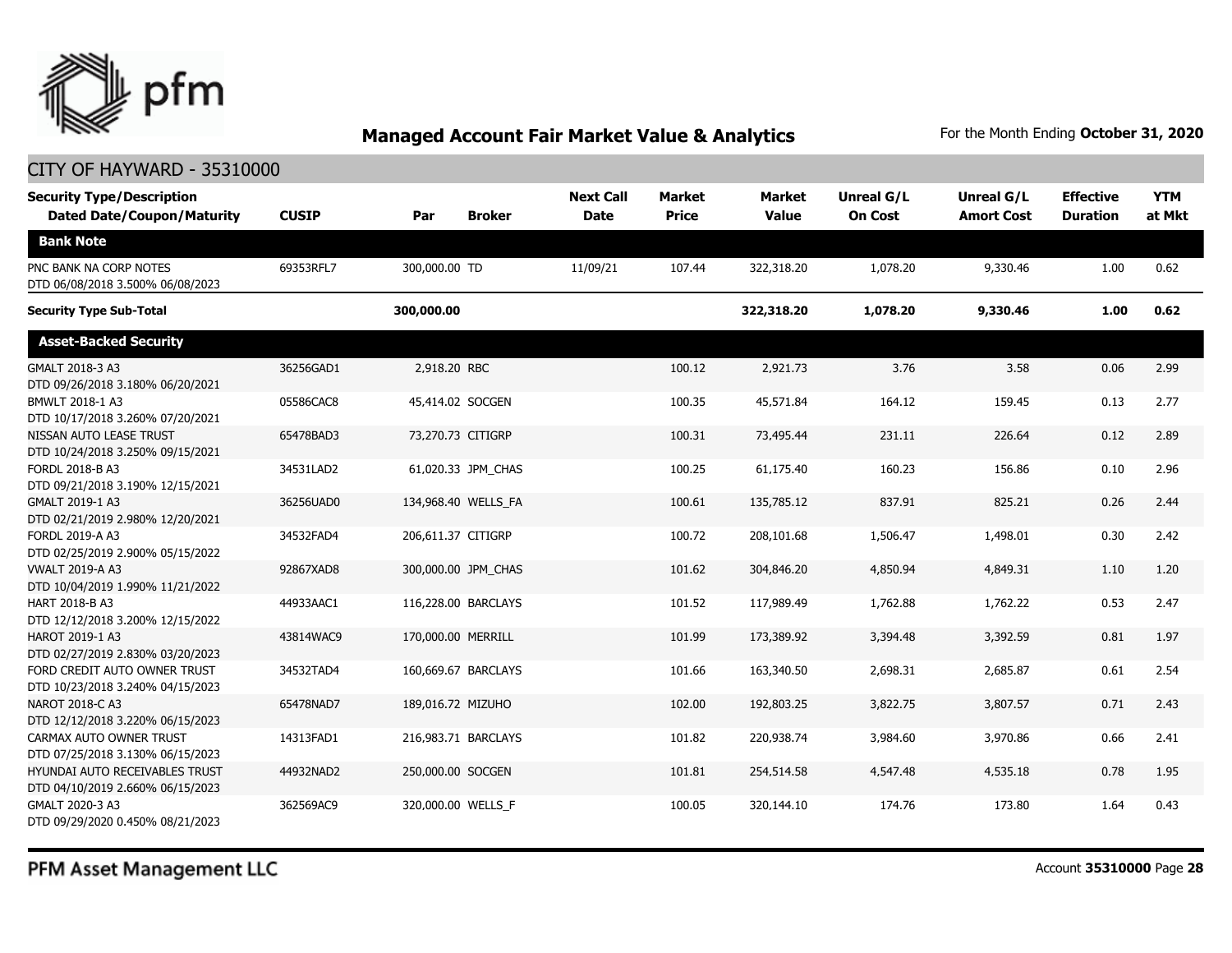

### CITY OF HAYWARD - 35310000

| <b>Security Type/Description</b><br><b>Dated Date/Coupon/Maturity</b> | <b>CUSIP</b> | Par                 | <b>Broker</b>       | <b>Next Call</b><br><b>Date</b> | <b>Market</b><br><b>Price</b> | <b>Market</b><br><b>Value</b> | Unreal G/L<br><b>On Cost</b> | Unreal G/L<br><b>Amort Cost</b> | <b>Effective</b><br><b>Duration</b> | <b>YTM</b><br>at Mkt |
|-----------------------------------------------------------------------|--------------|---------------------|---------------------|---------------------------------|-------------------------------|-------------------------------|------------------------------|---------------------------------|-------------------------------------|----------------------|
| <b>Asset-Backed Security</b>                                          |              |                     |                     |                                 |                               |                               |                              |                                 |                                     |                      |
| CARMAX AUTO OWNER TRUST<br>DTD 10/24/2018 3.360% 09/15/2023           | 14315EAC4    | 218,451.90 MERRILL  |                     |                                 | 102.28                        | 223,441.56                    | 4,991.67                     | 4,990.84                        | 0.79                                | 2.54                 |
| MBALT 2020-B A3<br>DTD 09/23/2020 0.400% 11/15/2023                   | 58769EAC2    | 170,000.00 MIZUHO   |                     |                                 | 100.02                        | 170,035.33                    | 43.95                        | 43.66                           | 1.82                                | 0.39                 |
| COPAR 2019-1 A3<br>DTD 05/30/2019 2.510% 11/15/2023                   | 14042WAC4    | 175,000.00 JPM_CHAS |                     |                                 | 102.00                        | 178,494.68                    | 3,530.13                     | 3,518.80                        | 0.95                                | 1.83                 |
| FIFTH THIRD AUTO TRUST<br>DTD 05/08/2019 2.640% 12/15/2023            | 31680YAD9    | 215,000.00 CSFB     |                     |                                 | 101.92                        | 219,120.26                    | 4,167.52                     | 4,152.26                        | 0.84                                | 2.01                 |
| <b>HDMOT 2019-A A3</b><br>DTD 06/26/2019 2.340% 02/15/2024            | 41284WAC4    |                     | 300,000.00 BARCLAYS |                                 | 101.67                        | 305,024.52                    | 5,047.74                     | 5,040.97                        | 0.77                                | 1.82                 |
| GMCAR 2019-2 A3<br>DTD 04/17/2019 2.650% 02/16/2024                   | 36257FAD2    |                     | 342,703.71 BARCLAYS |                                 | 101.83                        | 348,968.33                    | 6,292.51                     | 6,283.60                        | 0.78                                | 2.08                 |
| VZOT 2020-A A1A<br>DTD 01/29/2020 1.850% 07/22/2024                   | 92348TAA2    | 150,000.00 MERRILL  |                     |                                 | 102.45                        | 153,671.67                    | 3,689.23                     | 3,686.26                        | 1.68                                | 1.18                 |
| COMET 2019-A2 A2<br>DTD 09/05/2019 1.720% 08/15/2024                  | 14041NFU0    | 600,000.00 RBC      |                     |                                 | 102.59                        | 615,522.96                    | 15,674.04                    | 15,638.65                       | 1.77                                | 1.02                 |
| <b>HDMOT 2020-A A3</b><br>DTD 01/29/2020 1.870% 10/15/2024            | 41284UAD6    | 135,000.00 CITIGRP  |                     |                                 | 101.57                        | 137,120.24                    | 2,149.68                     | 2,144.94                        | 1.25                                | 1.46                 |
| CARMX 2020-1 A3<br>DTD 01/22/2020 1.890% 12/16/2024                   | 14315XAC2    | 345,000.00 MERRILL  |                     |                                 | 102.63                        | 354,074.33                    | 9,142.02                     | 9,131.28                        | 1.76                                | 1.24                 |
| VZOT 2020-B A<br>DTD 08/12/2020 0.470% 02/20/2025                     | 92290BAA9    | 675,000.00 RBC      |                     |                                 | 100.09                        | 675,634.70                    | 776.45                       | 769.50                          | 2.25                                | 0.45                 |
| GMCAR 2020-3 A3<br>DTD 08/19/2020 0.450% 04/16/2025                   | 362590AC5    | 445,000.00 CITIGRP  |                     |                                 | 100.19                        | 445,825.79                    | 927.61                       | 923.18                          | 2.19                                | 0.41                 |
| <b>Security Type Sub-Total</b>                                        |              | 6,018,256.76        |                     |                                 |                               | 6,101,952.36                  | 84,572.35                    | 84,371.09                       | 1.27                                | 1.48                 |
| <b>Managed Account Sub-Total</b>                                      |              | 127,535,075.22      |                     |                                 |                               | 129,957,521.92                | 2,028,994.52                 | 2,032,559.19                    | 1.89                                | 0.43                 |
| <b>Securities Sub-Total</b>                                           |              | \$127,535,075.22    |                     |                                 |                               | \$129,957,521.92              | \$2,028,994.52               | \$2,032,559.19                  | 1.89                                | 0.43%                |
| <b>Accrued Interest</b>                                               |              |                     |                     |                                 |                               | \$448,599.85                  |                              |                                 |                                     |                      |
| <b>Total Investments</b>                                              |              |                     |                     |                                 |                               | \$130,406,121.77              |                              |                                 |                                     |                      |

PFM Asset Management LLC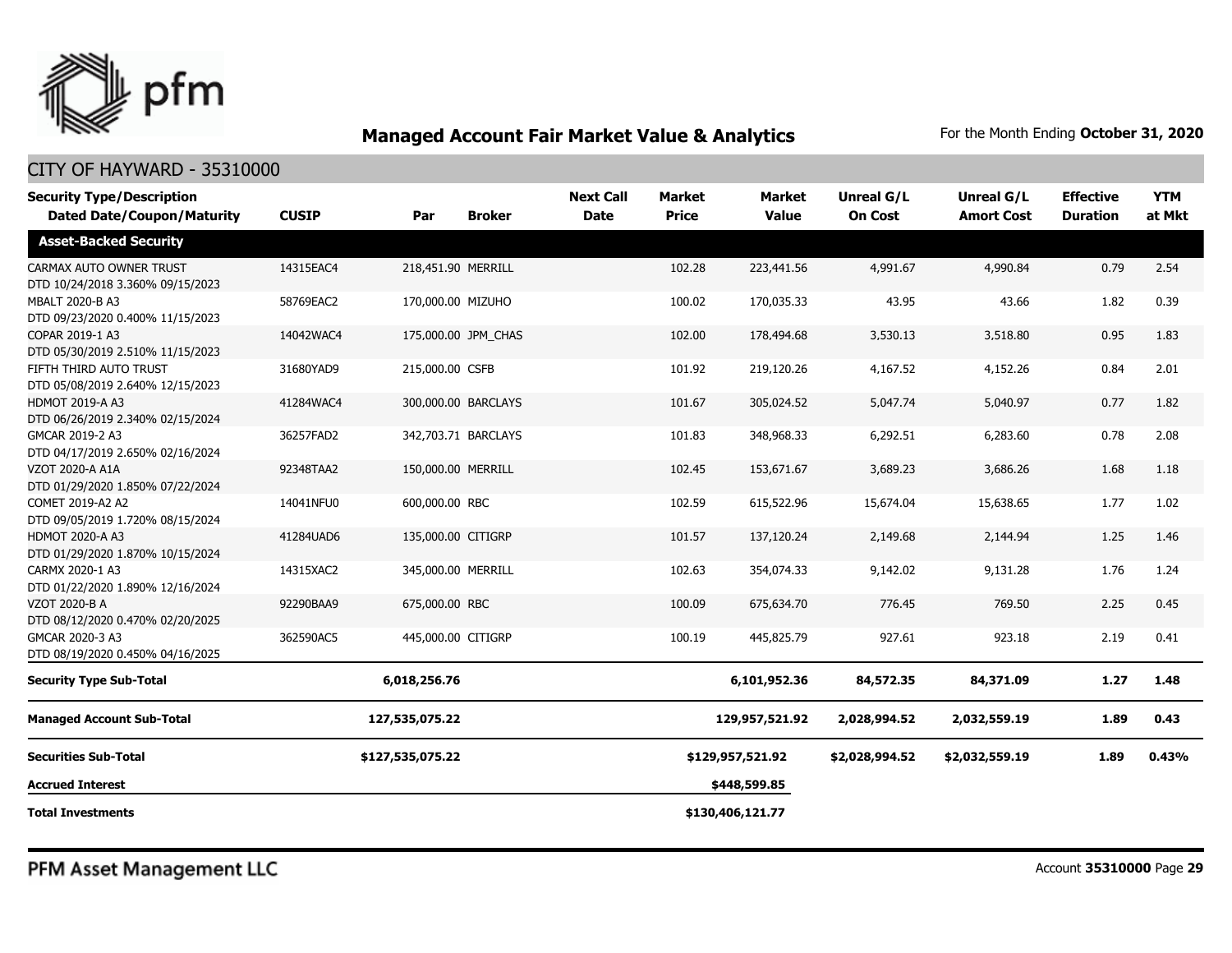

### CITY OF HAYWARD - 35310000

Bolded items are forward settling trades.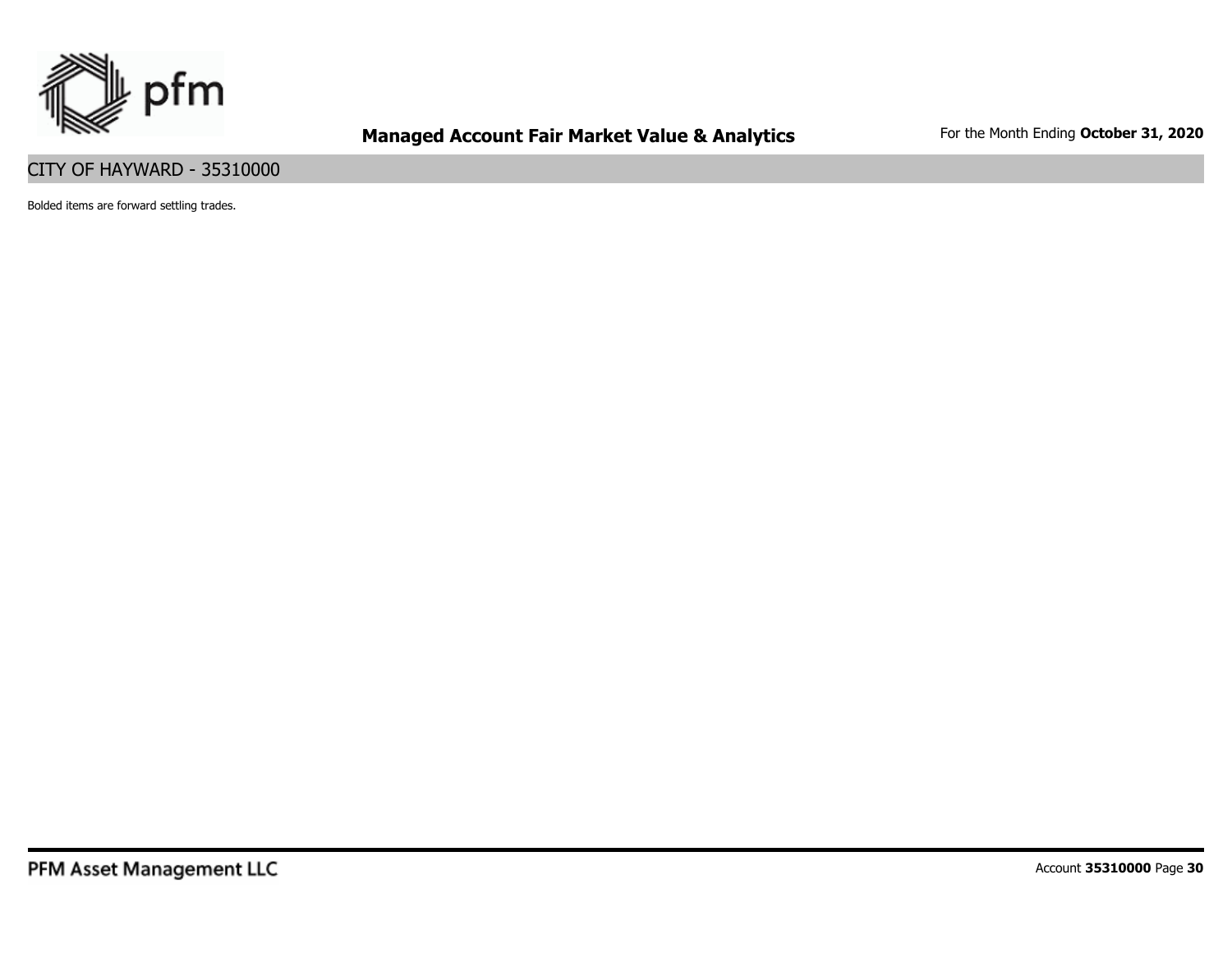

| <b>Transaction Type</b><br><b>Trade</b> | Settle   | <b>Security Description</b>                                                                                 | <b>CUSIP</b> | Par          | <b>Principal</b><br><b>Proceeds</b> | <b>Accrued</b><br><b>Interest</b> | <b>Total</b>   | <b>Realized G/L</b><br>Cost | <b>Realized G/L</b><br><b>Amort Cost</b> | Sale<br>Method |
|-----------------------------------------|----------|-------------------------------------------------------------------------------------------------------------|--------------|--------------|-------------------------------------|-----------------------------------|----------------|-----------------------------|------------------------------------------|----------------|
| <b>BUY</b>                              |          |                                                                                                             |              |              |                                     |                                   |                |                             |                                          |                |
| 09/28/20                                | 10/01/20 | BANK OF AMERICA CORP NOTES<br>DTD 07/23/2018 3.864% 07/23/2024                                              | 06051GHL6    | 150,000.00   | (162, 622.50)                       | (1,094.80)                        | (163, 717.30)  |                             |                                          |                |
| 10/02/20                                | 10/06/20 | MORGAN STANLEY CORP NOTES<br>DTD 04/24/2018 3.737% 04/24/2024                                               | 61744YAQ1    | 300,000.00   | (322, 851.00)                       | (5,044.95)                        | (327, 895.95)  |                             |                                          |                |
| 10/02/20                                | 10/06/20 | <b>IBM CORP NOTES</b><br>DTD 02/12/2014 3.625% 02/12/2024                                                   | 459200HU8    | 275,000.00   | (302, 315.75)                       | (1,495.31)                        | (303, 811.06)  |                             |                                          |                |
| 10/02/20                                | 10/06/20 | CITIGROUP INC CORP NOTES<br>DTD 10/25/2013 3.875% 10/25/2023                                                | 172967HD6    | 300,000.00   | (329, 100.00)                       | (5, 198.96)                       | (334, 298.96)  |                             |                                          |                |
| 10/05/20                                | 10/07/20 | BRISTOL MYERS SQUIBB CO CORP<br><b>NOTES (CALL</b><br>DTD 07/15/2020 2.900% 07/26/2024                      | 110122CM8    | 225,000.00   | (243, 605.25)                       | (1,286.88)                        | (244, 892.13)  |                             |                                          |                |
| 10/06/20                                | 10/09/20 | JOHN DEERE CAPITAL CORP<br><b>CORPORATE NOTES</b><br>DTD 10/09/2020 0.400% 10/10/2023                       | 24422EVJ5    | 250,000.00   | (249,710.00)                        | 0.00                              | (249,710.00)   |                             |                                          |                |
| 10/07/20                                | 10/08/20 | FREDDIE MAC NOTES<br>DTD 09/04/2020 0.250% 09/08/2023                                                       | 3137EAEW5    | 900,000.00   | (899, 712.00)                       | (212.50)                          | (899, 924.50)  |                             |                                          |                |
| 10/07/20                                | 10/08/20 | <b>FANNIE MAE NOTES</b><br>DTD 07/10/2020 0.250% 07/10/2023                                                 | 3135G05G4    | 1,000,000.00 | (999, 640.00)                       | (611.11)                          | (1,000,251.11) |                             |                                          |                |
| 10/13/20                                | 10/15/20 | CHAFFEY CMTY CLG DIST, CA TXBL GO<br><b>BONDS</b><br>DTD 09/24/2019 1.617% 06/01/2023                       | 157432KD6    | 770,000.00   | (792, 314.60)                       | (4,634.50)                        | (796, 949.10)  |                             |                                          |                |
| 10/16/20                                | 10/21/20 | BANK OF AMERICA CORP CORPORATE<br><b>NOTES</b><br>DTD 10/21/2020 0.810% 10/24/2024                          | 06051GJH3    | 625,000.00   | (625,000.00)                        | 0.00                              | (625,000.00)   |                             |                                          |                |
|                                         |          | 10/16/20 11/03/20 PALOMAR COMM COLL DIST, CA<br><b>TXBL GO BONDS</b><br>DTD 11/03/2020 0.580%<br>08/01/2023 | 697511FA6    | 350,000.00   | (350,000.00)                        | 0.00                              | (350,000.00)   |                             |                                          |                |
|                                         |          | 10/16/20 11/03/20 PALOMAR COMM COLL DIST, CA<br><b>TXBL GO BONDS</b><br>DTD 11/03/2020 0.441%<br>08/01/2022 | 697511EZ2    | 375,000.00   | (375,000.00)                        | 0.00                              | (375,000.00)   |                             |                                          |                |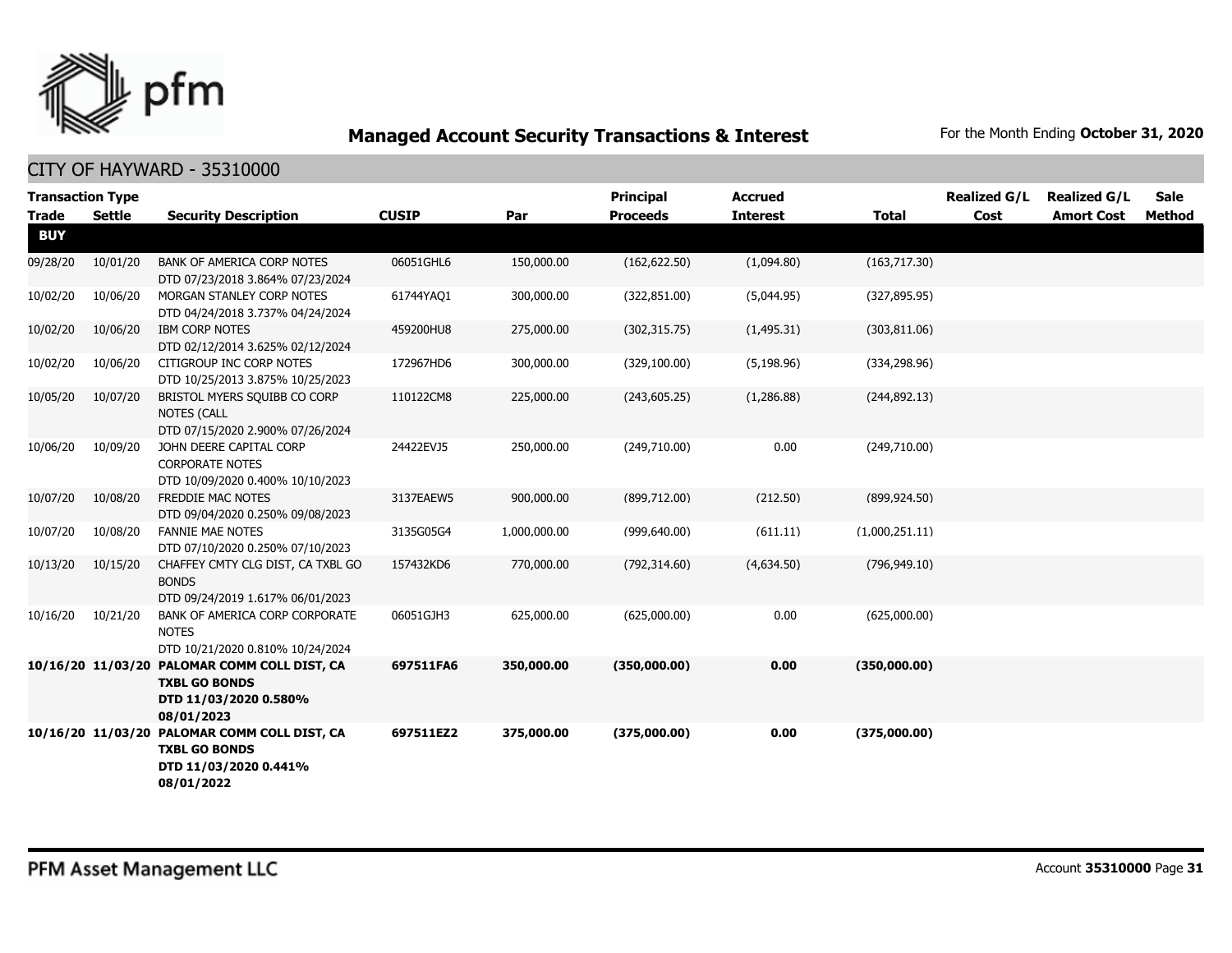

| <b>Transaction Type</b><br><b>Trade</b> | <b>Settle</b>                     | <b>Security Description</b>                                                                          | <b>CUSIP</b> | Par          | <b>Principal</b><br><b>Proceeds</b> | <b>Accrued</b><br><b>Interest</b> | <b>Total</b>   | <b>Realized G/L</b><br>Cost | <b>Realized G/L</b><br><b>Amort Cost</b> | Sale<br><b>Method</b> |
|-----------------------------------------|-----------------------------------|------------------------------------------------------------------------------------------------------|--------------|--------------|-------------------------------------|-----------------------------------|----------------|-----------------------------|------------------------------------------|-----------------------|
| <b>BUY</b>                              |                                   |                                                                                                      |              |              |                                     |                                   |                |                             |                                          |                       |
|                                         |                                   | 10/30/20 11/10/20 LOS ANGELES CCD, CA TXBL GO<br><b>BONDS</b><br>DTD 11/10/2020 0.444%<br>08/01/2023 | 54438CYH9    | 310,000.00   | (310,000.00)                        | 0.00                              | (310,000.00)   |                             |                                          |                       |
|                                         | <b>Transaction Type Sub-Total</b> |                                                                                                      |              | 5,830,000.00 | (5,961,871.10)                      | (19,579.01)                       | (5,981,450.11) |                             |                                          |                       |
| <b>INTEREST</b>                         |                                   |                                                                                                      |              |              |                                     |                                   |                |                             |                                          |                       |
| 10/01/20                                | 10/01/20                          | JPMORGAN CHASE & CO BONDS<br>DTD 03/22/2019 3.207% 04/01/2023                                        | 46647PBB1    | 600,000.00   | 0.00                                | 9,621.00                          | 9,621.00       |                             |                                          |                       |
| 10/01/20                                | 10/25/20                          | FNA 2018-M5 A2<br>DTD 04/01/2018 3.560% 09/01/2021                                                   | 3136B1XP4    | 366,927.94   | 0.00                                | 1,092.50                          | 1,092.50       |                             |                                          |                       |
| 10/01/20                                | 10/25/20                          | FHLMC MULTIFAMILY STRUCTURED P<br>DTD 05/01/2013 2.510% 11/01/2022                                   | 3137B1BS0    | 1,565,000.00 | 0.00                                | 3,273.46                          | 3,273.46       |                             |                                          |                       |
| 10/01/20                                | 10/25/20                          | FHLMC MULTIFAMILY STRUCTURED P<br>DTD 05/01/2015 2.791% 01/01/2022                                   | 3137BHXY8    | 1,250,000.00 | 0.00                                | 2,907.29                          | 2,907.29       |                             |                                          |                       |
| 10/01/20                                | 10/25/20                          | FHMS KP05 A<br>DTD 12/01/2018 3.203% 07/01/2023                                                      | 3137FKK39    | 162,774.26   | 0.00                                | 434.47                            | 434.47         |                             |                                          |                       |
| 10/01/20                                | 10/25/20                          | FHMS KJ30 A1<br>DTD 07/01/2020 0.526% 01/25/2025                                                     | 3137FUZN7    | 393,158.72   | 0.00                                | 172.33                            | 172.33         |                             |                                          |                       |
| 10/01/20                                | 10/25/20                          | <b>FHMS J22F A1</b><br>DTD 11/01/2018 3.454% 05/01/2023                                              | 3137FJYA1    | 61,967.19    | 0.00                                | 178.36                            | 178.36         |                             |                                          |                       |
| 10/01/20                                | 10/25/20                          | FHLMC MULTIFAMILY STRUCTURED P<br>DTD 12/01/2012 2.355% 07/01/2022                                   | 3137AVXN2    | 1,797,386.00 | 0.00                                | 3,527.37                          | 3,527.37       |                             |                                          |                       |
| 10/01/20                                | 10/25/20                          | FHMS K023 A1<br>DTD 12/01/2012 1.583% 04/01/2022                                                     | 3137AWQG3    | 716,392.06   | 0.00                                | 945.04                            | 945.04         |                             |                                          |                       |
| 10/01/20                                | 10/25/20                          | <b>FHMS K720 A1</b><br>DTD 11/01/2015 2.316% 11/01/2021                                              | 3137BLUO9    | 159,364.48   | 0.00                                | 307.57                            | 307.57         |                             |                                          |                       |
| 10/01/20                                | 10/25/20                          | FNA 2013-M7 A2<br>DTD 05/01/2013 2.280% 12/01/2022                                                   | 3136AEGQ4    | 713,693.21   | 0.00                                | 1,396.67                          | 1,396.67       |                             |                                          |                       |
| 10/01/20                                | 10/25/20                          | FHMS K019 A2<br>DTD 08/01/2012 2.272% 03/01/2022                                                     | 3137ASNJ9    | 584,491.89   | 0.00                                | 1,192.78                          | 1,192.78       |                             |                                          |                       |
| 10/01/20                                | 10/25/20                          | FHLMC MULTIFAMILY STRUCTURED P<br>DTD 12/01/2012 2.307% 08/01/2022                                   | 3137AWQH1    | 1,250,000.00 | 0.00                                | 2,403.13                          | 2,403.13       |                             |                                          |                       |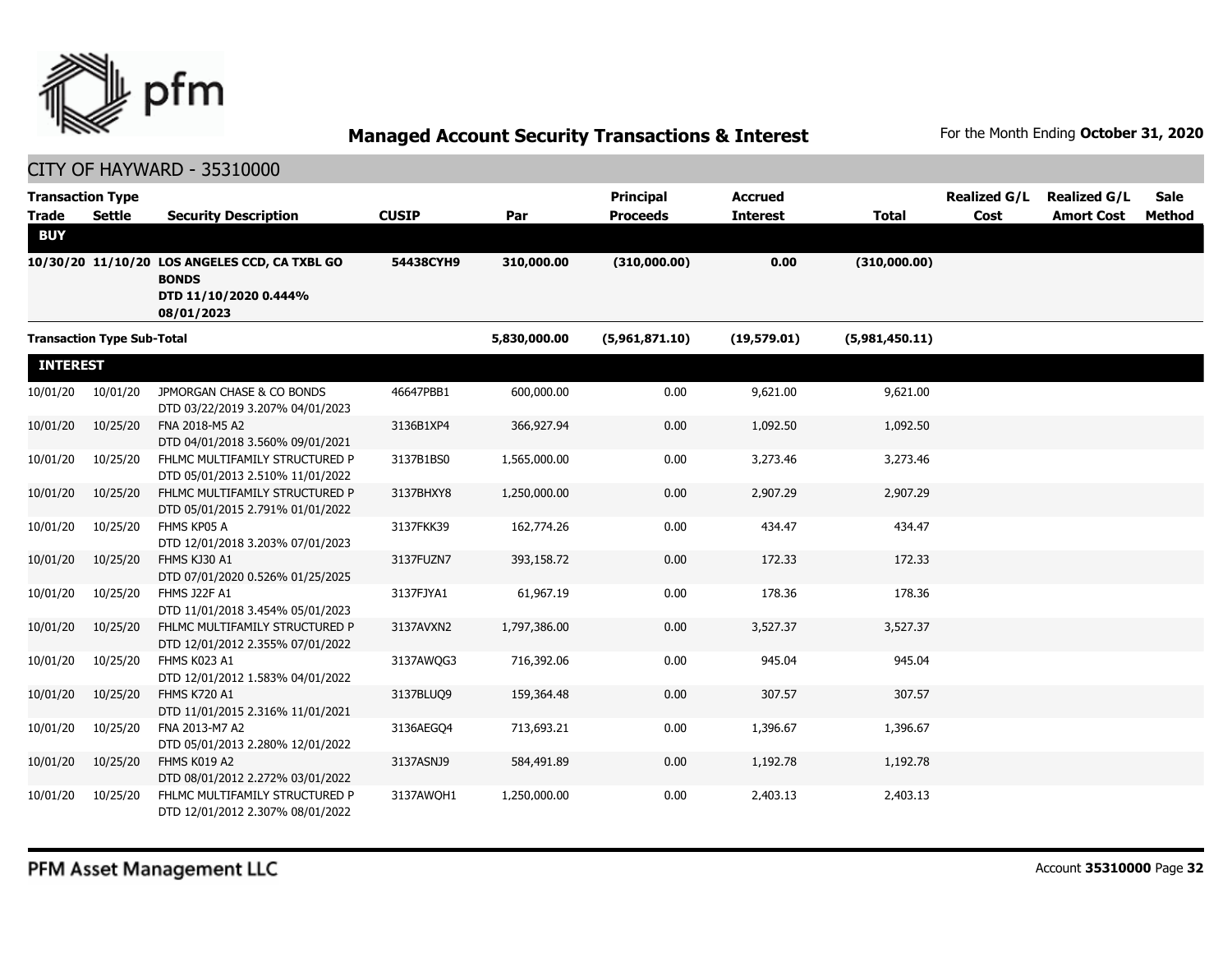

|                 | <b>Transaction Type</b> |                                                                                       |              |              | <b>Principal</b> | <b>Accrued</b>  |              | <b>Realized G/L</b> | <b>Realized G/L</b> | <b>Sale</b> |
|-----------------|-------------------------|---------------------------------------------------------------------------------------|--------------|--------------|------------------|-----------------|--------------|---------------------|---------------------|-------------|
| <b>Trade</b>    | <b>Settle</b>           | <b>Security Description</b>                                                           | <b>CUSIP</b> | Par          | <b>Proceeds</b>  | <b>Interest</b> | <b>Total</b> | Cost                | <b>Amort Cost</b>   | Method      |
| <b>INTEREST</b> |                         |                                                                                       |              |              |                  |                 |              |                     |                     |             |
| 10/01/20        | 10/25/20                | FHMS KJ27 A1<br>DTD 11/01/2019 2.092% 07/01/2024                                      | 3137FQ3V3    | 467,707.67   | 0.00             | 815.37          | 815.37       |                     |                     |             |
| 10/01/20        | 10/25/20                | FHLMC MULTIFAMILY STRUCTURED P<br>DTD 11/01/2015 2.716% 06/01/2022                    | 3137BLUR7    | 600,000.00   | 0.00             | 1,358.00        | 1,358.00     |                     |                     |             |
| 10/01/20        | 10/25/20                | <b>FANNIEMAE-ACES</b><br>DTD 02/01/2013 2.509% 11/01/2022                             | 3136ACGJ4    | 969,630.62   | 0.00             | 2,301.34        | 2,301.34     |                     |                     |             |
| 10/01/20        | 10/25/20                | FHMS KJ23 A1<br>DTD 12/01/2018 3.174% 03/01/2022                                      | 3137FKK70    | 209,991.79   | 0.00             | 1,892.33        | 1,892.33     |                     |                     |             |
| 10/08/20        | 10/08/20                | FEDERAL FARM CREDIT BANK NOTES<br>DTD 04/08/2020 0.375% 04/08/2022                    | 3133ELWD2    | 2,550,000.00 | 0.00             | 4,781.25        | 4,781.25     |                     |                     |             |
| 10/12/20        | 10/12/20                | FEDERAL HOME LOAN BANKS NOTES<br>DTD 10/12/2018 3.000% 10/12/2021                     | 3130AF5B9    | 1,650,000.00 | 0.00             | 24,750.00       | 24,750.00    |                     |                     |             |
| 10/15/20        | 10/15/20                | COMET 2019-A2 A2<br>DTD 09/05/2019 1.720% 08/15/2024                                  | 14041NFU0    | 600,000.00   | 0.00             | 860.00          | 860.00       |                     |                     |             |
| 10/15/20        | 10/15/20                | CARMAX AUTO OWNER TRUST<br>DTD 10/24/2018 3.360% 09/15/2023                           | 14315EAC4    | 225,000.00   | 0.00             | 630.00          | 630.00       |                     |                     |             |
| 10/15/20        | 10/15/20                | FORD CREDIT AUTO OWNER TRUST<br>DTD 10/23/2018 3.240% 04/15/2023                      | 34532TAD4    | 174,145.78   | 0.00             | 470.19          | 470.19       |                     |                     |             |
| 10/15/20        | 10/15/20                | FORDL 2018-B A3<br>DTD 09/21/2018 3.190% 12/15/2021                                   | 34531LAD2    | 89,289.59    | 0.00             | 237.36          | 237.36       |                     |                     |             |
| 10/15/20        | 10/15/20                | CARMX 2020-1 A3<br>DTD 01/22/2020 1.890% 12/16/2024                                   | 14315XAC2    | 345,000.00   | 0.00             | 543.38          | 543.38       |                     |                     |             |
| 10/15/20        | 10/15/20                | NAROT 2018-C A3<br>DTD 12/12/2018 3.220% 06/15/2023                                   | 65478NAD7    | 200,000.00   | 0.00             | 536.67          | 536.67       |                     |                     |             |
| 10/15/20        | 10/15/20                | FIFTH THIRD AUTO TRUST<br>DTD 05/08/2019 2.640% 12/15/2023                            | 31680YAD9    | 215,000.00   | 0.00             | 473.00          | 473.00       |                     |                     |             |
| 10/15/20        | 10/15/20                | EXXON MOBIL CORPORATION<br><b>CORPORATE NOTES</b><br>DTD 04/15/2020 1.571% 04/15/2023 | 30231GBL5    | 150,000.00   | 0.00             | 1,178.25        | 1,178.25     |                     |                     |             |
| 10/15/20        | 10/15/20                | <b>HDMOT 2020-A A3</b><br>DTD 01/29/2020 1.870% 10/15/2024                            | 41284UAD6    | 135,000.00   | 0.00             | 210.38          | 210.38       |                     |                     |             |
| 10/15/20        | 10/15/20                | HART 2018-B A3<br>DTD 12/12/2018 3.200% 12/15/2022                                    | 44933AAC1    | 126,987.94   | 0.00             | 338.63          | 338.63       |                     |                     |             |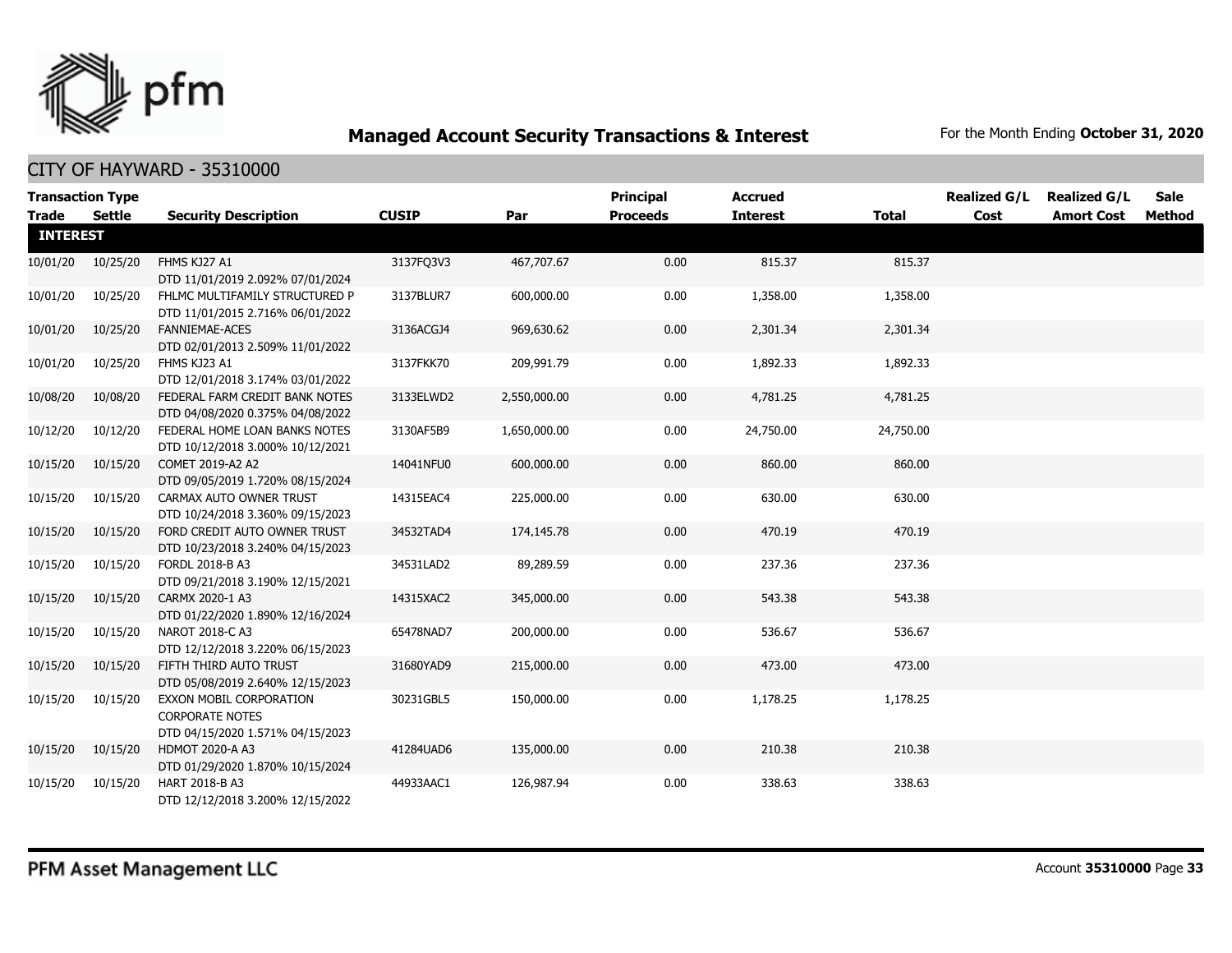

| Trade           | <b>Transaction Type</b><br><b>Settle</b> | <b>Security Description</b>                                                           | <b>CUSIP</b> | Par          | <b>Principal</b><br><b>Proceeds</b> | <b>Accrued</b><br><b>Interest</b> | <b>Total</b> | <b>Realized G/L</b><br>Cost | <b>Realized G/L</b><br><b>Amort Cost</b> | <b>Sale</b><br>Method |
|-----------------|------------------------------------------|---------------------------------------------------------------------------------------|--------------|--------------|-------------------------------------|-----------------------------------|--------------|-----------------------------|------------------------------------------|-----------------------|
| <b>INTEREST</b> |                                          |                                                                                       |              |              |                                     |                                   |              |                             |                                          |                       |
|                 | 10/15/20 10/15/20                        | COPAR 2019-1 A3<br>DTD 05/30/2019 2.510% 11/15/2023                                   | 14042WAC4    | 175,000.00   | 0.00                                | 366.04                            | 366.04       |                             |                                          |                       |
| 10/15/20        | 10/15/20                                 | FORDL 2019-A A3<br>DTD 02/25/2019 2.900% 05/15/2022                                   | 34532FAD4    | 238,349.18   | 0.00                                | 576.01                            | 576.01       |                             |                                          |                       |
| 10/15/20        | 10/15/20                                 | <b>HDMOT 2019-A A3</b><br>DTD 06/26/2019 2.340% 02/15/2024                            | 41284WAC4    | 300,000.00   | 0.00                                | 585.00                            | 585.00       |                             |                                          |                       |
| 10/15/20        | 10/15/20                                 | MBALT 2020-B A3<br>DTD 09/23/2020 0.400% 11/15/2023                                   | 58769EAC2    | 170,000.00   | 0.00                                | 41.56                             | 41.56        |                             |                                          |                       |
| 10/15/20        | 10/15/20                                 | CARMAX AUTO OWNER TRUST<br>DTD 07/25/2018 3.130% 06/15/2023                           | 14313FAD1    | 232,530.88   | 0.00                                | 606.52                            | 606.52       |                             |                                          |                       |
| 10/15/20        | 10/15/20                                 | HYUNDAI AUTO RECEIVABLES TRUST<br>DTD 04/10/2019 2.660% 06/15/2023                    | 44932NAD2    | 250,000.00   | 0.00                                | 554.17                            | 554.17       |                             |                                          |                       |
| 10/15/20        | 10/15/20                                 | NISSAN AUTO LEASE TRUST<br>DTD 10/24/2018 3.250% 09/15/2021                           | 65478BAD3    | 107,005.73   | 0.00                                | 289.81                            | 289.81       |                             |                                          |                       |
| 10/15/20        | 10/15/20                                 | UNITED STATES TREASURY NOTES<br>DTD 10/15/2019 1.375% 10/15/2022                      | 912828YK0    | 5,250,000.00 | 0.00                                | 36,093.75                         | 36,093.75    |                             |                                          |                       |
| 10/15/20        | 10/15/20                                 | COMCAST CORP (CALLABLE)<br><b>CORPORATE NOTES</b><br>DTD 10/05/2018 3.700% 04/15/2024 | 20030NCR0    | 150,000.00   | 0.00                                | 2,775.00                          | 2,775.00     |                             |                                          |                       |
| 10/16/20        | 10/16/20                                 | GMCAR 2020-3 A3<br>DTD 08/19/2020 0.450% 04/16/2025                                   | 362590AC5    | 445,000.00   | 0.00                                | 166.88                            | 166.88       |                             |                                          |                       |
| 10/16/20        | 10/16/20                                 | GMCAR 2019-2 A3<br>DTD 04/17/2019 2.650% 02/16/2024                                   | 36257FAD2    | 345,000.00   | 0.00                                | 761.88                            | 761.88       |                             |                                          |                       |
| 10/18/20        | 10/18/20                                 | HAROT 2019-1 A3<br>DTD 02/27/2019 2.830% 03/20/2023                                   | 43814WAC9    | 170,000.00   | 0.00                                | 400.92                            | 400.92       |                             |                                          |                       |
| 10/20/20        | 10/20/20                                 | GMALT 2018-3 A3<br>DTD 09/26/2018 3.180% 06/20/2021                                   | 36256GAD1    | 24,889.67    | 0.00                                | 65.96                             | 65.96        |                             |                                          |                       |
| 10/20/20        | 10/20/20                                 | <b>FREDDIE MAC NOTES</b><br>DTD 04/20/2020 0.375% 04/20/2023                          | 3137EAEO8    | 3,825,000.00 | 0.00                                | 7,171.88                          | 7,171.88     |                             |                                          |                       |
| 10/20/20        | 10/20/20                                 | <b>VWALT 2019-A A3</b><br>DTD 10/04/2019 1.990% 11/21/2022                            | 92867XAD8    | 300,000.00   | 0.00                                | 497.50                            | 497.50       |                             |                                          |                       |
| 10/20/20        | 10/20/20                                 | GMALT 2020-3 A3<br>DTD 09/29/2020 0.450% 08/21/2023                                   | 362569AC9    | 320,000.00   | 0.00                                | 84.00                             | 84.00        |                             |                                          |                       |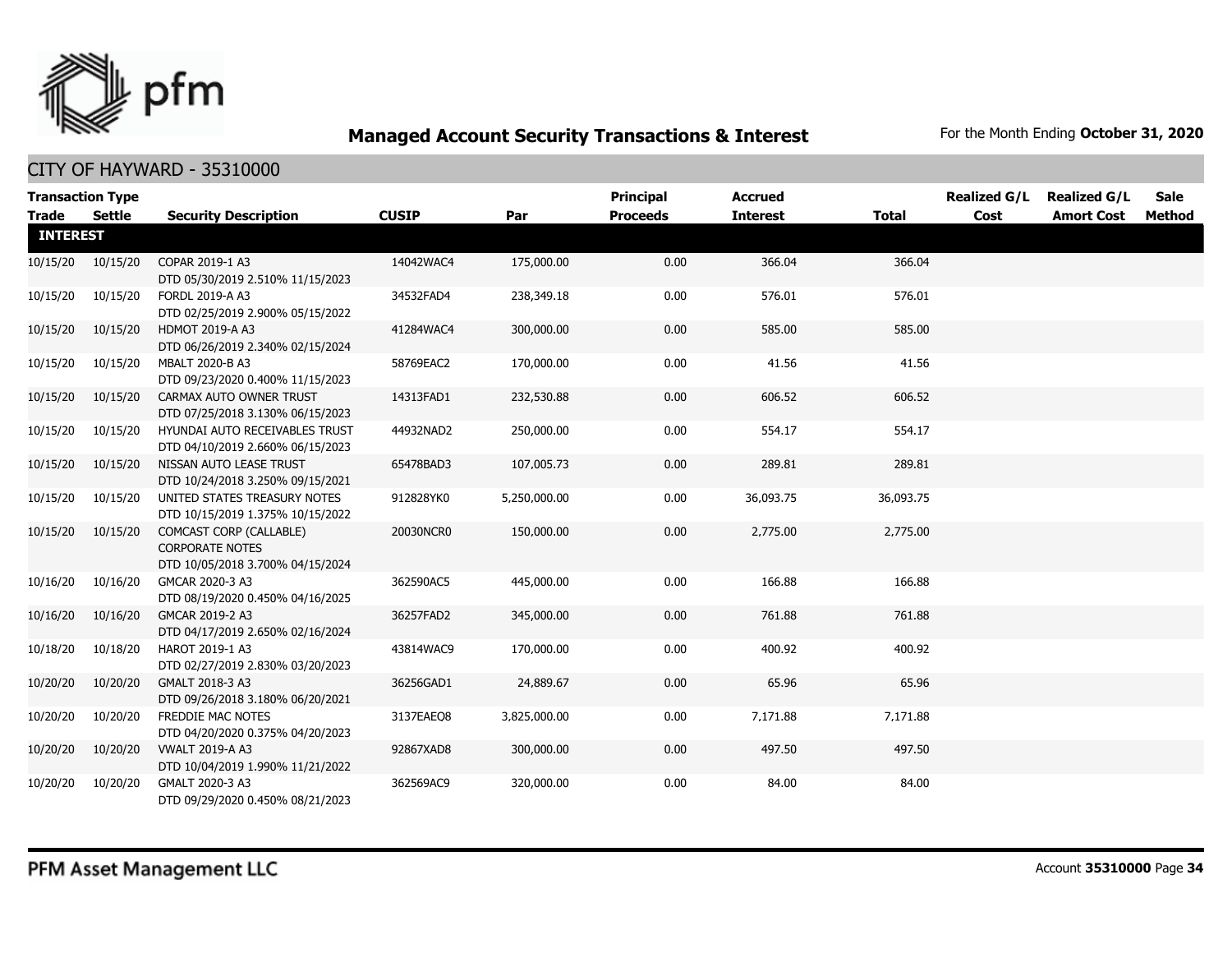

| <b>Transaction Type</b><br><b>Trade</b><br><b>Settle</b> |          | <b>Security Description</b>                                                     | <b>CUSIP</b>  | Par          | <b>Principal</b><br><b>Proceeds</b> | <b>Accrued</b><br><b>Interest</b> | <b>Total</b> | <b>Realized G/L</b><br>Cost | <b>Realized G/L</b><br><b>Amort Cost</b> | <b>Sale</b><br>Method |
|----------------------------------------------------------|----------|---------------------------------------------------------------------------------|---------------|--------------|-------------------------------------|-----------------------------------|--------------|-----------------------------|------------------------------------------|-----------------------|
| <b>INTEREST</b>                                          |          |                                                                                 |               |              |                                     |                                   |              |                             |                                          |                       |
| 10/20/20                                                 | 10/20/20 | VZOT 2020-A A1A<br>DTD 01/29/2020 1.850% 07/22/2024                             | 92348TAA2     | 150,000.00   | 0.00                                | 231.25                            | 231.25       |                             |                                          |                       |
| 10/20/20                                                 | 10/20/20 | BMWLT 2018-1 A3<br>DTD 10/17/2018 3.260% 07/20/2021                             | 05586CAC8     | 61,317.10    | 0.00                                | 166.58                            | 166.58       |                             |                                          |                       |
| 10/20/20                                                 | 10/20/20 | VZOT 2020-B A<br>DTD 08/12/2020 0.470% 02/20/2025                               | 92290BAA9     | 675,000.00   | 0.00                                | 264.38                            | 264.38       |                             |                                          |                       |
| 10/20/20                                                 | 10/20/20 | GMALT 2019-1 A3<br>DTD 02/21/2019 2.980% 12/20/2021                             | 36256UAD0     | 166,442.65   | 0.00                                | 413.33                            | 413.33       |                             |                                          |                       |
| 10/24/20                                                 | 10/24/20 | MORGAN STANLEY CORP NOTES<br>DTD 04/24/2018 3.737% 04/24/2024                   | 61744YAQ1     | 300,000.00   | 0.00                                | 5,605.50                          | 5,605.50     |                             |                                          |                       |
| 10/25/20                                                 | 10/25/20 | CITIGROUP INC CORP NOTES<br>DTD 10/25/2013 3.875% 10/25/2023                    | 172967HD6     | 300,000.00   | 0.00                                | 5,812.50                          | 5,812.50     |                             |                                          |                       |
| 10/26/20                                                 | 10/26/20 | GOLDMAN SACHS GROUP INC<br>(CALLABLE) NOTE<br>DTD 01/26/2017 3.000% 04/26/2022  | 38141GWC4     | 600,000.00   | 0.00                                | 9,000.00                          | 9,000.00     |                             |                                          |                       |
| 10/31/20                                                 | 10/31/20 | <b>US TREASURY NOTES</b><br>DTD 10/31/2016 1.250% 10/31/2021                    | 912828T67     | 525,000.00   | 0.00                                | 3,281.25                          | 3,281.25     |                             |                                          |                       |
| <b>Transaction Type Sub-Total</b>                        |          |                                                                                 | 33,409,444.35 | 0.00         | 144,639.79                          | 144,639.79                        |              |                             |                                          |                       |
| <b>MATURITY</b>                                          |          |                                                                                 |               |              |                                     |                                   |              |                             |                                          |                       |
| 10/01/20                                                 | 10/01/20 | <b>FHMS K714 A2</b><br>DTD 01/01/2014 3.034% 10/01/2020                         | 3137B6ZM6     | 2,371.49     | 2,371.49                            | 6.00                              | 2,377.49     | (65.86)                     | 0.00                                     |                       |
| 10/01/20                                                 | 10/01/20 | BANK OF AMERICA CORP (CALLED OMD<br>10/01/2<br>DTD 09/18/2017 2.328% 10/01/2020 | 06051GGS2     | 390,000.00   | 390,000.00                          | 4,539.60                          | 394,539.60   | 0.00                        | 0.00                                     |                       |
| 10/01/20                                                 | 10/01/20 | BANK OF AMERICA CORP (CALLED OMD<br>10/01/2<br>DTD 09/18/2017 2.328% 10/01/2020 | 06051GGS2     | 200,000.00   | 200,000.00                          | 2,328.00                          | 202,328.00   | 974.00                      | 0.00                                     |                       |
| 10/08/20                                                 | 10/08/20 | FFCB NOTES (CALLED, OMD 04/08/22)<br>DTD 04/08/2020 0.950% 10/08/2020           | 3133ELVV3     | 1,900,000.00 | 1,900,000.00                        | 9,025.00                          | 1,909,025.00 | 0.00                        | 0.00                                     |                       |
| <b>Transaction Type Sub-Total</b>                        |          |                                                                                 |               | 2,492,371.49 | 2,492,371.49                        | 15,898.60                         | 2,508,270.09 | 908.14                      | 0.00                                     |                       |
| <b>PAYDOWNS</b>                                          |          |                                                                                 |               |              |                                     |                                   |              |                             |                                          |                       |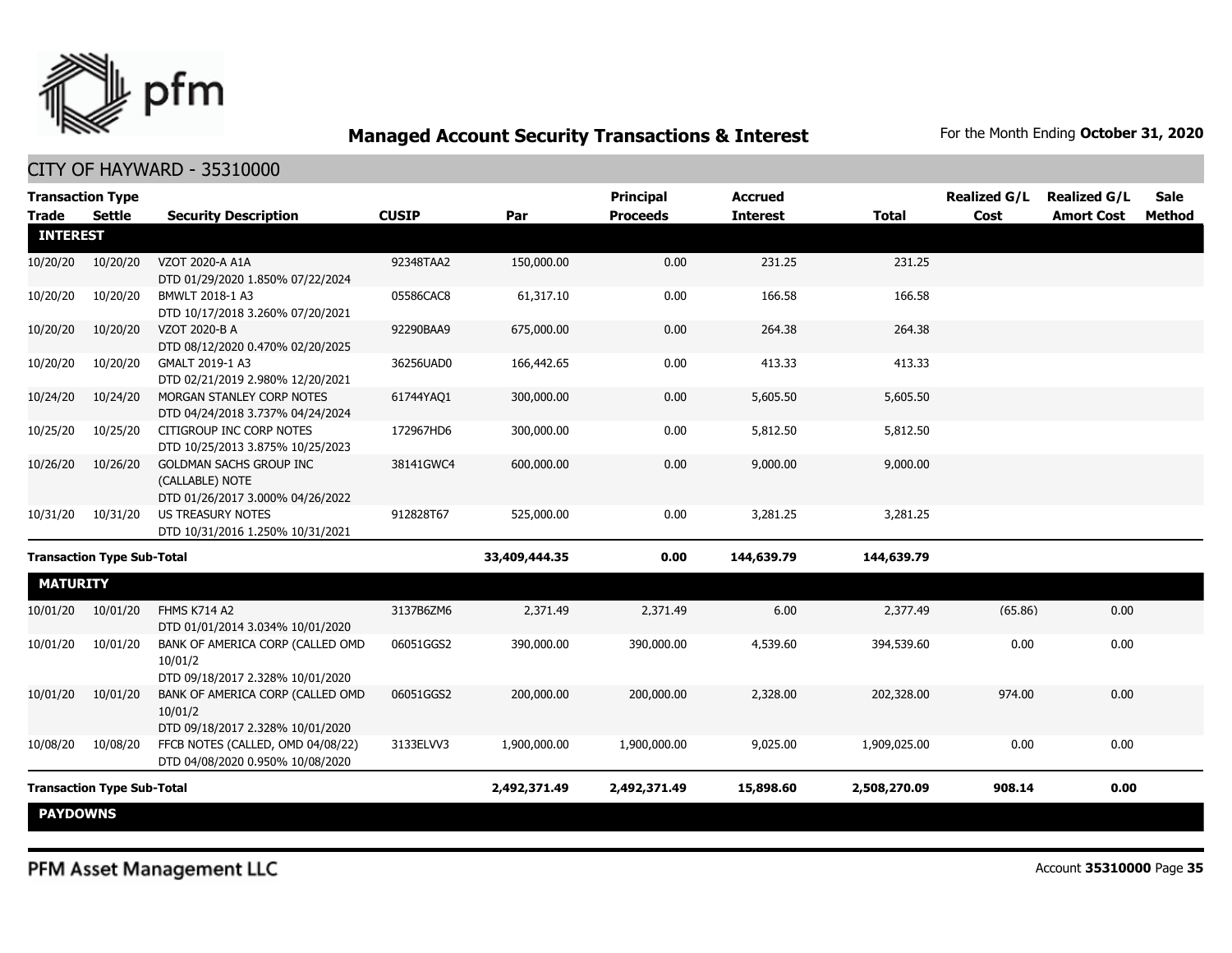

| <b>Transaction Type</b><br><b>Trade</b> | Settle   | <b>Security Description</b>                                 | <b>CUSIP</b> | Par        | <b>Principal</b><br><b>Proceeds</b> | <b>Accrued</b><br><b>Interest</b> | <b>Total</b> | <b>Realized G/L</b><br>Cost | <b>Realized G/L</b><br><b>Amort Cost</b> | Sale<br>Method |
|-----------------------------------------|----------|-------------------------------------------------------------|--------------|------------|-------------------------------------|-----------------------------------|--------------|-----------------------------|------------------------------------------|----------------|
| <b>PAYDOWNS</b>                         |          |                                                             |              |            |                                     |                                   |              |                             |                                          |                |
| 10/01/20                                | 10/01/20 | FHMS KJ30 A1<br>DTD 07/01/2020 0.526% 01/25/2025            | 3137FUZN7    | 1,031.25   | 1,031.25                            | 0.00                              | 1,031.25     | 0.02                        | 0.00                                     |                |
| 10/01/20                                | 10/25/20 | FHMS KJ27 A1<br>DTD 11/01/2019 2.092% 07/01/2024            | 3137FQ3V3    | 924.23     | 924.23                              | 0.00                              | 924.23       | 0.02                        | 0.00                                     |                |
| 10/01/20                                | 10/25/20 | FHMS K023 A1<br>DTD 12/01/2012 1.583% 04/01/2022            | 3137AWQG3    | 23,361.82  | 23,361.83                           | 0.00                              | 23,361.83    | 511.03                      | 0.00                                     |                |
| 10/01/20                                | 10/25/20 | <b>FANNIEMAE-ACES</b><br>DTD 02/01/2013 2.509% 11/01/2022   | 3136ACGJ4    | 26,745.68  | 26,745.68                           | 0.00                              | 26,745.68    | (330.14)                    | 0.00                                     |                |
| 10/01/20                                | 10/25/20 | FNA 2018-M5 A2<br>DTD 04/01/2018 3.560% 09/01/2021          | 3136B1XP4    | 19,646.74  | 19,646.74                           | 0.00                              | 19,646.74    | (390.79)                    | 0.00                                     |                |
| 10/01/20                                | 10/25/20 | FHMS K023 A1<br>DTD 12/01/2012 1.583% 04/01/2022            | 3137AWQG3    | 11,365.21  | 11,365.21                           | 0.00                              | 11,365.21    | 287.24                      | (0.01)                                   |                |
| 10/01/20                                | 10/25/20 | FHMS K023 A1<br>DTD 12/01/2012 1.583% 04/01/2022            | 3137AWQG3    | 2,588.74   | 2,588.74                            | 0.00                              | 2,588.74     | 56.22                       | 0.00                                     |                |
| 10/01/20                                | 10/25/20 | <b>FHMS K720 A1</b><br>DTD 11/01/2015 2.316% 11/01/2021     | 3137BLUQ9    | 9,719.53   | 9,719.53                            | 0.00                              | 9,719.53     | (26.58)                     | 0.00                                     |                |
| 10/01/20                                | 10/25/20 | FHMS K019 A2<br>DTD 08/01/2012 2.272% 03/01/2022            | 3137ASNJ9    | 8,413.16   | 8,413.16                            | 0.00                              | 8,413.16     | 62.11                       | 0.00                                     |                |
| 10/01/20                                | 10/25/20 | FNA 2013-M7 A2<br>DTD 05/01/2013 2.280% 12/01/2022          | 3136AEGO4    | 2,990.63   | 2,990.63                            | 0.00                              | 2,990.63     | (39.18)                     | 0.00                                     |                |
| 10/01/20                                | 10/25/20 | FHMS KP05 A<br>DTD 12/01/2018 3.203% 07/01/2023             | 3137FKK39    | 287.72     | 287.72                              | 0.00                              | 287.72       | 0.00                        | 0.00                                     |                |
| 10/01/20                                | 10/25/20 | FHMS J22F A1<br>DTD 11/01/2018 3.454% 05/01/2023            | 3137FJYA1    | 2,343.41   | 2,343.41                            | 0.00                              | 2,343.41     | 0.06                        | 0.00                                     |                |
| 10/01/20                                | 10/25/20 | FNA 2013-M7 A2<br>DTD 05/01/2013 2.280% 12/01/2022          | 3136AEGO4    | 2,257.45   | 2,257.45                            | 0.00                              | 2,257.45     | (14.06)                     | 0.00                                     |                |
| 10/01/20                                | 10/25/20 | FHMS KJ23 A1<br>DTD 12/01/2018 3.174% 03/01/2022            | 3137FKK70    | 209,991.79 | 209,991.79                          | 0.00                              | 209,991.79   | 1.70                        | 0.00                                     |                |
| 10/15/20                                | 10/15/20 | NAROT 2018-C A3<br>DTD 12/12/2018 3.220% 06/15/2023         | 65478NAD7    | 10,983.28  | 10,983.28                           | 0.00                              | 10,983.28    | 2.10                        | 0.00                                     |                |
| 10/15/20                                | 10/15/20 | FORDL 2019-A A3<br>DTD 02/25/2019 2.900% 05/15/2022         | 34532FAD4    | 31,737.81  | 31,737.81                           | 0.00                              | 31,737.81    | 2.48                        | 0.00                                     |                |
| 10/15/20                                | 10/15/20 | NISSAN AUTO LEASE TRUST<br>DTD 10/24/2018 3.250% 09/15/2021 | 65478BAD3    | 33,735.00  | 33,735.00                           | 0.00                              | 33,735.00    | 2.95                        | 0.00                                     |                |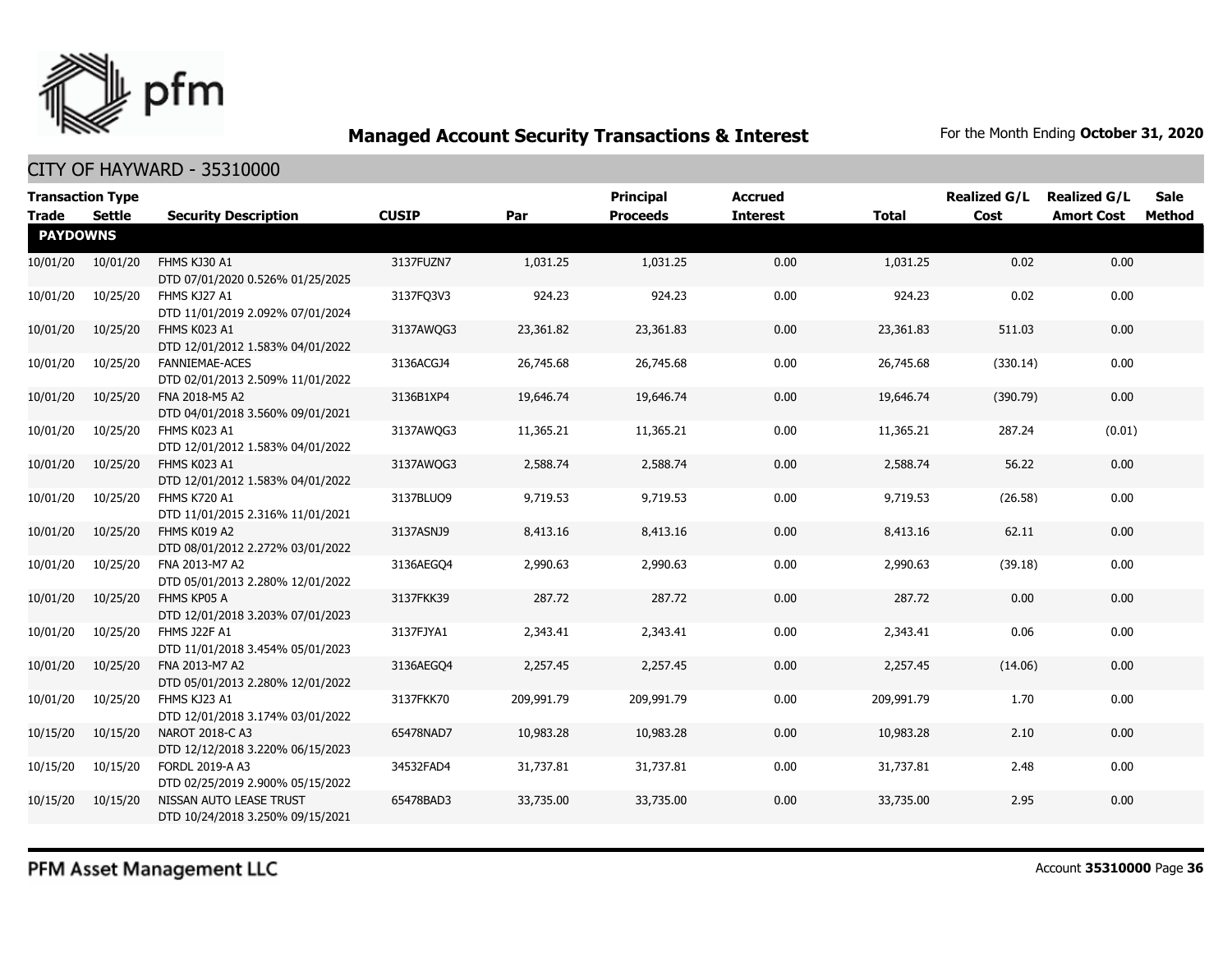

| <b>Transaction Type</b>           |               |                                                                                  |              |            | <b>Principal</b> | <b>Accrued</b>  |              | <b>Realized G/L</b> | <b>Realized G/L</b> | <b>Sale</b>   |
|-----------------------------------|---------------|----------------------------------------------------------------------------------|--------------|------------|------------------|-----------------|--------------|---------------------|---------------------|---------------|
| <b>Trade</b>                      | <b>Settle</b> | <b>Security Description</b>                                                      | <b>CUSIP</b> | Par        | <b>Proceeds</b>  | <b>Interest</b> | <b>Total</b> | Cost                | <b>Amort Cost</b>   | <b>Method</b> |
| <b>PAYDOWNS</b>                   |               |                                                                                  |              |            |                  |                 |              |                     |                     |               |
| 10/15/20                          | 10/15/20      | CARMAX AUTO OWNER TRUST<br>DTD 07/25/2018 3.130% 06/15/2023                      | 14313FAD1    | 15,547.17  | 15,547.17        | 0.00            | 15,547.17    | 2.12                | 0.00                |               |
| 10/15/20                          | 10/15/20      | FORDL 2018-B A3<br>DTD 09/21/2018 3.190% 12/15/2021                              | 34531LAD2    | 28,269.26  | 28,269.26        | 0.00            | 28,269.26    | 2.39                | 0.00                |               |
| 10/15/20                          | 10/15/20      | CARMAX AUTO OWNER TRUST<br>DTD 10/24/2018 3.360% 09/15/2023                      | 14315EAC4    | 6,548.10   | 6,548.10         | 0.00            | 6,548.10     | 0.06                | 0.00                |               |
| 10/15/20                          | 10/15/20      | FORD CREDIT AUTO OWNER TRUST<br>DTD 10/23/2018 3.240% 04/15/2023                 | 34532TAD4    | 13,476.11  | 13,476.11        | 0.00            | 13,476.11    | 2.30                | 0.00                |               |
| 10/15/20                          | 10/15/20      | HART 2018-B A3<br>DTD 12/12/2018 3.200% 12/15/2022                               | 44933AAC1    | 10,759.94  | 10,759.94        | 0.00            | 10,759.94    | 0.13                | 0.00                |               |
| 10/16/20                          | 10/16/20      | GMCAR 2019-2 A3<br>DTD 04/17/2019 2.650% 02/16/2024                              | 36257FAD2    | 2,296.29   | 2,296.29         | 0.00            | 2,296.29     | 0.19                | 0.00                |               |
| 10/20/20                          | 10/20/20      | BMWLT 2018-1 A3<br>DTD 10/17/2018 3.260% 07/20/2021                              | 05586CAC8    | 15,903.08  | 15,903.08        | 0.00            | 15,903.08    | 2.21                | 0.00                |               |
| 10/20/20                          | 10/20/20      | GMALT 2019-1 A3<br>DTD 02/21/2019 2.980% 12/20/2021                              | 36256UAD0    | 31,474.25  | 31,474.25        | 0.00            | 31,474.25    | 4.94                | 0.00                |               |
| 10/20/20                          | 10/20/20      | GMALT 2018-3 A3<br>DTD 09/26/2018 3.180% 06/20/2021                              | 36256GAD1    | 21,971.47  | 21,971.47        | 0.00            | 21,971.47    | 1.74                | 0.00                |               |
| <b>Transaction Type Sub-Total</b> |               |                                                                                  | 544,369.12   | 544,369.13 | 0.00             | 544,369.13      | 141.26       | (0.01)              |                     |               |
| <b>SELL</b>                       |               |                                                                                  |              |            |                  |                 |              |                     |                     |               |
| 10/02/20                          | 10/06/20      | CITIGROUP INC CORP (CALLABLE)<br><b>NOTE</b><br>DTD 12/08/2016 2.900% 12/08/2021 | 172967LC3    | 300,000.00 | 308,169.00       | 2,851.67        | 311,020.67   | 13,626.00           | 10,380.74           | <b>FIFO</b>   |
| 10/05/20                          | 10/07/20      | AMERICAN EXPRESS CREDIT CORP<br><b>NOTES</b><br>DTD 11/06/2018 3.700% 11/05/2021 | 025816BY4    | 200,000.00 | 206,728.00       | 3,124.44        | 209,852.44   | 6,772.00            | 6,743.83            | <b>FIFO</b>   |
| 10/06/20                          | 10/09/20      | US TREASURY NOTES<br>DTD 10/31/2016 1.250% 10/31/2021                            | 912828T67    | 250,000.00 | 252,968.75       | 1,375.68        | 254,344.43   | 5,078.13            | 4,104.12            | <b>FIFO</b>   |
| 10/13/20                          | 10/15/20      | <b>US TREASURY NOTES</b><br>DTD 10/31/2016 1.250% 10/31/2021                     | 912828T67    | 600,000.00 | 607,031.25       | 3,423.91        | 610,455.16   | 12,093.75           | 9,713.88            | <b>FIFO</b>   |
| 10/19/20                          | 10/21/20      | <b>US TREASURY NOTES</b><br>DTD 10/31/2016 1.250% 10/31/2021                     | 912828T67    | 600,000.00 | 606,867.19       | 3,546.20        | 610,413.39   | 11,929.69           | 9,507.58            | <b>FIFO</b>   |